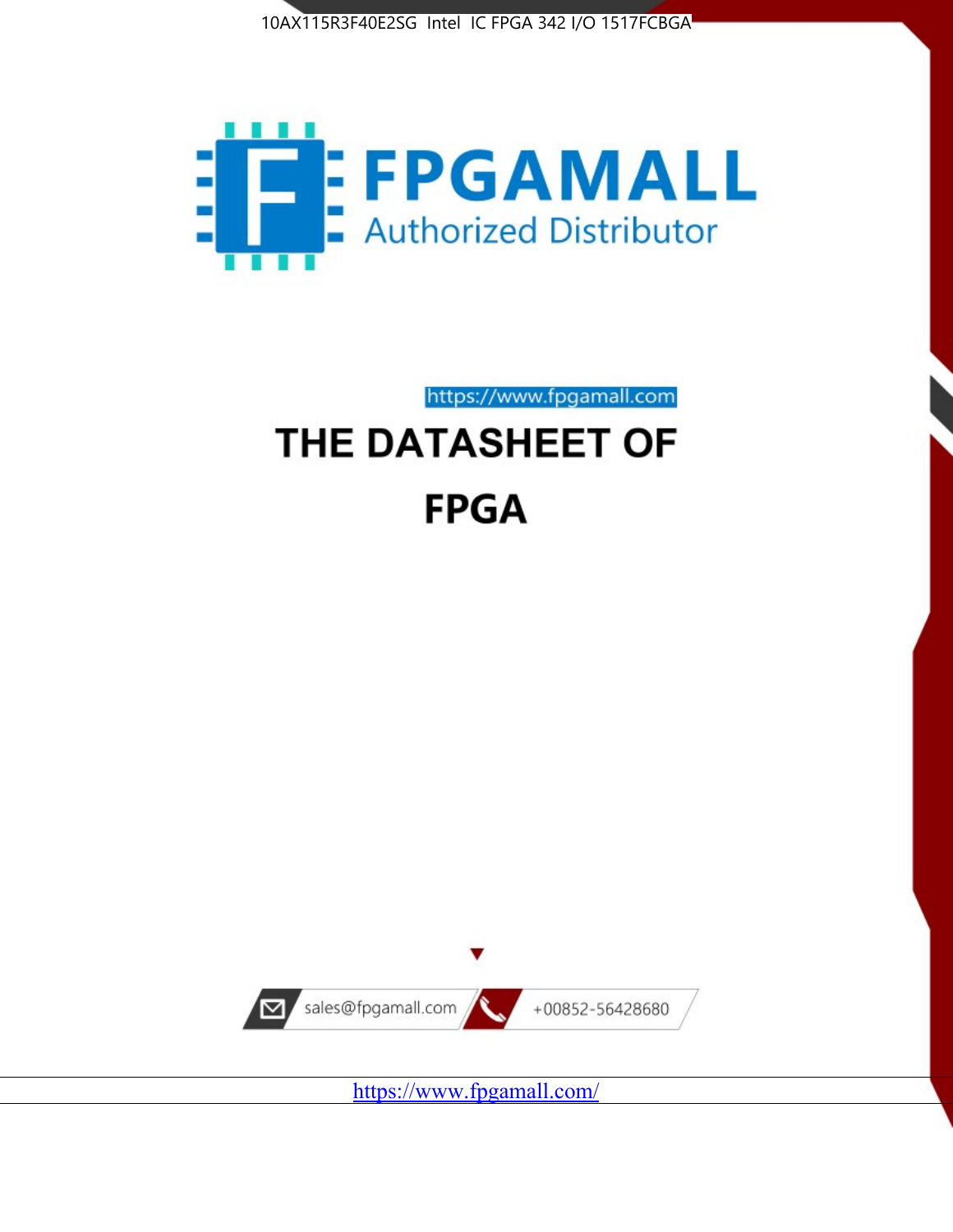10AX115R3F40E2SG Intel IC FPGA 342 I/O 1517FCBGA



# **Intel® Arria® 10 Device Overview**



**A10-OVERVIEW | 2018.12.06** Latest document on the web: **[PDF](https://www.intel.com/content/dam/www/programmable/us/en/pdfs/literature/hb/arria-10/a10_overview.pdf)** | **[HTML](https://www.intel.com/content/www/us/en/programmable/documentation/sam1403480274650.html)**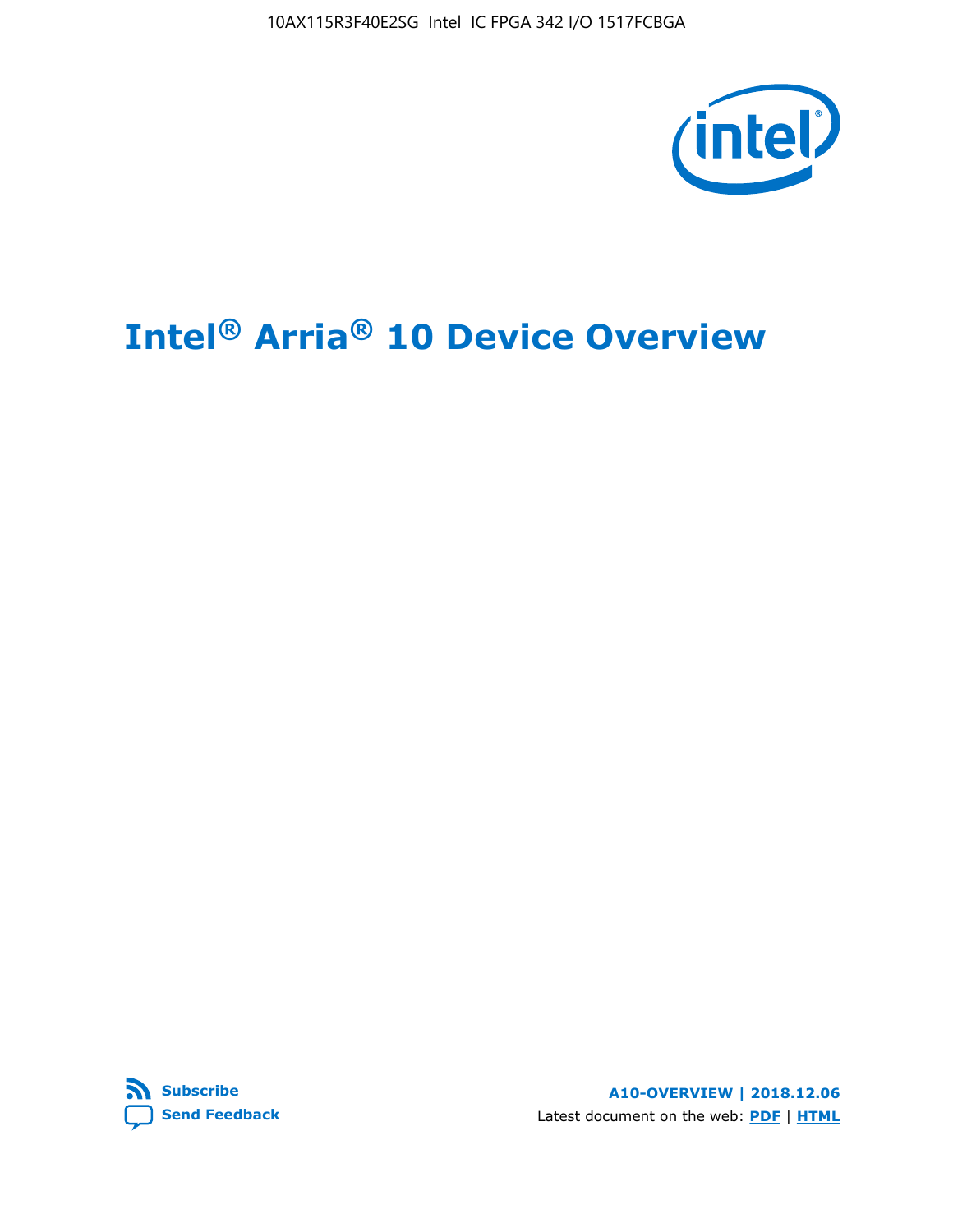

**Contents** 

# **Contents**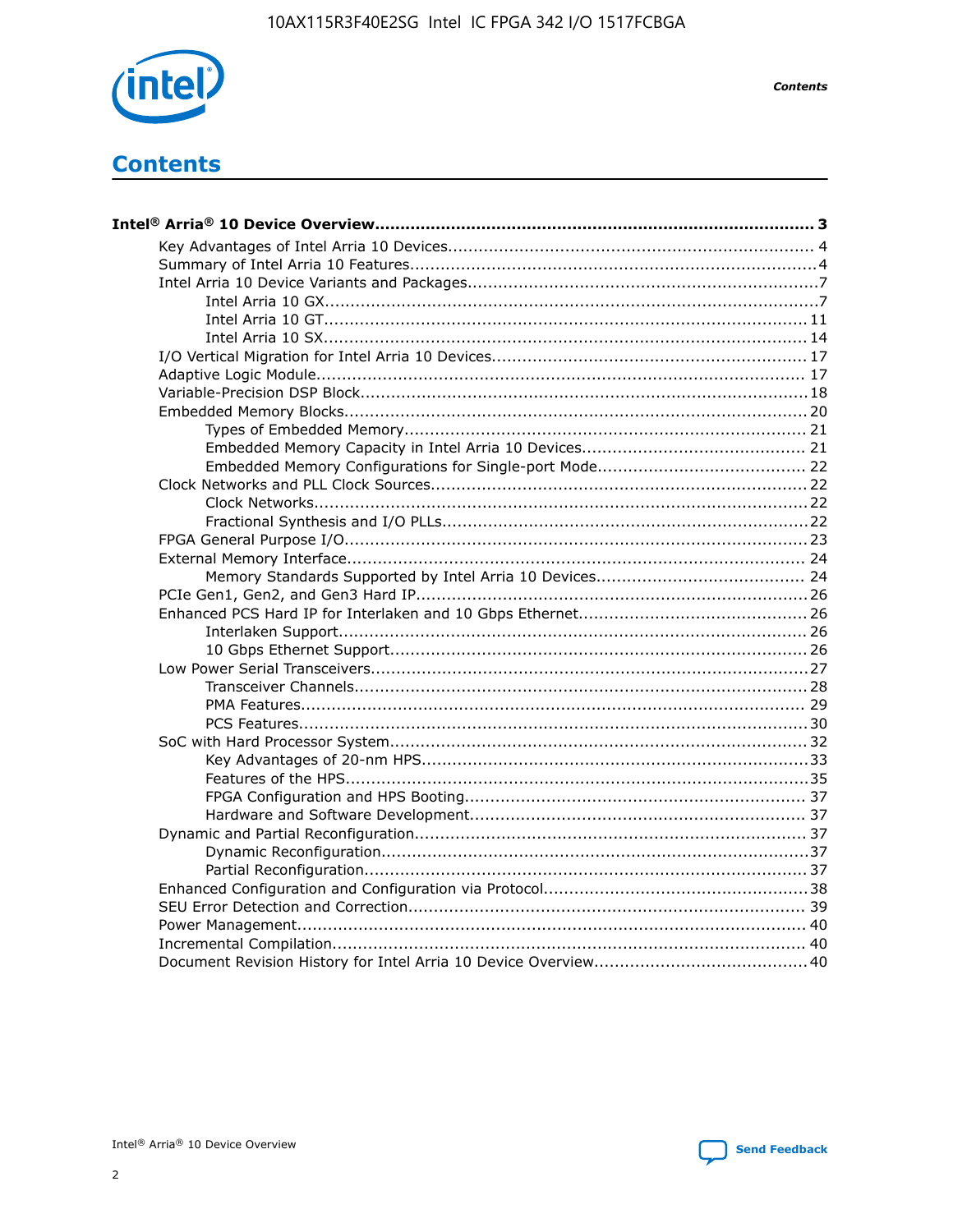**A10-OVERVIEW | 2018.12.06**

**[Send Feedback](mailto:FPGAtechdocfeedback@intel.com?subject=Feedback%20on%20Intel%20Arria%2010%20Device%20Overview%20(A10-OVERVIEW%202018.12.06)&body=We%20appreciate%20your%20feedback.%20In%20your%20comments,%20also%20specify%20the%20page%20number%20or%20paragraph.%20Thank%20you.)**



# **Intel® Arria® 10 Device Overview**

The Intel<sup>®</sup> Arria<sup>®</sup> 10 device family consists of high-performance and power-efficient 20 nm mid-range FPGAs and SoCs.

Intel Arria 10 device family delivers:

- Higher performance than the previous generation of mid-range and high-end FPGAs.
- Power efficiency attained through a comprehensive set of power-saving technologies.

The Intel Arria 10 devices are ideal for high performance, power-sensitive, midrange applications in diverse markets.

| <b>Market</b>         | <b>Applications</b>                                                                                               |
|-----------------------|-------------------------------------------------------------------------------------------------------------------|
| Wireless              | Channel and switch cards in remote radio heads<br>٠<br>Mobile backhaul<br>٠                                       |
| Wireline              | 40G/100G muxponders and transponders<br>٠<br>100G line cards<br>٠<br><b>Bridging</b><br>٠<br>Aggregation<br>٠     |
| <b>Broadcast</b>      | Studio switches<br>٠<br>Servers and transport<br>٠<br>Videoconferencing<br>٠<br>Professional audio and video<br>٠ |
| Computing and Storage | Flash cache<br>٠<br>Cloud computing servers<br>٠<br>Server acceleration<br>٠                                      |
| Medical               | Diagnostic scanners<br>٠<br>Diagnostic imaging<br>٠                                                               |
| Military              | Missile guidance and control<br>٠<br>Radar<br>٠<br>Electronic warfare<br>٠<br>Secure communications<br>٠          |

#### **Table 1. Sample Markets and Ideal Applications for Intel Arria 10 Devices**

#### **Related Information**

- [Intel Arria 10 Device Handbook: Known Issues](http://www.altera.com/support/kdb/solutions/rd07302013_646.html) Lists the planned updates to the *Intel Arria 10 Device Handbook* chapters.
- [Intel Arria 10 GX/GT Device Errata and Design Recommendations](https://www.intel.com/content/www/us/en/programmable/documentation/agz1493851706374.html#yqz1494433888646)
- [Intel Arria 10 SX Device Errata and Design Recommendations](https://www.intel.com/content/www/us/en/programmable/documentation/cru1462832385668.html#cru1462832558642)

Intel Corporation. All rights reserved. Intel, the Intel logo, Altera, Arria, Cyclone, Enpirion, MAX, Nios, Quartus and Stratix words and logos are trademarks of Intel Corporation or its subsidiaries in the U.S. and/or other countries. Intel warrants performance of its FPGA and semiconductor products to current specifications in accordance with Intel's standard warranty, but reserves the right to make changes to any products and services at any time without notice. Intel assumes no responsibility or liability arising out of the application or use of any information, product, or service described herein except as expressly agreed to in writing by Intel. Intel customers are advised to obtain the latest version of device specifications before relying on any published information and before placing orders for products or services. \*Other names and brands may be claimed as the property of others.

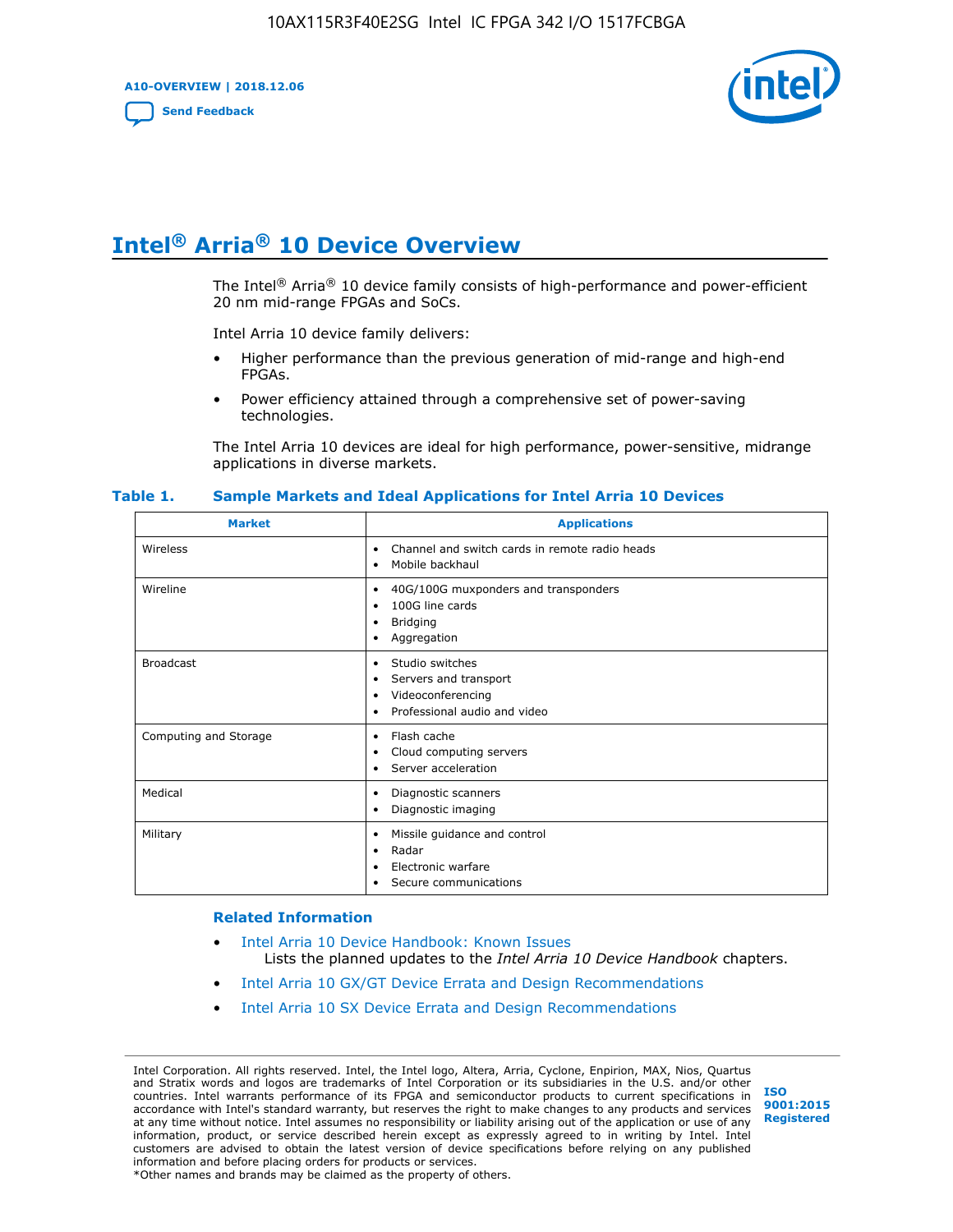

# **Key Advantages of Intel Arria 10 Devices**

## **Table 2. Key Advantages of the Intel Arria 10 Device Family**

| <b>Advantage</b>                                                                                          | <b>Supporting Feature</b>                                                                                                                                                                                                                                                                                                |
|-----------------------------------------------------------------------------------------------------------|--------------------------------------------------------------------------------------------------------------------------------------------------------------------------------------------------------------------------------------------------------------------------------------------------------------------------|
| Enhanced core architecture                                                                                | Built on TSMC's 20 nm process technology<br>٠<br>60% higher performance than the previous generation of mid-range FPGAs<br>٠<br>15% higher performance than the fastest previous-generation FPGA<br>٠                                                                                                                    |
| High-bandwidth integrated<br>transceivers                                                                 | Short-reach rates up to 25.8 Gigabits per second (Gbps)<br>٠<br>Backplane capability up to 12.5 Gbps<br>٠<br>Integrated 10GBASE-KR and 40GBASE-KR4 Forward Error Correction (FEC)<br>٠                                                                                                                                   |
| Improved logic integration and<br>hard IP blocks                                                          | 8-input adaptive logic module (ALM)<br>٠<br>Up to 65.6 megabits (Mb) of embedded memory<br>٠<br>Variable-precision digital signal processing (DSP) blocks<br>Fractional synthesis phase-locked loops (PLLs)<br>Hard PCI Express Gen3 IP blocks<br>Hard memory controllers and PHY up to 2,400 Megabits per second (Mbps) |
| Second generation hard<br>processor system (HPS) with<br>integrated ARM* Cortex*-A9*<br>MPCore* processor | Tight integration of a dual-core ARM Cortex-A9 MPCore processor, hard IP, and an<br>٠<br>FPGA in a single Intel Arria 10 system-on-a-chip (SoC)<br>Supports over 128 Gbps peak bandwidth with integrated data coherency between<br>$\bullet$<br>the processor and the FPGA fabric                                        |
| Advanced power savings                                                                                    | Comprehensive set of advanced power saving features<br>٠<br>Power-optimized MultiTrack routing and core architecture<br>٠<br>Up to 40% lower power compared to previous generation of mid-range FPGAs<br>٠<br>Up to 60% lower power compared to previous generation of high-end FPGAs                                    |

# **Summary of Intel Arria 10 Features**

## **Table 3. Summary of Features for Intel Arria 10 Devices**

| <b>Feature</b>                  | <b>Description</b>                                                                                                                                                                                                                                                                                                                                                                                           |
|---------------------------------|--------------------------------------------------------------------------------------------------------------------------------------------------------------------------------------------------------------------------------------------------------------------------------------------------------------------------------------------------------------------------------------------------------------|
| Technology                      | TSMC's 20-nm SoC process technology<br>Allows operation at a lower $V_{\text{CC}}$ level of 0.82 V instead of the 0.9 V standard $V_{\text{CC}}$ core voltage                                                                                                                                                                                                                                                |
| Packaging                       | 1.0 mm ball-pitch Fineline BGA packaging<br>٠<br>0.8 mm ball-pitch Ultra Fineline BGA packaging<br>Multiple devices with identical package footprints for seamless migration between different<br><b>FPGA</b> densities<br>Devices with compatible package footprints allow migration to next generation high-end<br>Stratix <sup>®</sup> 10 devices<br>RoHS, leaded $(1)$ , and lead-free (Pb-free) options |
| High-performance<br>FPGA fabric | Enhanced 8-input ALM with four registers<br>Improved multi-track routing architecture to reduce congestion and improve compilation time<br>Hierarchical core clocking architecture<br>Fine-grained partial reconfiguration                                                                                                                                                                                   |
| Internal memory<br>blocks       | M20K-20-Kb memory blocks with hard error correction code (ECC)<br>Memory logic array block (MLAB)-640-bit memory                                                                                                                                                                                                                                                                                             |
|                                 | continued                                                                                                                                                                                                                                                                                                                                                                                                    |



<sup>(1)</sup> Contact Intel for availability.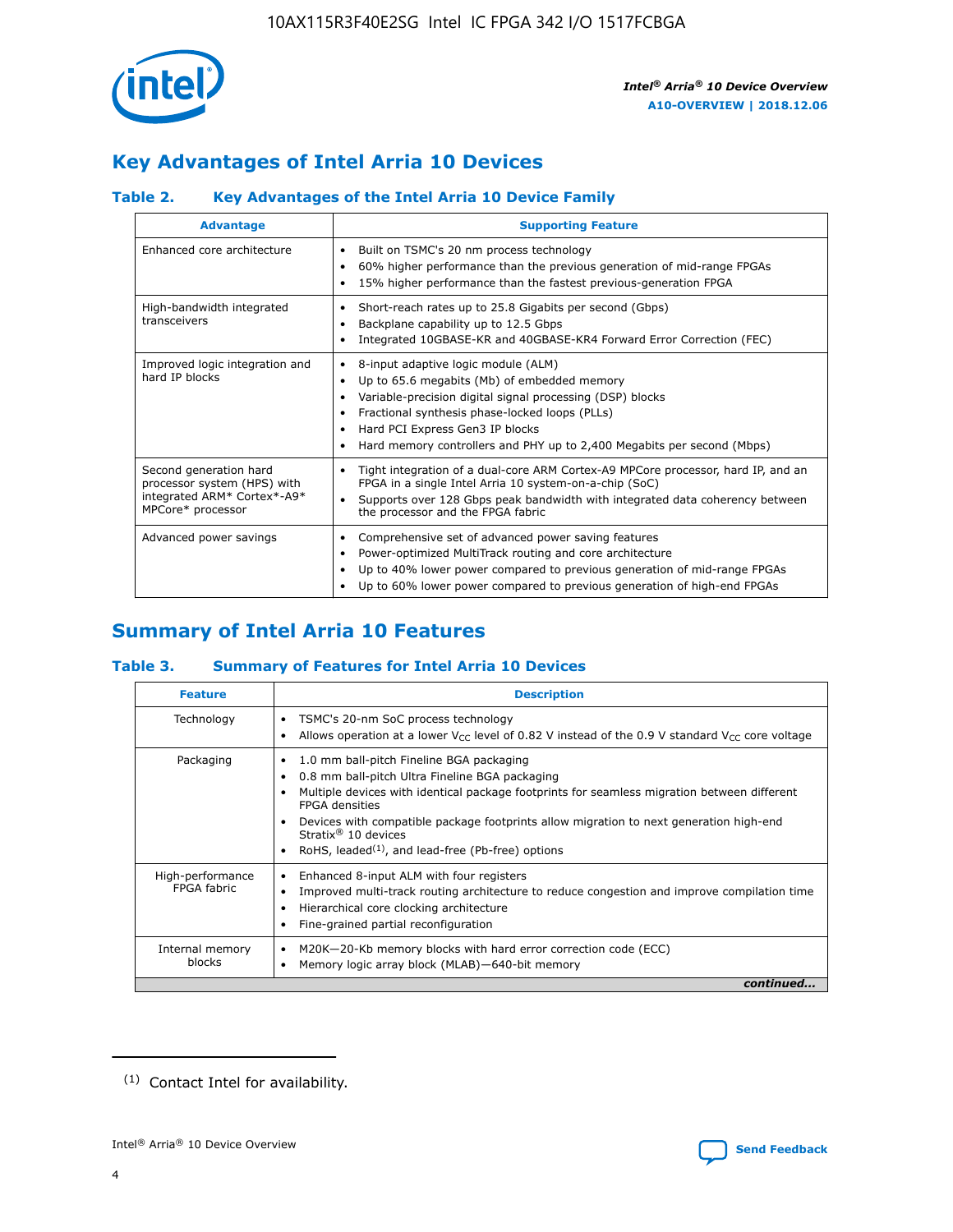$\mathbf{r}$ 



| <b>Feature</b>                         | <b>Description</b>                                                                                             |                                                                                                                                                                                                                                                                                                                                                                                                                                                                                                                                                                                                                                                                                                                                                                                                                                                                  |  |  |  |  |  |  |
|----------------------------------------|----------------------------------------------------------------------------------------------------------------|------------------------------------------------------------------------------------------------------------------------------------------------------------------------------------------------------------------------------------------------------------------------------------------------------------------------------------------------------------------------------------------------------------------------------------------------------------------------------------------------------------------------------------------------------------------------------------------------------------------------------------------------------------------------------------------------------------------------------------------------------------------------------------------------------------------------------------------------------------------|--|--|--|--|--|--|
| Embedded Hard IP<br>blocks             | Variable-precision DSP                                                                                         | Native support for signal processing precision levels from $18 \times 19$ to<br>$\bullet$<br>54 x 54<br>Native support for 27 x 27 multiplier mode<br>$\bullet$<br>64-bit accumulator and cascade for systolic finite impulse responses<br>(FIRs)<br>Internal coefficient memory banks<br>$\bullet$<br>Preadder/subtractor for improved efficiency<br>Additional pipeline register to increase performance and reduce<br>power<br>Supports floating point arithmetic:<br>- Perform multiplication, addition, subtraction, multiply-add,<br>multiply-subtract, and complex multiplication.<br>- Supports multiplication with accumulation capability, cascade<br>summation, and cascade subtraction capability.<br>- Dynamic accumulator reset control.<br>- Support direct vector dot and complex multiplication chaining<br>multiply floating point DSP blocks. |  |  |  |  |  |  |
|                                        | Memory controller                                                                                              | DDR4, DDR3, and DDR3L                                                                                                                                                                                                                                                                                                                                                                                                                                                                                                                                                                                                                                                                                                                                                                                                                                            |  |  |  |  |  |  |
|                                        | PCI Express*                                                                                                   | PCI Express (PCIe*) Gen3 (x1, x2, x4, or x8), Gen2 (x1, x2, x4, or x8)<br>and Gen1 (x1, x2, x4, or x8) hard IP with complete protocol stack,<br>endpoint, and root port                                                                                                                                                                                                                                                                                                                                                                                                                                                                                                                                                                                                                                                                                          |  |  |  |  |  |  |
|                                        | Transceiver I/O                                                                                                | 10GBASE-KR/40GBASE-KR4 Forward Error Correction (FEC)<br>PCS hard IPs that support:<br>- 10-Gbps Ethernet (10GbE)<br>- PCIe PIPE interface<br>- Interlaken<br>- Gbps Ethernet (GbE)<br>- Common Public Radio Interface (CPRI) with deterministic latency<br>support<br>- Gigabit-capable passive optical network (GPON) with fast lock-<br>time support<br>13.5G JESD204b<br>$\bullet$<br>8B/10B, 64B/66B, 64B/67B encoders and decoders<br>Custom mode support for proprietary protocols                                                                                                                                                                                                                                                                                                                                                                        |  |  |  |  |  |  |
| Core clock networks                    | $\bullet$                                                                                                      | Up to 800 MHz fabric clocking, depending on the application:<br>- 667 MHz external memory interface clocking with 2,400 Mbps DDR4 interface<br>- 800 MHz LVDS interface clocking with 1,600 Mbps LVDS interface<br>Global, regional, and peripheral clock networks<br>Clock networks that are not used can be gated to reduce dynamic power                                                                                                                                                                                                                                                                                                                                                                                                                                                                                                                      |  |  |  |  |  |  |
| Phase-locked loops<br>(PLLs)           | High-resolution fractional synthesis PLLs:<br>$\bullet$<br>Integer PLLs:<br>- Adjacent to general purpose I/Os | - Precision clock synthesis, clock delay compensation, and zero delay buffering (ZDB)<br>- Support integer mode and fractional mode<br>- Fractional mode support with third-order delta-sigma modulation<br>- Support external memory and LVDS interfaces                                                                                                                                                                                                                                                                                                                                                                                                                                                                                                                                                                                                        |  |  |  |  |  |  |
| FPGA General-purpose<br>$I/Os$ (GPIOs) | On-chip termination (OCT)<br>$\bullet$                                                                         | 1.6 Gbps LVDS-every pair can be configured as receiver or transmitter                                                                                                                                                                                                                                                                                                                                                                                                                                                                                                                                                                                                                                                                                                                                                                                            |  |  |  |  |  |  |
| <b>External Memory</b><br>Interface    | $\bullet$                                                                                                      | 1.2 V to 3.0 V single-ended LVTTL/LVCMOS interfacing<br>Hard memory controller- DDR4, DDR3, and DDR3L support<br>$-$ DDR4-speeds up to 1,200 MHz/2,400 Mbps<br>- DDR3-speeds up to 1,067 MHz/2,133 Mbps<br>Soft memory controller—provides support for RLDRAM $3^{(2)}$ , QDR IV $^{(2)}$ , and QDR II+<br>continued                                                                                                                                                                                                                                                                                                                                                                                                                                                                                                                                             |  |  |  |  |  |  |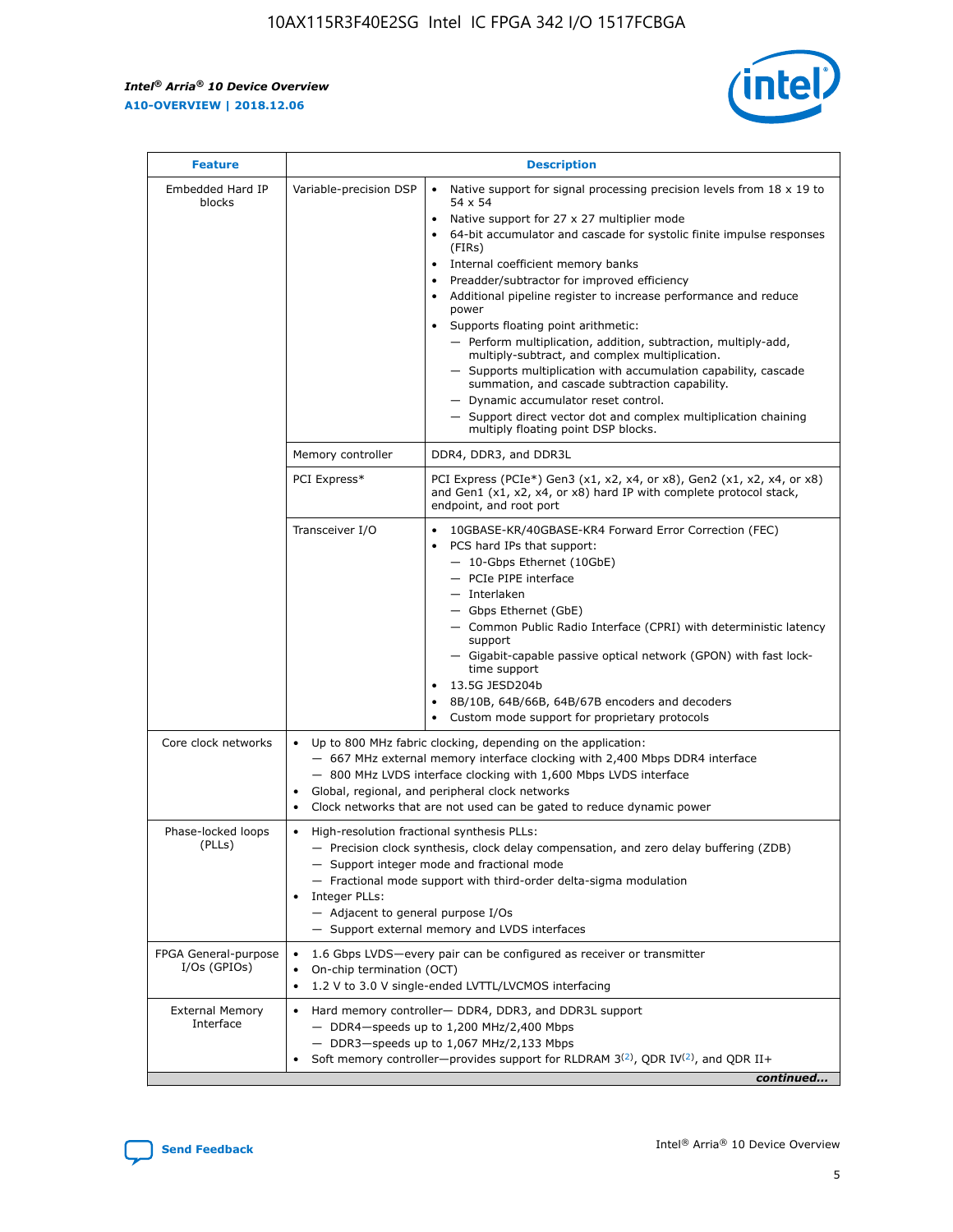

| <b>Feature</b>                                    | <b>Description</b>                                                                                                                                                                                                                                                                                                                                                                                                                                                                                                                                                                                                                         |
|---------------------------------------------------|--------------------------------------------------------------------------------------------------------------------------------------------------------------------------------------------------------------------------------------------------------------------------------------------------------------------------------------------------------------------------------------------------------------------------------------------------------------------------------------------------------------------------------------------------------------------------------------------------------------------------------------------|
| Low-power serial<br>transceivers                  | • Continuous operating range:<br>- Intel Arria 10 GX-1 Gbps to 17.4 Gbps<br>- Intel Arria 10 GT-1 Gbps to 25.8 Gbps<br>Backplane support:<br>$-$ Intel Arria 10 GX-up to 12.5<br>- Intel Arria 10 GT-up to 12.5<br>Extended range down to 125 Mbps with oversampling<br>ATX transmit PLLs with user-configurable fractional synthesis capability<br>Electronic Dispersion Compensation (EDC) support for XFP, SFP+, QSFP, and CFP optical<br>module<br>• Adaptive linear and decision feedback equalization<br>Transmitter pre-emphasis and de-emphasis<br>$\bullet$<br>Dynamic partial reconfiguration of individual transceiver channels |
| <b>HPS</b><br>(Intel Arria 10 SX<br>devices only) | Dual-core ARM Cortex-A9 MPCore processor-1.2 GHz CPU with<br>Processor and system<br>$\bullet$<br>1.5 GHz overdrive capability<br>256 KB on-chip RAM and 64 KB on-chip ROM<br>System peripherals-general-purpose timers, watchdog timers, direct<br>memory access (DMA) controller, FPGA configuration manager, and<br>clock and reset managers<br>Security features-anti-tamper, secure boot, Advanced Encryption<br>$\bullet$<br>Standard (AES) and authentication (SHA)<br>ARM CoreSight* JTAG debug access port, trace port, and on-chip<br>trace storage                                                                              |
|                                                   | <b>External interfaces</b><br>Hard memory interface-Hard memory controller (2,400 Mbps DDR4,<br>$\bullet$<br>and 2,133 Mbps DDR3), Quad serial peripheral interface (QSPI) flash<br>controller, NAND flash controller, direct memory access (DMA)<br>controller, Secure Digital/MultiMediaCard (SD/MMC) controller<br>Communication interface-10/100/1000 Ethernet media access<br>$\bullet$<br>control (MAC), USB On-The-GO (OTG) controllers, I <sup>2</sup> C controllers,<br>UART 16550, serial peripheral interface (SPI), and up to 62<br>HPS GPIO interfaces (48 direct-share I/Os)                                                 |
|                                                   | High-performance ARM AMBA* AXI bus bridges that support<br>Interconnects to core<br>$\bullet$<br>simultaneous read and write<br>HPS-FPGA bridges-include the FPGA-to-HPS, HPS-to-FPGA, and<br>$\bullet$<br>lightweight HPS-to-FPGA bridges that allow the FPGA fabric to issue<br>transactions to slaves in the HPS, and vice versa<br>Configuration bridge that allows HPS configuration manager to<br>configure the core logic via dedicated 32-bit configuration port<br>FPGA-to-HPS SDRAM controller bridge-provides configuration<br>interfaces for the multiport front end (MPFE) of the HPS SDRAM<br>controller                     |
| Configuration                                     | Tamper protection—comprehensive design protection to protect your valuable IP investments<br>Enhanced 256-bit advanced encryption standard (AES) design security with authentication<br>٠<br>Configuration via protocol (CvP) using PCIe Gen1, Gen2, or Gen3<br>continued                                                                                                                                                                                                                                                                                                                                                                  |

<sup>(2)</sup> Intel Arria 10 devices support this external memory interface using hard PHY with soft memory controller.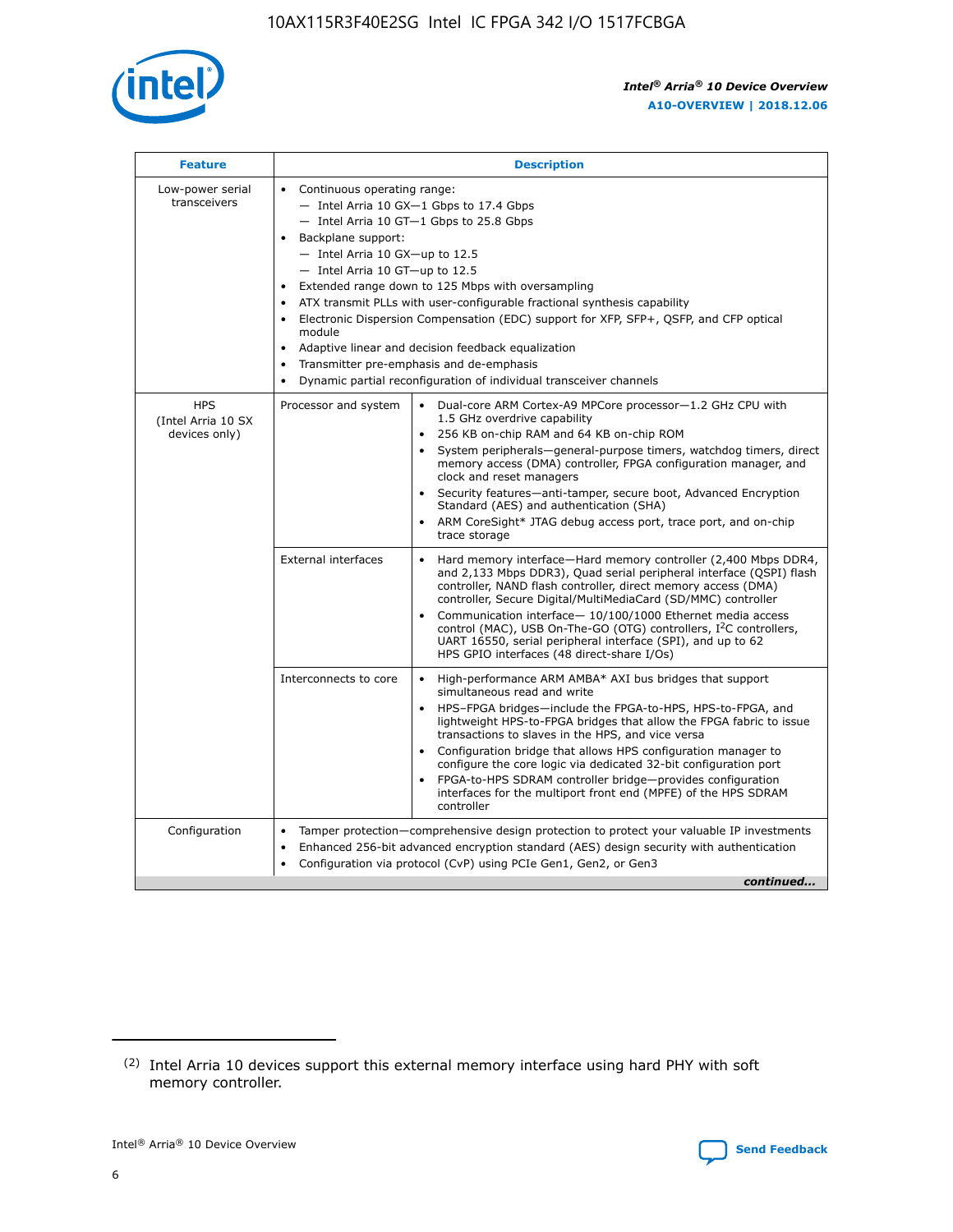

| <b>Feature</b>     | <b>Description</b>                                                                                                                                                                                               |
|--------------------|------------------------------------------------------------------------------------------------------------------------------------------------------------------------------------------------------------------|
|                    | Dynamic reconfiguration of the transceivers and PLLs<br>Fine-grained partial reconfiguration of the core fabric<br>Active Serial x4 Interface<br>$\bullet$                                                       |
| Power management   | SmartVID<br>$\bullet$<br>Low static power device options<br>Programmable Power Technology<br>Intel Quartus <sup>®</sup> Prime integrated power analysis                                                          |
| Software and tools | Intel Quartus Prime design suite<br>Transceiver toolkit<br>Platform Designer system integration tool<br>DSP Builder for Intel FPGAs<br>OpenCL <sup>™</sup> support<br>Intel SoC FPGA Embedded Design Suite (EDS) |

## **Related Information**

[Intel Arria 10 Transceiver PHY Overview](https://www.intel.com/content/www/us/en/programmable/documentation/nik1398707230472.html#nik1398706768037) Provides details on Intel Arria 10 transceivers.

# **Intel Arria 10 Device Variants and Packages**

#### **Table 4. Device Variants for the Intel Arria 10 Device Family**

| <b>Variant</b>    | <b>Description</b>                                                                                                                                                                                                     |
|-------------------|------------------------------------------------------------------------------------------------------------------------------------------------------------------------------------------------------------------------|
| Intel Arria 10 GX | FPGA featuring 17.4 Gbps transceivers for short reach applications with 12.5 backplane driving<br>capability.                                                                                                          |
| Intel Arria 10 GT | FPGA featuring:<br>17.4 Gbps transceivers for short reach applications with 12.5 backplane driving capability.<br>25.8 Gbps transceivers for supporting CAUI-4 and CEI-25G applications with CFP2 and CFP4<br>modules. |
| Intel Arria 10 SX | SoC integrating ARM-based HPS and FPGA featuring 17.4 Gbps transceivers for short reach<br>applications with 12.5 backplane driving capability.                                                                        |

## **Intel Arria 10 GX**

This section provides the available options, maximum resource counts, and package plan for the Intel Arria 10 GX devices.

The information in this section is correct at the time of publication. For the latest information and to get more details, refer to the Intel FPGA Product Selector.

#### **Related Information**

#### [Intel FPGA Product Selector](http://www.altera.com/products/selector/psg-selector.html) Provides the latest information on Intel products.

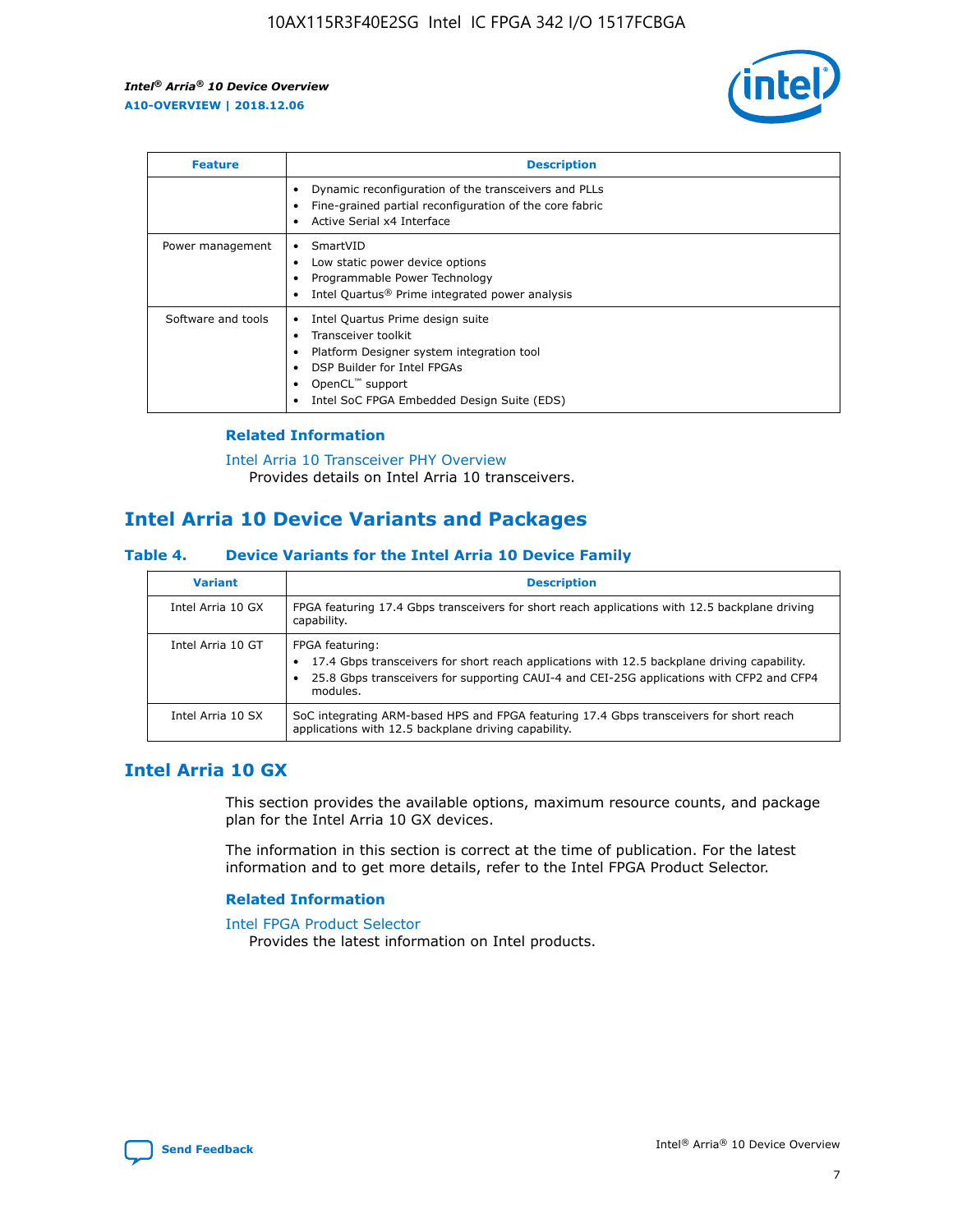

## **Available Options**





#### **Related Information**

[Transceiver Performance for Intel Arria 10 GX/SX Devices](https://www.intel.com/content/www/us/en/programmable/documentation/mcn1413182292568.html#mcn1413213965502) Provides more information about the transceiver speed grade.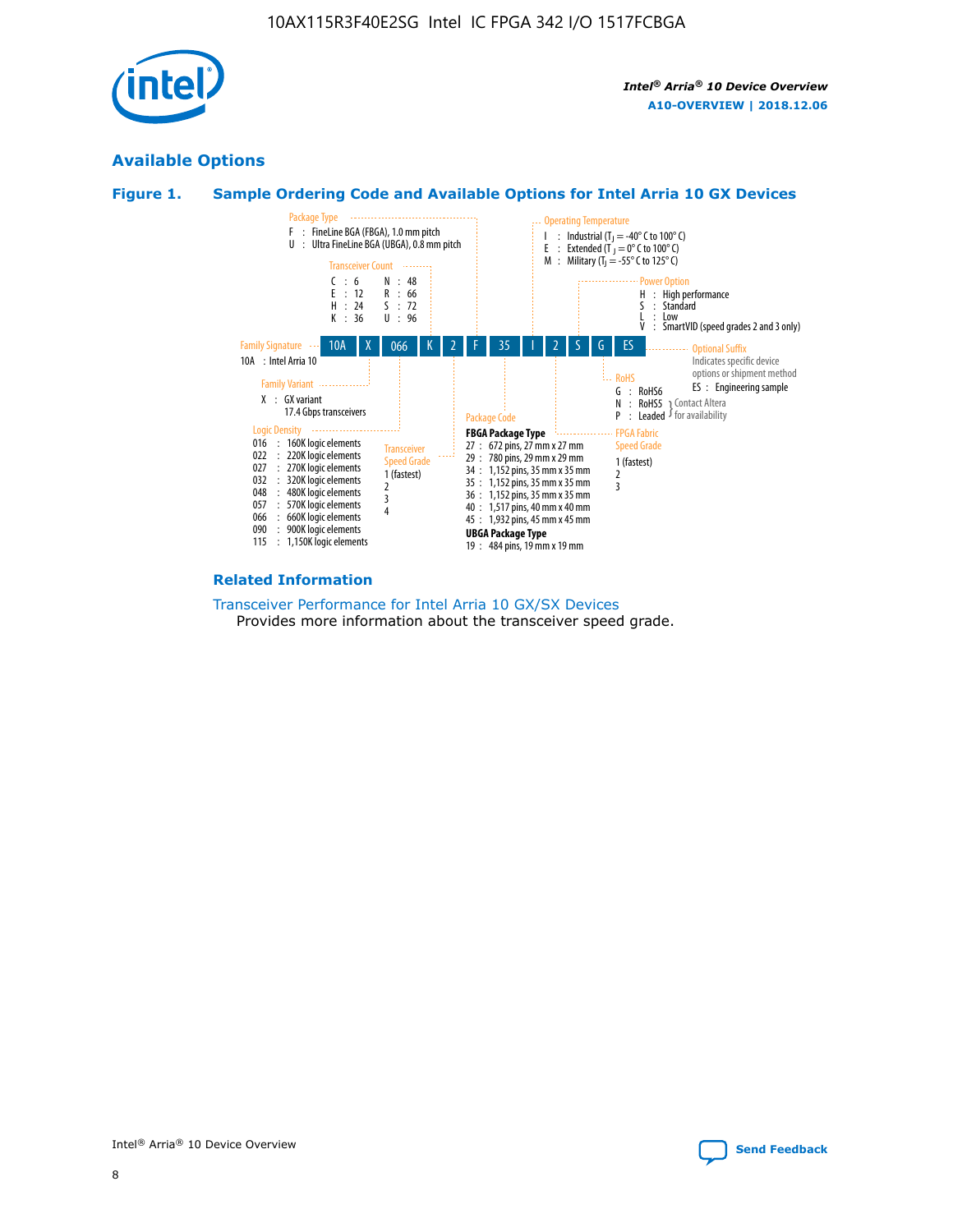

## **Maximum Resources**

#### **Table 5. Maximum Resource Counts for Intel Arria 10 GX Devices (GX 160, GX 220, GX 270, GX 320, and GX 480)**

| <b>Resource</b>              |                         | <b>Product Line</b> |                                                 |                    |                |                |  |  |  |
|------------------------------|-------------------------|---------------------|-------------------------------------------------|--------------------|----------------|----------------|--|--|--|
|                              |                         | <b>GX 160</b>       | <b>GX 220</b><br><b>GX 270</b><br><b>GX 320</b> |                    |                | <b>GX 480</b>  |  |  |  |
| Logic Elements (LE) (K)      |                         | 160                 | 220<br>320<br>270                               |                    |                | 480            |  |  |  |
| <b>ALM</b>                   |                         | 61,510              | 80,330                                          | 101,620            | 119,900        | 183,590        |  |  |  |
| Register                     |                         | 246,040             | 321,320                                         | 406,480<br>479,600 |                | 734,360        |  |  |  |
| Memory (Kb)                  | M <sub>20</sub> K       | 8,800               | 11,740                                          | 15,000             | 17,820         | 28,620         |  |  |  |
|                              | <b>MLAB</b>             | 1,050               | 1,690<br>2,452<br>2,727                         |                    |                | 4,164          |  |  |  |
| Variable-precision DSP Block |                         | 156                 | 192                                             | 830                | 985            |                |  |  |  |
| 18 x 19 Multiplier           |                         | 312                 | 384                                             | 1,660<br>1,970     |                | 2,736          |  |  |  |
| PLL                          | Fractional<br>Synthesis | 6                   | 6                                               | 8                  | 8              | 12             |  |  |  |
|                              | I/O                     | 6                   | 6                                               | 8                  | 8              | 12             |  |  |  |
| 17.4 Gbps Transceiver        |                         | 12                  | 12                                              | 24                 | 24             | 36             |  |  |  |
| GPIO <sup>(3)</sup>          |                         | 288                 | 288                                             | 384                | 384            |                |  |  |  |
| LVDS Pair $(4)$              |                         | 120                 | 120                                             | 168                | 168            | 222            |  |  |  |
| PCIe Hard IP Block           |                         | $\mathbf{1}$        | 1                                               | $\overline{2}$     | $\overline{2}$ | $\overline{2}$ |  |  |  |
| Hard Memory Controller       |                         | 6                   | 6                                               | 8                  | 8              | 12             |  |  |  |

<sup>(4)</sup> Each LVDS I/O pair can be used as differential input or output.



<sup>(3)</sup> The number of GPIOs does not include transceiver I/Os. In the Intel Quartus Prime software, the number of user I/Os includes transceiver I/Os.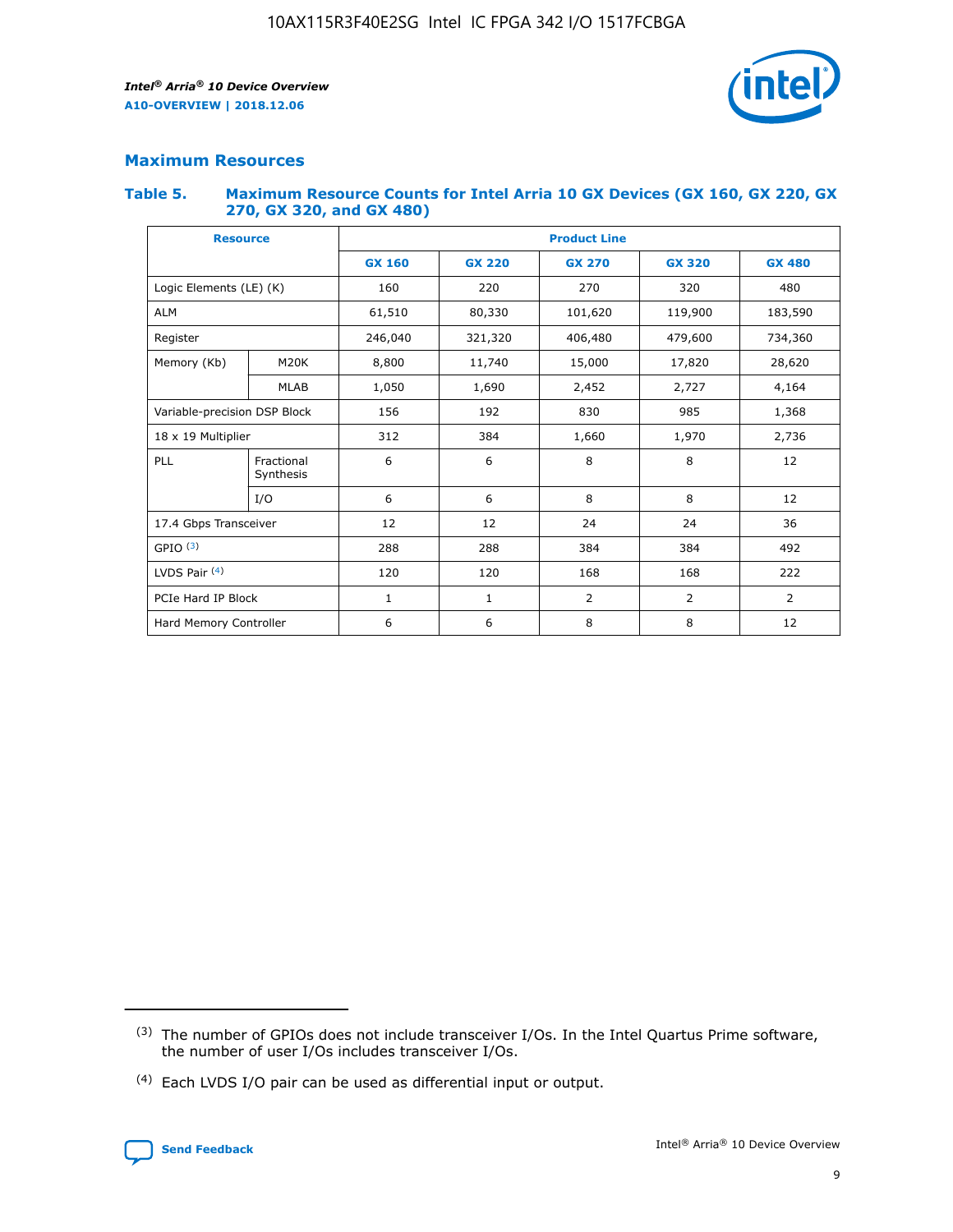

## **Table 6. Maximum Resource Counts for Intel Arria 10 GX Devices (GX 570, GX 660, GX 900, and GX 1150)**

|                              | <b>Resource</b>         | <b>Product Line</b> |                |                |                |  |  |  |  |
|------------------------------|-------------------------|---------------------|----------------|----------------|----------------|--|--|--|--|
|                              |                         | <b>GX 570</b>       | <b>GX 660</b>  | <b>GX 900</b>  | <b>GX 1150</b> |  |  |  |  |
| Logic Elements (LE) (K)      |                         | 570                 | 660            | 900            | 1,150          |  |  |  |  |
| <b>ALM</b>                   |                         | 217,080             | 251,680        | 339,620        | 427,200        |  |  |  |  |
| Register                     |                         | 868,320             | 1,006,720      | 1,358,480      | 1,708,800      |  |  |  |  |
| Memory (Kb)                  | <b>M20K</b>             | 36,000              | 42,620         | 48,460         | 54,260         |  |  |  |  |
|                              | <b>MLAB</b>             | 5,096               | 5,788<br>9,386 |                | 12,984         |  |  |  |  |
| Variable-precision DSP Block |                         | 1,523               | 1,687          | 1,518          | 1,518          |  |  |  |  |
|                              | 18 x 19 Multiplier      |                     | 3,374          | 3,036          | 3,036          |  |  |  |  |
| PLL                          | Fractional<br>Synthesis | 16                  | 16             | 32             | 32             |  |  |  |  |
|                              | I/O                     | 16                  | 16             | 16             | 16             |  |  |  |  |
| 17.4 Gbps Transceiver        |                         | 48                  | 48<br>96       |                | 96             |  |  |  |  |
| GPIO <sup>(3)</sup>          |                         | 696                 | 696            | 768            | 768            |  |  |  |  |
| LVDS Pair $(4)$              |                         | 324                 | 324<br>384     |                | 384            |  |  |  |  |
| PCIe Hard IP Block           |                         | 2                   | 2              | $\overline{4}$ | 4              |  |  |  |  |
| Hard Memory Controller       |                         | 16                  | 16             | 16             | 16             |  |  |  |  |

## **Package Plan**

## **Table 7. Package Plan for Intel Arria 10 GX Devices (U19, F27, and F29)**

Refer to I/O and High Speed I/O in Intel Arria 10 Devices chapter for the number of 3 V I/O, LVDS I/O, and LVDS channels in each device package.

| <b>Product Line</b> | U <sub>19</sub><br>$(19 \text{ mm} \times 19 \text{ mm})$<br>484-pin UBGA) |          |             |         | <b>F27</b><br>(27 mm × 27 mm,<br>672-pin FBGA) |             | <b>F29</b><br>(29 mm × 29 mm,<br>780-pin FBGA) |          |             |  |
|---------------------|----------------------------------------------------------------------------|----------|-------------|---------|------------------------------------------------|-------------|------------------------------------------------|----------|-------------|--|
|                     | 3 V I/O                                                                    | LVDS I/O | <b>XCVR</b> | 3 V I/O | LVDS I/O                                       | <b>XCVR</b> | 3 V I/O                                        | LVDS I/O | <b>XCVR</b> |  |
| GX 160              | 48                                                                         | 192      | 6           | 48      | 192                                            | 12          | 48                                             | 240      | 12          |  |
| GX 220              | 48                                                                         | 192      | 6           | 48      | 192                                            | 12          | 48                                             | 240      | 12          |  |
| GX 270              |                                                                            |          |             | 48      | 192                                            | 12          | 48                                             | 312      | 12          |  |
| GX 320              |                                                                            |          |             | 48      | 192                                            | 12          | 48                                             | 312      | 12          |  |
| GX 480              |                                                                            |          |             |         |                                                |             | 48                                             | 312      | 12          |  |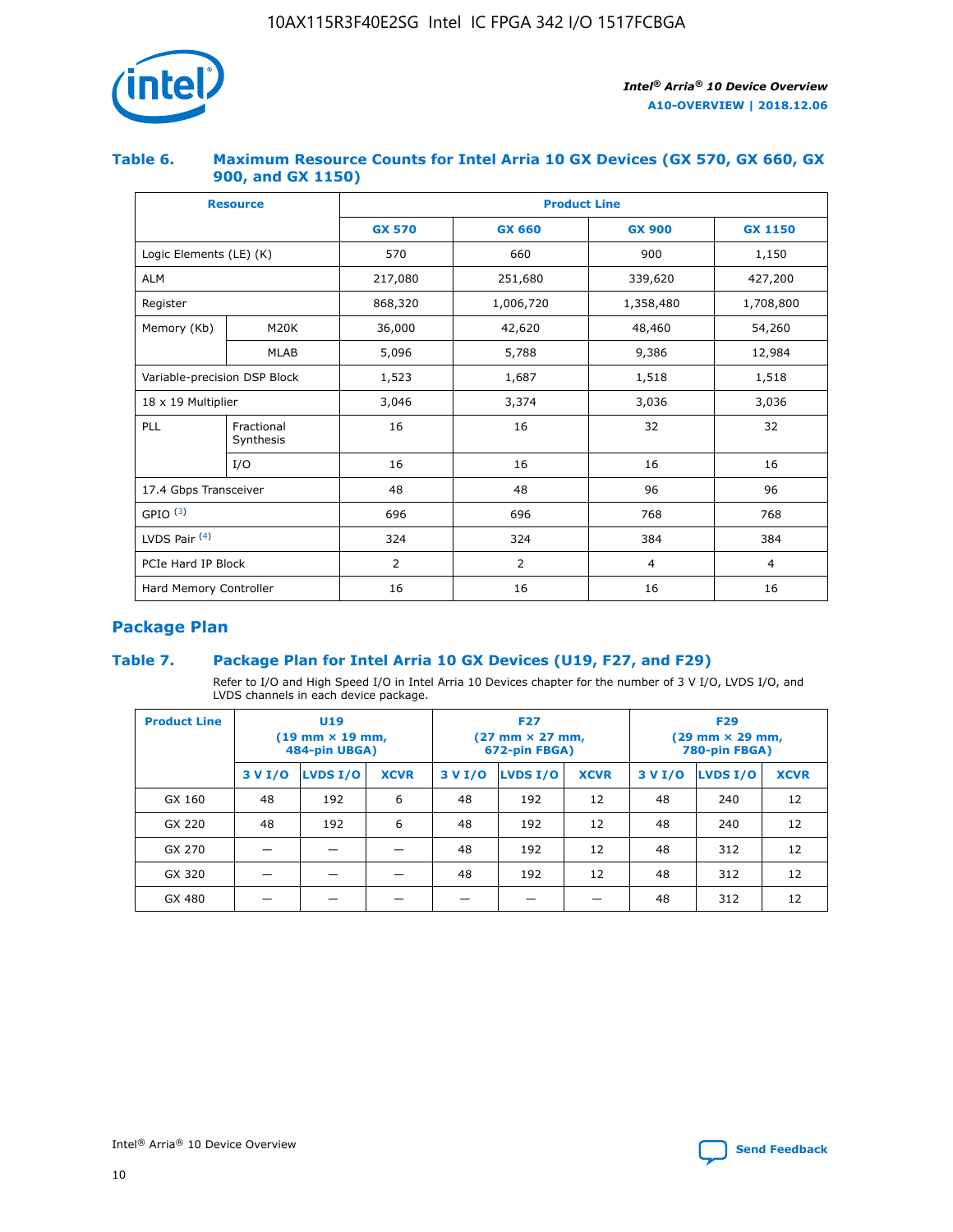

#### **Table 8. Package Plan for Intel Arria 10 GX Devices (F34, F35, NF40, and KF40)**

Refer to I/O and High Speed I/O in Intel Arria 10 Devices chapter for the number of 3 V I/O, LVDS I/O, and LVDS channels in each device package.

| <b>Product Line</b> | <b>F34</b><br>$(35 \text{ mm} \times 35 \text{ mm})$<br>1152-pin FBGA) |                    | <b>F35</b><br>$(35 \text{ mm} \times 35 \text{ mm})$<br><b>1152-pin FBGA)</b> |           | <b>KF40</b><br>$(40 \text{ mm} \times 40 \text{ mm})$<br>1517-pin FBGA) |             |            | <b>NF40</b><br>$(40 \text{ mm} \times 40 \text{ mm})$<br><b>1517-pin FBGA)</b> |             |            |                    |             |
|---------------------|------------------------------------------------------------------------|--------------------|-------------------------------------------------------------------------------|-----------|-------------------------------------------------------------------------|-------------|------------|--------------------------------------------------------------------------------|-------------|------------|--------------------|-------------|
|                     | 3V<br>I/O                                                              | <b>LVDS</b><br>I/O | <b>XCVR</b>                                                                   | 3V<br>I/O | <b>LVDS</b><br>I/O                                                      | <b>XCVR</b> | 3 V<br>I/O | <b>LVDS</b><br>I/O                                                             | <b>XCVR</b> | 3 V<br>I/O | <b>LVDS</b><br>I/O | <b>XCVR</b> |
| GX 270              | 48                                                                     | 336                | 24                                                                            | 48        | 336                                                                     | 24          |            |                                                                                |             |            |                    |             |
| GX 320              | 48                                                                     | 336                | 24                                                                            | 48        | 336                                                                     | 24          |            |                                                                                |             |            |                    |             |
| GX 480              | 48                                                                     | 444                | 24                                                                            | 48        | 348                                                                     | 36          |            |                                                                                |             |            |                    |             |
| GX 570              | 48                                                                     | 444                | 24                                                                            | 48        | 348                                                                     | 36          | 96         | 600                                                                            | 36          | 48         | 540                | 48          |
| GX 660              | 48                                                                     | 444                | 24                                                                            | 48        | 348                                                                     | 36          | 96         | 600                                                                            | 36          | 48         | 540                | 48          |
| GX 900              |                                                                        | 504                | 24                                                                            | -         |                                                                         |             |            |                                                                                |             |            | 600                | 48          |
| GX 1150             |                                                                        | 504                | 24                                                                            |           |                                                                         |             |            |                                                                                |             |            | 600                | 48          |

#### **Table 9. Package Plan for Intel Arria 10 GX Devices (RF40, NF45, SF45, and UF45)**

Refer to I/O and High Speed I/O in Intel Arria 10 Devices chapter for the number of 3 V I/O, LVDS I/O, and LVDS channels in each device package.

| <b>Product Line</b> | <b>RF40</b><br>$(40$ mm $\times$ 40 mm,<br>1517-pin FBGA) |                    | <b>NF45</b><br>$(45 \text{ mm} \times 45 \text{ mm})$<br><b>1932-pin FBGA)</b> |            |                    | <b>SF45</b><br>$(45 \text{ mm} \times 45 \text{ mm})$<br><b>1932-pin FBGA)</b> |            |                    | <b>UF45</b><br>$(45 \text{ mm} \times 45 \text{ mm})$<br><b>1932-pin FBGA)</b> |           |                    |             |
|---------------------|-----------------------------------------------------------|--------------------|--------------------------------------------------------------------------------|------------|--------------------|--------------------------------------------------------------------------------|------------|--------------------|--------------------------------------------------------------------------------|-----------|--------------------|-------------|
|                     | 3V<br>I/O                                                 | <b>LVDS</b><br>I/O | <b>XCVR</b>                                                                    | 3 V<br>I/O | <b>LVDS</b><br>I/O | <b>XCVR</b>                                                                    | 3 V<br>I/O | <b>LVDS</b><br>I/O | <b>XCVR</b>                                                                    | 3V<br>I/O | <b>LVDS</b><br>I/O | <b>XCVR</b> |
| GX 900              |                                                           | 342                | 66                                                                             | _          | 768                | 48                                                                             |            | 624                | 72                                                                             |           | 480                | 96          |
| GX 1150             |                                                           | 342                | 66                                                                             | _          | 768                | 48                                                                             |            | 624                | 72                                                                             |           | 480                | 96          |

#### **Related Information**

[I/O and High-Speed Differential I/O Interfaces in Intel Arria 10 Devices chapter, Intel](https://www.intel.com/content/www/us/en/programmable/documentation/sam1403482614086.html#sam1403482030321) [Arria 10 Device Handbook](https://www.intel.com/content/www/us/en/programmable/documentation/sam1403482614086.html#sam1403482030321)

Provides the number of 3 V and LVDS I/Os, and LVDS channels for each Intel Arria 10 device package.

## **Intel Arria 10 GT**

This section provides the available options, maximum resource counts, and package plan for the Intel Arria 10 GT devices.

The information in this section is correct at the time of publication. For the latest information and to get more details, refer to the Intel FPGA Product Selector.

#### **Related Information**

#### [Intel FPGA Product Selector](http://www.altera.com/products/selector/psg-selector.html)

Provides the latest information on Intel products.

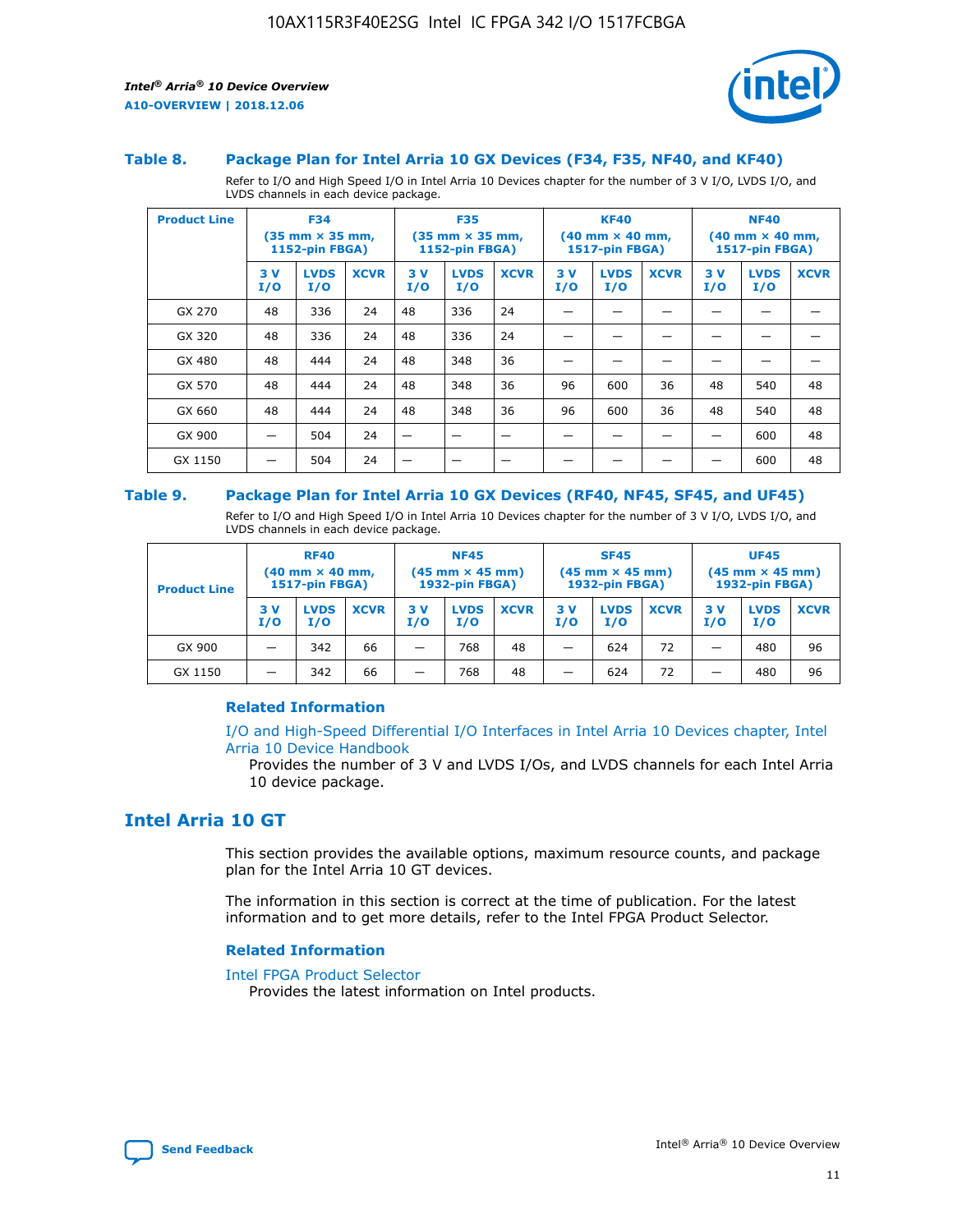

## **Available Options**

## **Figure 2. Sample Ordering Code and Available Options for Intel Arria 10 GT Devices**

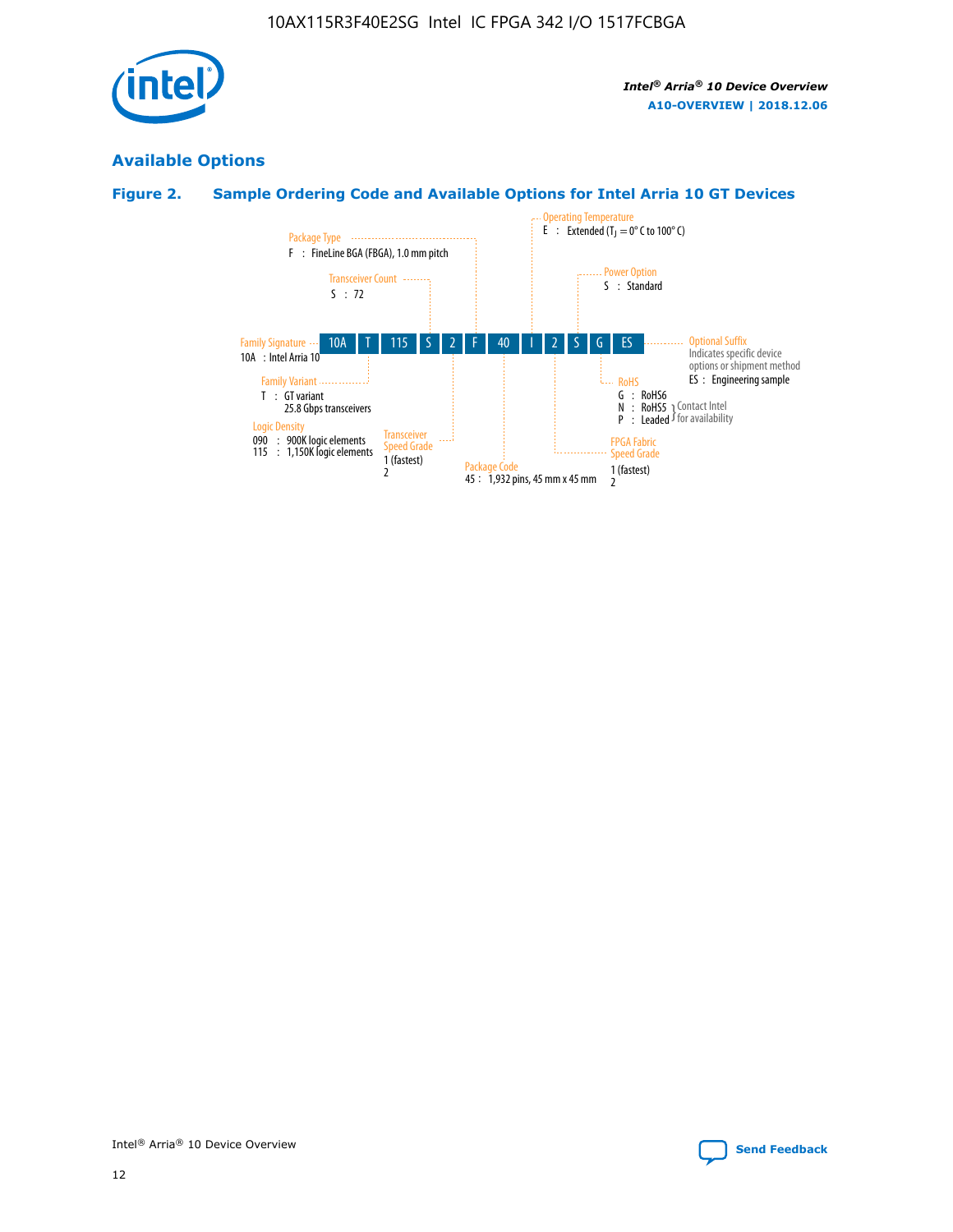

## **Maximum Resources**

#### **Table 10. Maximum Resource Counts for Intel Arria 10 GT Devices**

| <b>Resource</b>              |                      |                | <b>Product Line</b> |  |
|------------------------------|----------------------|----------------|---------------------|--|
|                              |                      | <b>GT 900</b>  | <b>GT 1150</b>      |  |
| Logic Elements (LE) (K)      |                      | 900            | 1,150               |  |
| <b>ALM</b>                   |                      | 339,620        | 427,200             |  |
| Register                     |                      | 1,358,480      | 1,708,800           |  |
| Memory (Kb)                  | M <sub>20</sub> K    | 48,460         | 54,260              |  |
|                              | <b>MLAB</b>          | 9,386          | 12,984              |  |
| Variable-precision DSP Block |                      | 1,518          | 1,518               |  |
| 18 x 19 Multiplier           |                      | 3,036          | 3,036               |  |
| PLL                          | Fractional Synthesis | 32             | 32                  |  |
|                              | I/O                  | 16             | 16                  |  |
| Transceiver                  | 17.4 Gbps            | 72(5)          | 72(5)               |  |
|                              | 25.8 Gbps            | 6              | 6                   |  |
| GPIO <sup>(6)</sup>          |                      | 624            | 624                 |  |
| LVDS Pair $(7)$              |                      | 312            | 312                 |  |
| PCIe Hard IP Block           |                      | $\overline{4}$ | $\overline{4}$      |  |
| Hard Memory Controller       |                      | 16             | 16                  |  |

### **Related Information**

#### [Intel Arria 10 GT Channel Usage](https://www.intel.com/content/www/us/en/programmable/documentation/nik1398707230472.html#nik1398707008178)

Configuring GT/GX channels in Intel Arria 10 GT devices.

## **Package Plan**

#### **Table 11. Package Plan for Intel Arria 10 GT Devices**

Refer to I/O and High Speed I/O in Intel Arria 10 Devices chapter for the number of 3 V I/O, LVDS I/O, and LVDS channels in each device package.

| <b>Product Line</b> | <b>SF45</b><br>(45 mm × 45 mm, 1932-pin FBGA) |                 |             |  |  |  |
|---------------------|-----------------------------------------------|-----------------|-------------|--|--|--|
|                     | 3 V I/O                                       | <b>LVDS I/O</b> | <b>XCVR</b> |  |  |  |
| GT 900              |                                               | 624             | 72          |  |  |  |
| GT 1150             |                                               | 624             |             |  |  |  |

<sup>(7)</sup> Each LVDS I/O pair can be used as differential input or output.



 $(5)$  If all 6 GT channels are in use, 12 of the GX channels are not usable.

<sup>(6)</sup> The number of GPIOs does not include transceiver I/Os. In the Intel Quartus Prime software, the number of user I/Os includes transceiver I/Os.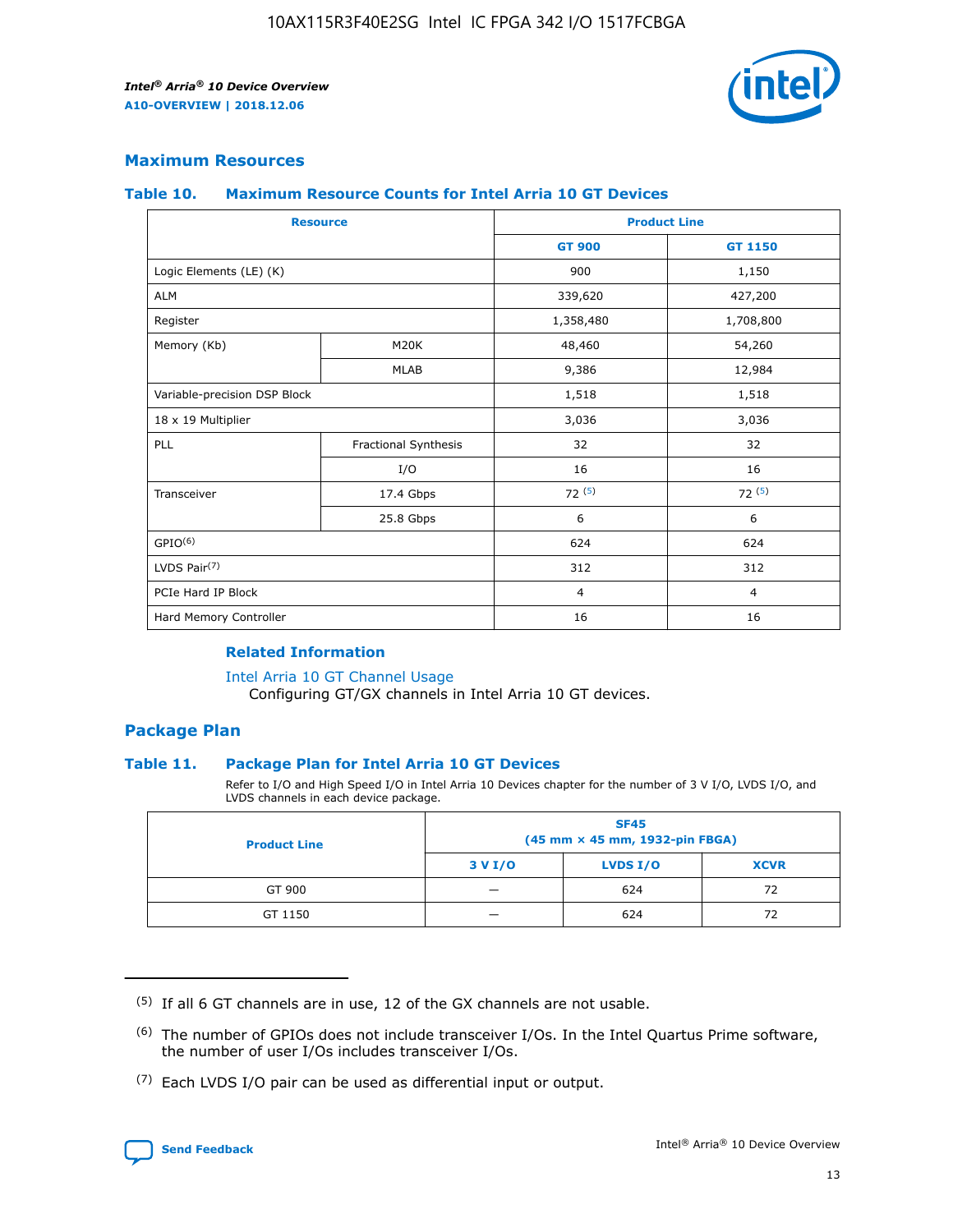

#### **Related Information**

[I/O and High-Speed Differential I/O Interfaces in Intel Arria 10 Devices chapter, Intel](https://www.intel.com/content/www/us/en/programmable/documentation/sam1403482614086.html#sam1403482030321) [Arria 10 Device Handbook](https://www.intel.com/content/www/us/en/programmable/documentation/sam1403482614086.html#sam1403482030321)

Provides the number of 3 V and LVDS I/Os, and LVDS channels for each Intel Arria 10 device package.

## **Intel Arria 10 SX**

This section provides the available options, maximum resource counts, and package plan for the Intel Arria 10 SX devices.

The information in this section is correct at the time of publication. For the latest information and to get more details, refer to the Intel FPGA Product Selector.

#### **Related Information**

[Intel FPGA Product Selector](http://www.altera.com/products/selector/psg-selector.html) Provides the latest information on Intel products.

#### **Available Options**

#### **Figure 3. Sample Ordering Code and Available Options for Intel Arria 10 SX Devices**



#### **Related Information**

[Transceiver Performance for Intel Arria 10 GX/SX Devices](https://www.intel.com/content/www/us/en/programmable/documentation/mcn1413182292568.html#mcn1413213965502) Provides more information about the transceiver speed grade.

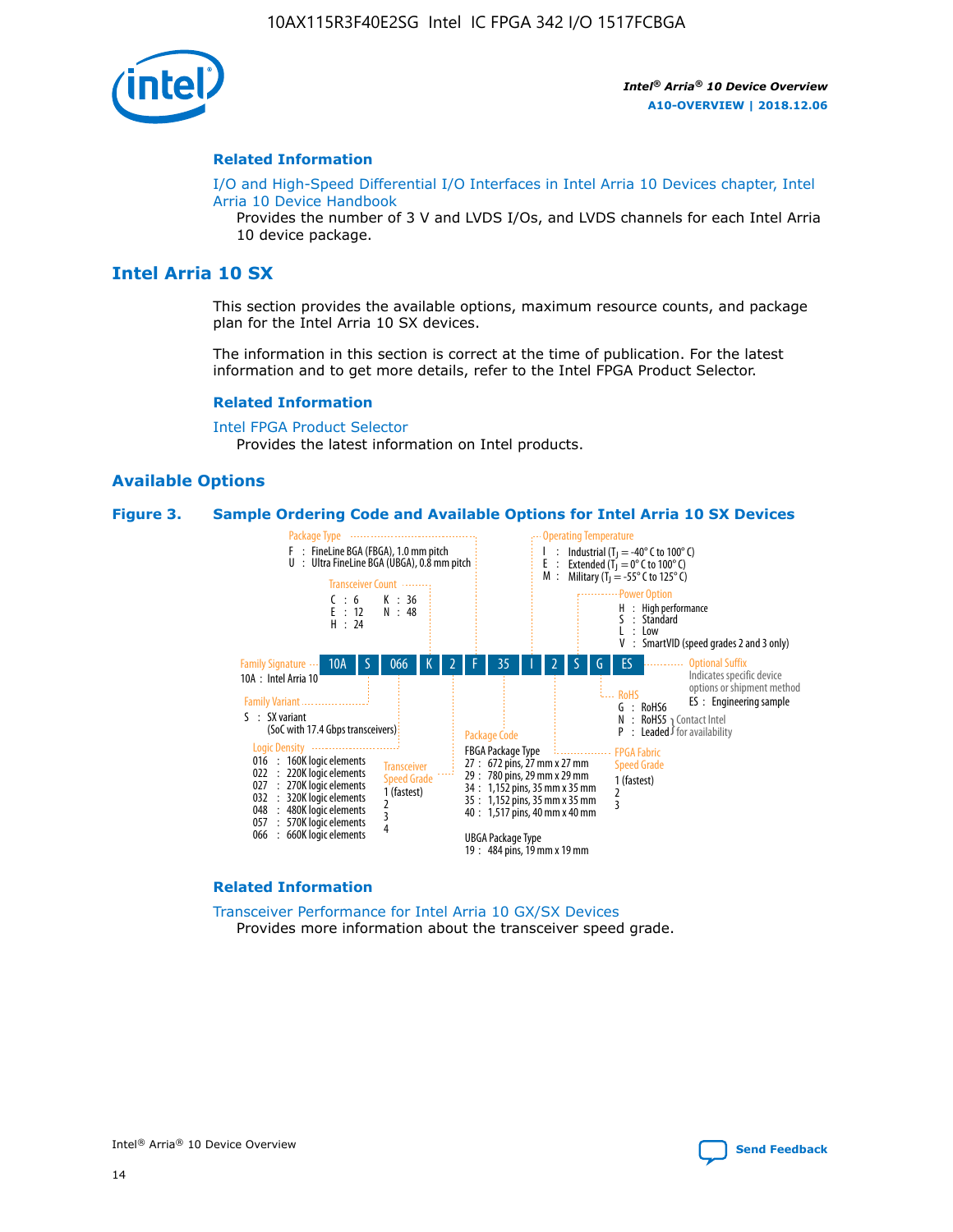

## **Maximum Resources**

#### **Table 12. Maximum Resource Counts for Intel Arria 10 SX Devices**

| <b>Resource</b>                   |                         | <b>Product Line</b> |               |                |                |               |                |               |  |  |  |
|-----------------------------------|-------------------------|---------------------|---------------|----------------|----------------|---------------|----------------|---------------|--|--|--|
|                                   |                         | <b>SX 160</b>       | <b>SX 220</b> | <b>SX 270</b>  | <b>SX 320</b>  | <b>SX 480</b> | <b>SX 570</b>  | <b>SX 660</b> |  |  |  |
| Logic Elements (LE) (K)           |                         | 160                 | 220           | 270            | 320            | 480           | 570            | 660           |  |  |  |
| <b>ALM</b>                        |                         | 61,510              | 80,330        | 101,620        | 119,900        | 183,590       | 217,080        | 251,680       |  |  |  |
| Register                          |                         | 246,040             | 321,320       | 406,480        | 479,600        | 734,360       | 868,320        | 1,006,720     |  |  |  |
| Memory (Kb)                       | <b>M20K</b>             | 8,800               | 11,740        | 15,000         | 17,820         | 28,620        | 36,000         | 42,620        |  |  |  |
|                                   | <b>MLAB</b>             | 1,050               | 1,690         | 2,452          | 2,727          | 4,164         | 5,096          | 5,788         |  |  |  |
| Variable-precision DSP Block      |                         | 156                 | 192           | 830            | 985            | 1,368         | 1,523          | 1,687         |  |  |  |
| 18 x 19 Multiplier                |                         | 312                 | 384           | 1,660          | 1,970          | 2,736         | 3,046          | 3,374         |  |  |  |
| PLL                               | Fractional<br>Synthesis | 6                   | 6             | 8              | 8              | 12            | 16             | 16            |  |  |  |
|                                   | I/O                     | 6                   | 6             | 8              | 8              | 12            | 16             | 16            |  |  |  |
| 17.4 Gbps Transceiver             |                         | 12                  | 12            | 24             | 24             | 36            | 48             | 48            |  |  |  |
| GPIO <sup>(8)</sup>               |                         | 288                 | 288           | 384            | 384            | 492           | 696            | 696           |  |  |  |
| LVDS Pair $(9)$                   |                         | 120                 | 120           | 168            | 168            | 174           | 324            | 324           |  |  |  |
| PCIe Hard IP Block                |                         | $\mathbf{1}$        | 1             | $\overline{2}$ | $\overline{2}$ | 2             | $\overline{2}$ | 2             |  |  |  |
| Hard Memory Controller            |                         | 6                   | 6             | 8              | 8              | 12            | 16             | 16            |  |  |  |
| ARM Cortex-A9 MPCore<br>Processor |                         | Yes                 | Yes           | Yes            | Yes            | Yes           | Yes            | Yes           |  |  |  |

## **Package Plan**

#### **Table 13. Package Plan for Intel Arria 10 SX Devices (U19, F27, F29, and F34)**

Refer to I/O and High Speed I/O in Intel Arria 10 Devices chapter for the number of 3 V I/O, LVDS I/O, and LVDS channels in each device package.

| <b>Product Line</b> | U19<br>$(19 \text{ mm} \times 19 \text{ mm})$<br>484-pin UBGA) |                    | <b>F27</b><br>$(27 \text{ mm} \times 27 \text{ mm})$<br>672-pin FBGA) |           | <b>F29</b><br>$(29 \text{ mm} \times 29 \text{ mm})$<br>780-pin FBGA) |             |            | <b>F34</b><br>$(35 \text{ mm} \times 35 \text{ mm})$<br><b>1152-pin FBGA)</b> |             |           |                    |             |
|---------------------|----------------------------------------------------------------|--------------------|-----------------------------------------------------------------------|-----------|-----------------------------------------------------------------------|-------------|------------|-------------------------------------------------------------------------------|-------------|-----------|--------------------|-------------|
|                     | 3V<br>I/O                                                      | <b>LVDS</b><br>I/O | <b>XCVR</b>                                                           | 3V<br>I/O | <b>LVDS</b><br>I/O                                                    | <b>XCVR</b> | 3 V<br>I/O | <b>LVDS</b><br>I/O                                                            | <b>XCVR</b> | 3V<br>I/O | <b>LVDS</b><br>I/O | <b>XCVR</b> |
| SX 160              | 48                                                             | 144                | 6                                                                     | 48        | 192                                                                   | 12          | 48         | 240                                                                           | 12          | –         |                    |             |
| SX 220              | 48                                                             | 144                | 6                                                                     | 48        | 192                                                                   | 12          | 48         | 240                                                                           | 12          |           |                    |             |
| SX 270              |                                                                |                    |                                                                       | 48        | 192                                                                   | 12          | 48         | 312                                                                           | 12          | 48        | 336                | 24          |
| SX 320              |                                                                |                    |                                                                       | 48        | 192                                                                   | 12          | 48         | 312                                                                           | 12          | 48        | 336                | 24          |
|                     |                                                                |                    |                                                                       |           |                                                                       |             |            |                                                                               |             |           |                    | continued   |

 $(8)$  The number of GPIOs does not include transceiver I/Os. In the Intel Quartus Prime software, the number of user I/Os includes transceiver I/Os.

 $(9)$  Each LVDS I/O pair can be used as differential input or output.

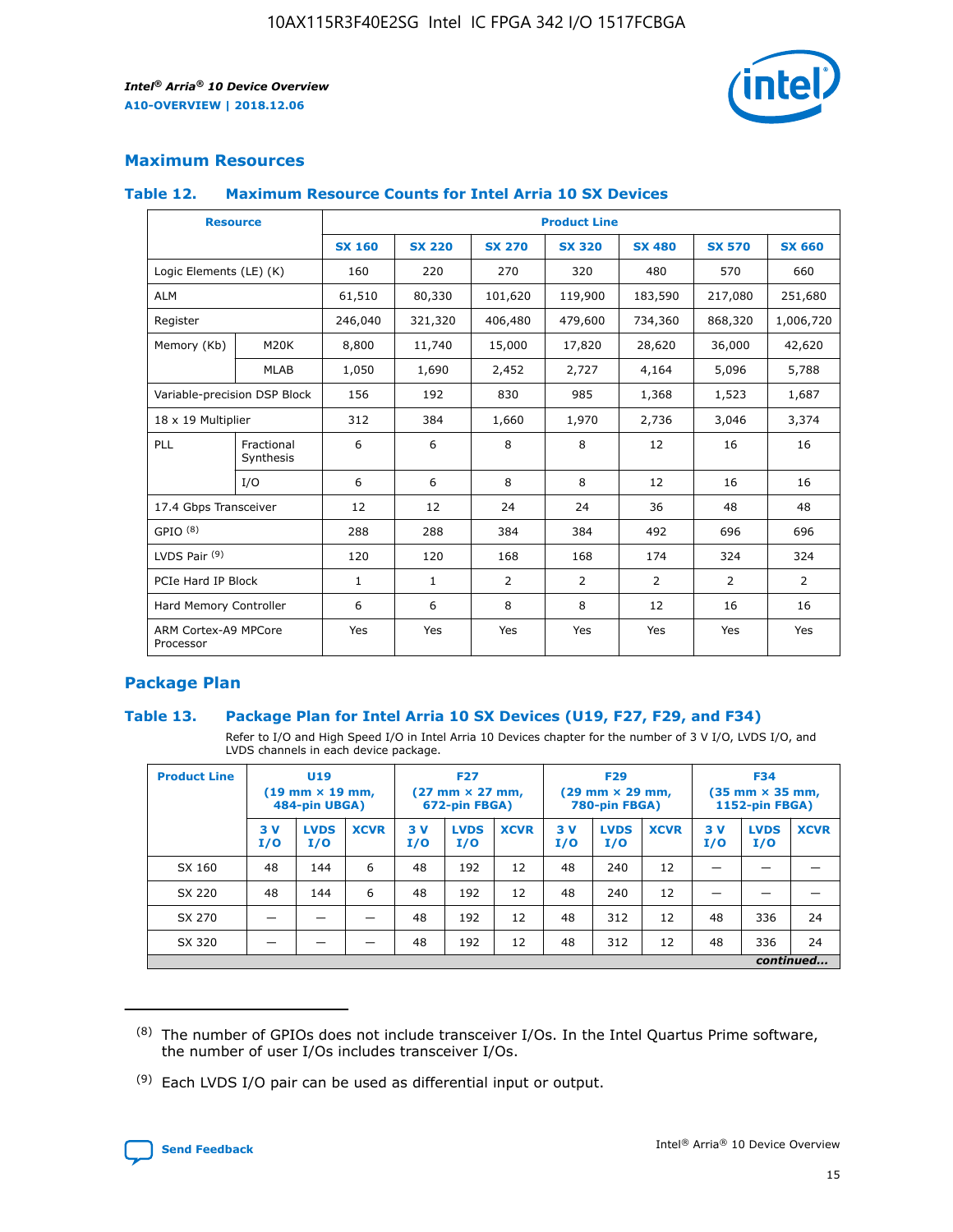

| <b>Product Line</b> | U <sub>19</sub><br>$(19 \text{ mm} \times 19 \text{ mm})$<br>484-pin UBGA) |                    | <b>F27</b><br>$(27 \text{ mm} \times 27 \text{ mm})$<br>672-pin FBGA) |           | <b>F29</b><br>$(29 \text{ mm} \times 29 \text{ mm})$<br>780-pin FBGA) |             |           | <b>F34</b><br>$(35$ mm $\times$ 35 mm,<br><b>1152-pin FBGA)</b> |             |           |                    |             |
|---------------------|----------------------------------------------------------------------------|--------------------|-----------------------------------------------------------------------|-----------|-----------------------------------------------------------------------|-------------|-----------|-----------------------------------------------------------------|-------------|-----------|--------------------|-------------|
|                     | 3V<br>I/O                                                                  | <b>LVDS</b><br>I/O | <b>XCVR</b>                                                           | 3V<br>I/O | <b>LVDS</b><br>I/O                                                    | <b>XCVR</b> | 3V<br>I/O | <b>LVDS</b><br>I/O                                              | <b>XCVR</b> | 3V<br>I/O | <b>LVDS</b><br>I/O | <b>XCVR</b> |
| SX 480              |                                                                            |                    |                                                                       |           |                                                                       |             | 48        | 312                                                             | 12          | 48        | 444                | 24          |
| SX 570              |                                                                            |                    |                                                                       |           |                                                                       |             |           |                                                                 |             | 48        | 444                | 24          |
| SX 660              |                                                                            |                    |                                                                       |           |                                                                       |             |           |                                                                 |             | 48        | 444                | 24          |

## **Table 14. Package Plan for Intel Arria 10 SX Devices (F35, KF40, and NF40)**

Refer to I/O and High Speed I/O in Intel Arria 10 Devices chapter for the number of 3 V I/O, LVDS I/O, and LVDS channels in each device package.

| <b>Product Line</b> | <b>F35</b><br>$(35 \text{ mm} \times 35 \text{ mm})$<br><b>1152-pin FBGA)</b> |          |             |                                           | <b>KF40</b><br>(40 mm × 40 mm,<br>1517-pin FBGA) |    | <b>NF40</b><br>$(40 \text{ mm} \times 40 \text{ mm})$<br>1517-pin FBGA) |          |             |  |
|---------------------|-------------------------------------------------------------------------------|----------|-------------|-------------------------------------------|--------------------------------------------------|----|-------------------------------------------------------------------------|----------|-------------|--|
|                     | 3 V I/O                                                                       | LVDS I/O | <b>XCVR</b> | <b>LVDS I/O</b><br><b>XCVR</b><br>3 V I/O |                                                  |    | 3 V I/O                                                                 | LVDS I/O | <b>XCVR</b> |  |
| SX 270              | 48                                                                            | 336      | 24          |                                           |                                                  |    |                                                                         |          |             |  |
| SX 320              | 48                                                                            | 336      | 24          |                                           |                                                  |    |                                                                         |          |             |  |
| SX 480              | 48                                                                            | 348      | 36          |                                           |                                                  |    |                                                                         |          |             |  |
| SX 570              | 48                                                                            | 348      | 36          | 96<br>36<br>600                           |                                                  | 48 | 540                                                                     | 48       |             |  |
| SX 660              | 48                                                                            | 348      | 36          | 96                                        | 600                                              | 36 | 48                                                                      | 540      | 48          |  |

## **Related Information**

[I/O and High-Speed Differential I/O Interfaces in Intel Arria 10 Devices chapter, Intel](https://www.intel.com/content/www/us/en/programmable/documentation/sam1403482614086.html#sam1403482030321) [Arria 10 Device Handbook](https://www.intel.com/content/www/us/en/programmable/documentation/sam1403482614086.html#sam1403482030321)

Provides the number of 3 V and LVDS I/Os, and LVDS channels for each Intel Arria 10 device package.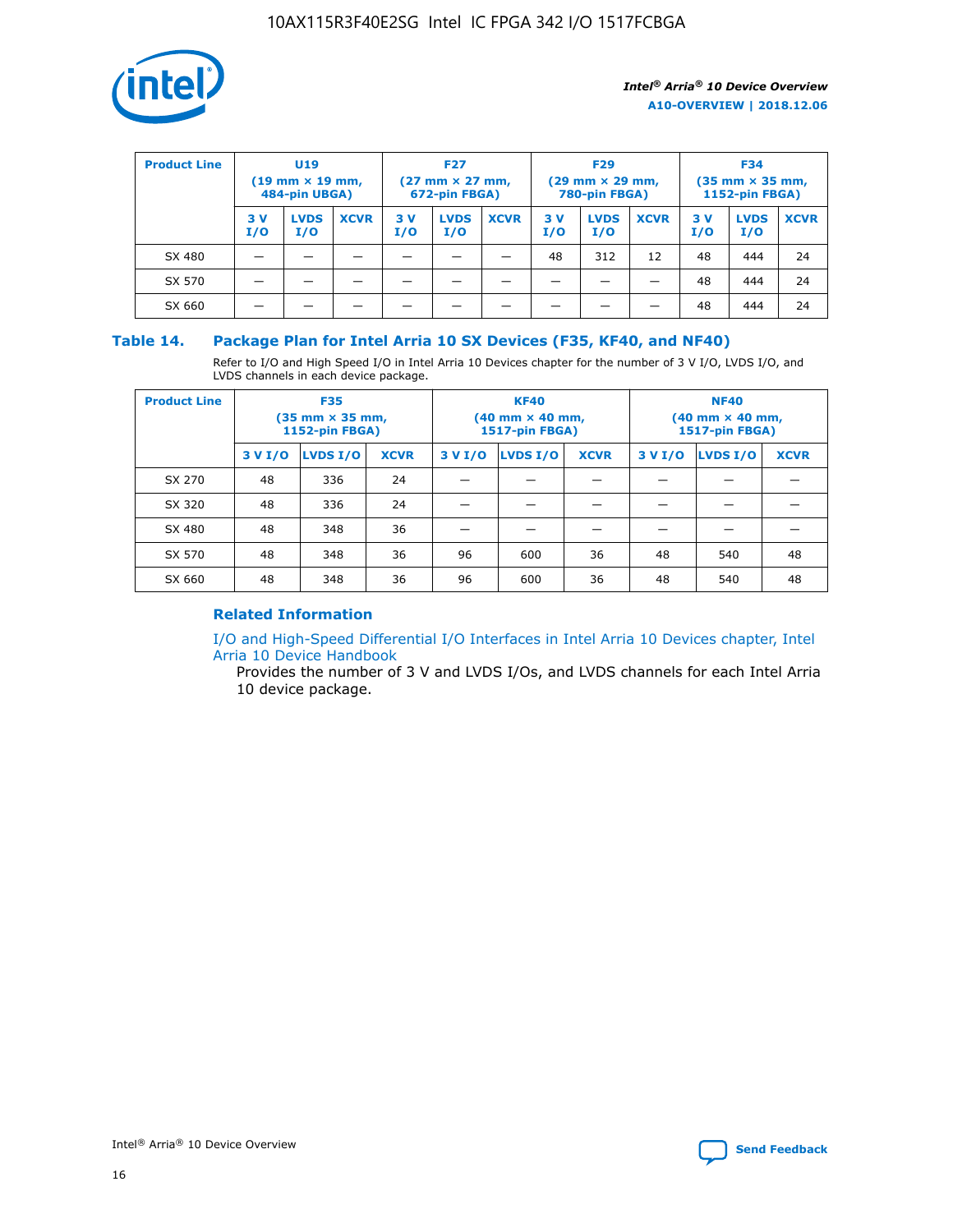

# **I/O Vertical Migration for Intel Arria 10 Devices**

#### **Figure 4. Migration Capability Across Intel Arria 10 Product Lines**

- The arrows indicate the migration paths. The devices included in each vertical migration path are shaded. Devices with fewer resources in the same path have lighter shades.
- To achieve the full I/O migration across product lines in the same migration path, restrict I/Os and transceivers usage to match the product line with the lowest I/O and transceiver counts.
- An LVDS I/O bank in the source device may be mapped to a 3 V I/O bank in the target device. To use memory interface clock frequency higher than 533 MHz, assign external memory interface pins only to banks that are LVDS I/O in both devices.
- There may be nominal 0.15 mm package height difference between some product lines in the same package type.
	- **Variant Product Line Package U19 F27 F29 F34 F35 KF40 NF40 RF40 NF45 SF45 UF45** Intel® Arria® 10 GX GX 160 GX 220 GX 270 GX 320 GX 480 GX 570 GX 660 GX 900 GX 1150 Intel Arria 10 GT GT 900 GT 1150 Intel Arria 10 SX SX 160 SX 220 SX 270 SX 320 SX 480 SX 570 SX 660
- Some migration paths are not shown in the Intel Quartus Prime software **Pin Migration View**.

*Note:* To verify the pin migration compatibility, use the **Pin Migration View** window in the Intel Quartus Prime software Pin Planner.

# **Adaptive Logic Module**

Intel Arria 10 devices use a 20 nm ALM as the basic building block of the logic fabric.

The ALM architecture is the same as the previous generation FPGAs, allowing for efficient implementation of logic functions and easy conversion of IP between the device generations.

The ALM, as shown in following figure, uses an 8-input fracturable look-up table (LUT) with four dedicated registers to help improve timing closure in register-rich designs and achieve an even higher design packing capability than the traditional two-register per LUT architecture.

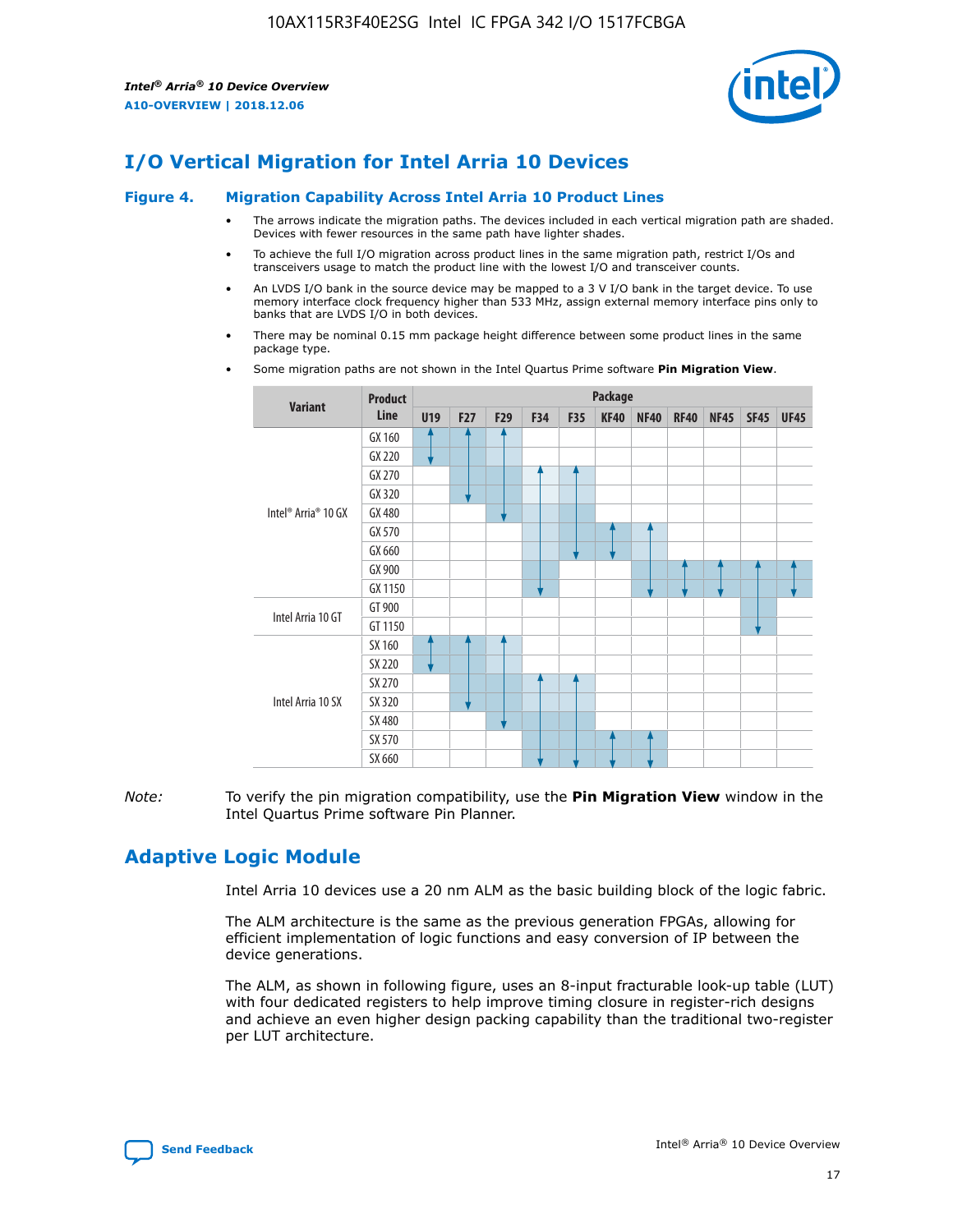

**Figure 5. ALM for Intel Arria 10 Devices**



The Intel Quartus Prime software optimizes your design according to the ALM logic structure and automatically maps legacy designs into the Intel Arria 10 ALM architecture.

## **Variable-Precision DSP Block**

The Intel Arria 10 variable precision DSP blocks support fixed-point arithmetic and floating-point arithmetic.

Features for fixed-point arithmetic:

- High-performance, power-optimized, and fully registered multiplication operations
- 18-bit and 27-bit word lengths
- Two 18 x 19 multipliers or one 27 x 27 multiplier per DSP block
- Built-in addition, subtraction, and 64-bit double accumulation register to combine multiplication results
- Cascading 19-bit or 27-bit when pre-adder is disabled and cascading 18-bit when pre-adder is used to form the tap-delay line for filtering applications
- Cascading 64-bit output bus to propagate output results from one block to the next block without external logic support
- Hard pre-adder supported in 19-bit and 27-bit modes for symmetric filters
- Internal coefficient register bank in both 18-bit and 27-bit modes for filter implementation
- 18-bit and 27-bit systolic finite impulse response (FIR) filters with distributed output adder
- Biased rounding support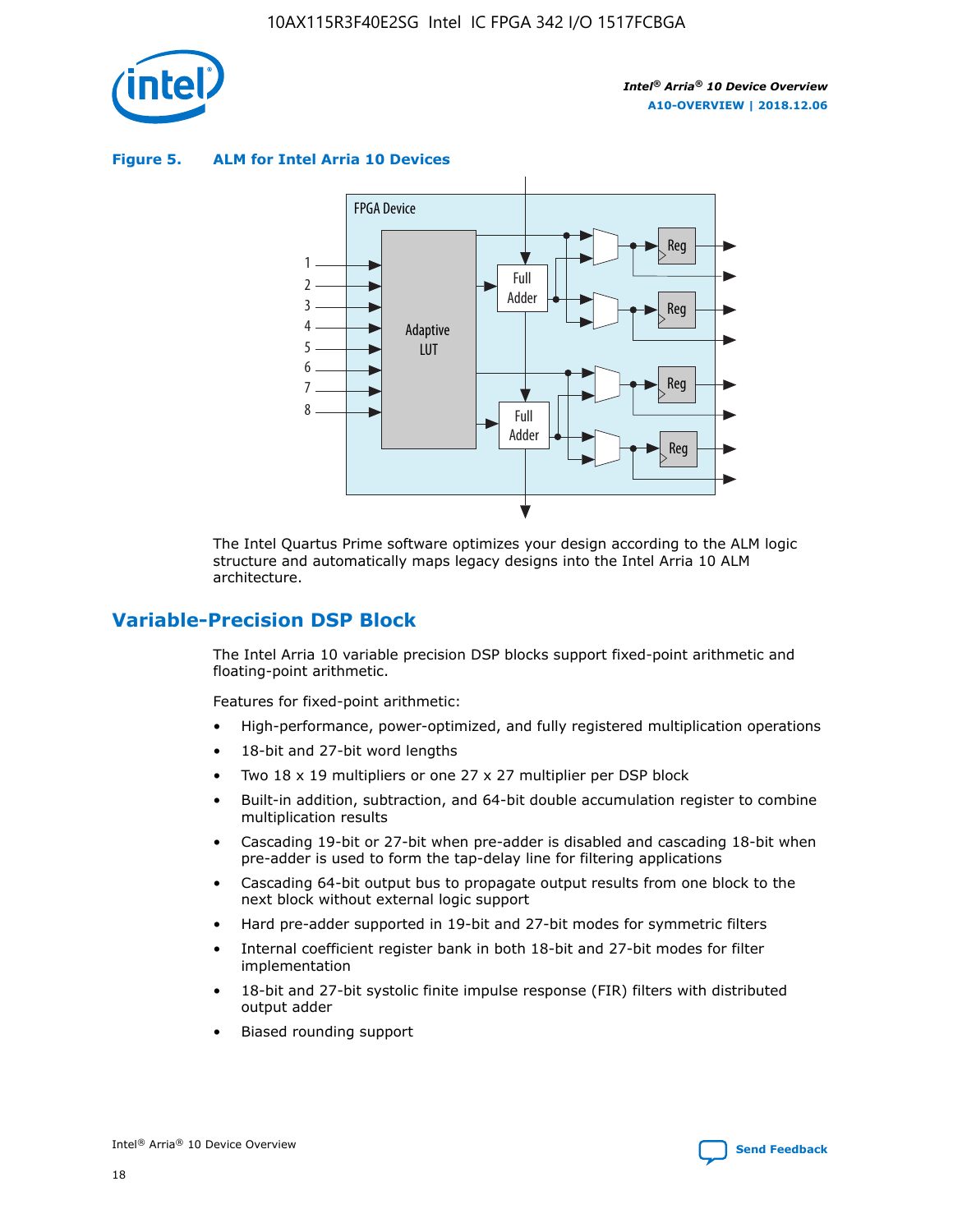

Features for floating-point arithmetic:

- A completely hardened architecture that supports multiplication, addition, subtraction, multiply-add, and multiply-subtract
- Multiplication with accumulation capability and a dynamic accumulator reset control
- Multiplication with cascade summation capability
- Multiplication with cascade subtraction capability
- Complex multiplication
- Direct vector dot product
- Systolic FIR filter

#### **Table 15. Variable-Precision DSP Block Configurations for Intel Arria 10 Devices**

| <b>Usage Example</b>                                       | <b>Multiplier Size (Bit)</b>    | <b>DSP Block Resources</b> |
|------------------------------------------------------------|---------------------------------|----------------------------|
| Medium precision fixed point                               | Two 18 x 19                     |                            |
| High precision fixed or Single precision<br>floating point | One 27 x 27                     |                            |
| Fixed point FFTs                                           | One 19 x 36 with external adder |                            |
| Very high precision fixed point                            | One 36 x 36 with external adder |                            |
| Double precision floating point                            | One 54 x 54 with external adder | 4                          |

#### **Table 16. Resources for Fixed-Point Arithmetic in Intel Arria 10 Devices**

The table lists the variable-precision DSP resources by bit precision for each Intel Arria 10 device.

| <b>Variant</b>  | <b>Product Line</b> | Variable-<br>precision | <b>Independent Input and Output</b><br><b>Multiplications Operator</b> |                                     | $18 \times 19$<br><b>Multiplier</b><br><b>Adder Sum</b> | $18 \times 18$<br><b>Multiplier</b>                |
|-----------------|---------------------|------------------------|------------------------------------------------------------------------|-------------------------------------|---------------------------------------------------------|----------------------------------------------------|
|                 |                     | <b>DSP Block</b>       | $18 \times 19$<br><b>Multiplier</b>                                    | $27 \times 27$<br><b>Multiplier</b> | <b>Mode</b>                                             | <b>Adder</b><br><b>Summed with</b><br>36 bit Input |
| AIntel Arria 10 | GX 160              | 156                    | 312                                                                    | 156                                 | 156                                                     | 156                                                |
| <b>GX</b>       | GX 220              | 192                    | 384                                                                    | 192                                 | 192                                                     | 192                                                |
|                 | GX 270              | 830                    | 1,660                                                                  | 830                                 | 830                                                     | 830                                                |
|                 | GX 320              | 984                    | 1,968                                                                  | 984                                 | 984                                                     | 984                                                |
|                 | GX 480              | 1,368                  | 2,736                                                                  | 1,368                               | 1,368                                                   | 1,368                                              |
|                 | GX 570              | 1,523                  | 3,046                                                                  | 1,523                               | 1,523                                                   | 1,523                                              |
|                 | GX 660              | 1,687                  | 3,374                                                                  | 1,687                               | 1,687                                                   | 1,687                                              |
|                 | GX 900              | 1,518                  | 3,036                                                                  | 1,518                               | 1,518                                                   | 1,518                                              |
|                 | GX 1150             | 1,518                  | 3,036                                                                  | 1,518                               | 1,518                                                   | 1,518                                              |
| Intel Arria 10  | GT 900              | 1,518                  | 3,036                                                                  | 1,518                               | 1,518                                                   | 1,518                                              |
| GT              | GT 1150             | 1,518                  | 3,036                                                                  | 1,518                               | 1,518                                                   | 1,518                                              |
| Intel Arria 10  | SX 160              | 156                    | 312                                                                    | 156                                 | 156                                                     | 156                                                |
| <b>SX</b>       | SX 220              | 192                    | 384                                                                    | 192                                 | 192                                                     | 192                                                |
|                 | SX 270              | 830                    | 1,660                                                                  | 830                                 | 830                                                     | 830                                                |
|                 |                     |                        |                                                                        |                                     |                                                         | continued                                          |

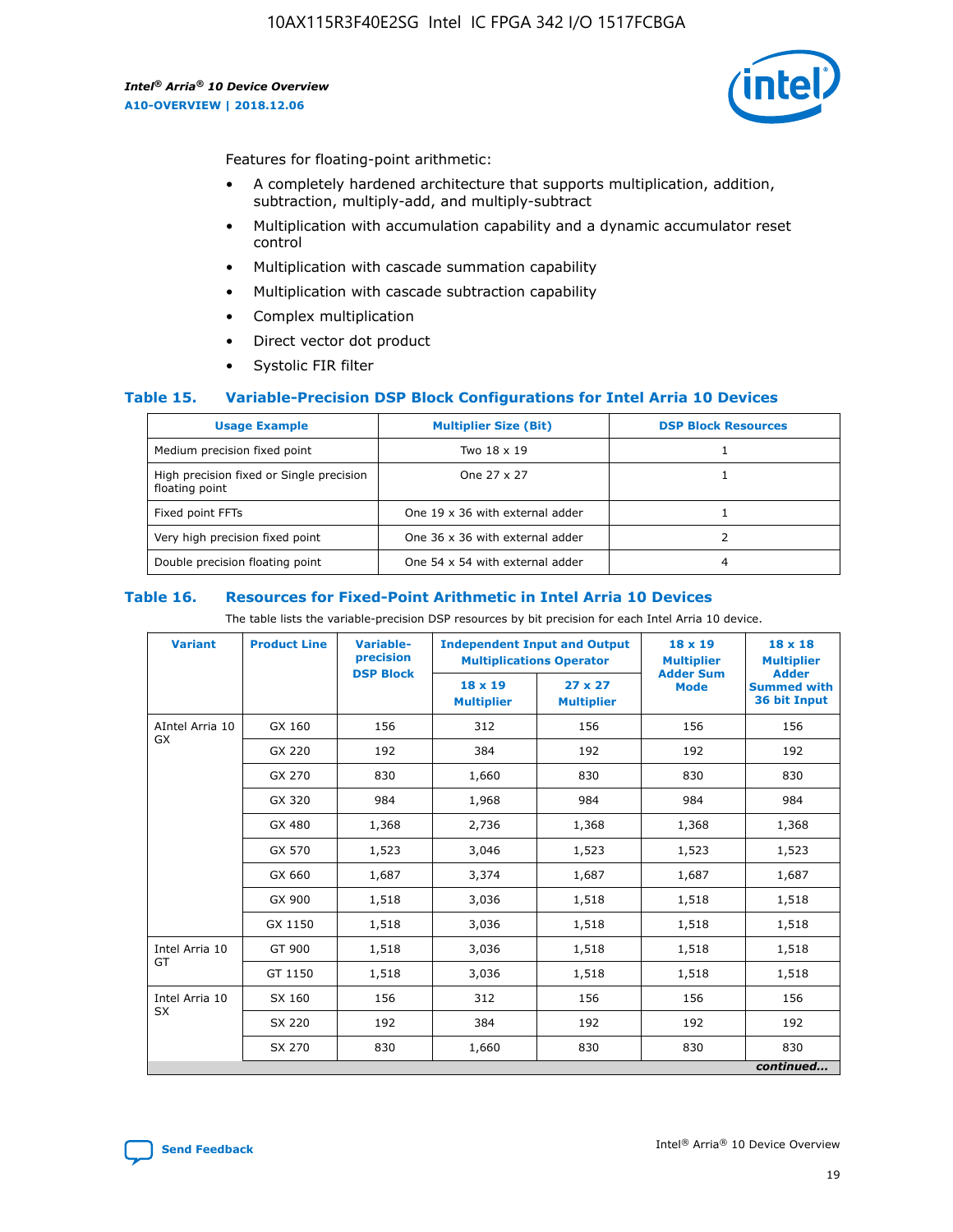

| <b>Variant</b> | <b>Product Line</b> | <b>Variable-</b><br>precision |                                     | <b>Independent Input and Output</b><br><b>Multiplications Operator</b> | $18 \times 19$<br><b>Multiplier</b> | $18 \times 18$<br><b>Multiplier</b>                |
|----------------|---------------------|-------------------------------|-------------------------------------|------------------------------------------------------------------------|-------------------------------------|----------------------------------------------------|
|                |                     | <b>DSP Block</b>              | $18 \times 19$<br><b>Multiplier</b> | $27 \times 27$<br><b>Multiplier</b>                                    | <b>Adder Sum</b><br><b>Mode</b>     | <b>Adder</b><br><b>Summed with</b><br>36 bit Input |
|                | SX 320              | 984                           | 1,968                               | 984                                                                    | 984                                 | 984                                                |
|                | SX 480              | 1,368                         | 2,736                               | 1,368                                                                  | 1,368                               | 1,368                                              |
|                | SX 570              | 1,523                         | 3,046                               | 1,523                                                                  | 1,523                               | 1,523                                              |
|                | SX 660              | 1,687                         | 3,374                               | 1,687                                                                  | 1,687                               | 1,687                                              |

## **Table 17. Resources for Floating-Point Arithmetic in Intel Arria 10 Devices**

The table lists the variable-precision DSP resources by bit precision for each Intel Arria 10 device.

| <b>Variant</b>              | <b>Product Line</b> | <b>Variable-</b><br>precision<br><b>DSP Block</b> | <b>Single</b><br><b>Precision</b><br><b>Floating-Point</b><br><b>Multiplication</b><br><b>Mode</b> | <b>Single-Precision</b><br><b>Floating-Point</b><br><b>Adder Mode</b> | Single-<br><b>Precision</b><br><b>Floating-Point</b><br><b>Multiply</b><br><b>Accumulate</b><br><b>Mode</b> | <b>Peak</b><br><b>Giga Floating-</b><br><b>Point</b><br><b>Operations</b><br>per Second<br>(GFLOPs) |
|-----------------------------|---------------------|---------------------------------------------------|----------------------------------------------------------------------------------------------------|-----------------------------------------------------------------------|-------------------------------------------------------------------------------------------------------------|-----------------------------------------------------------------------------------------------------|
| Intel Arria 10<br><b>GX</b> | GX 160              | 156                                               | 156                                                                                                | 156                                                                   | 156                                                                                                         | 140                                                                                                 |
|                             | GX 220              | 192                                               | 192                                                                                                | 192                                                                   | 192                                                                                                         | 173                                                                                                 |
|                             | GX 270              | 830                                               | 830                                                                                                | 830                                                                   | 830                                                                                                         | 747                                                                                                 |
|                             | GX 320              | 984                                               | 984                                                                                                | 984                                                                   | 984                                                                                                         | 886                                                                                                 |
|                             | GX 480              | 1,369                                             | 1,368                                                                                              | 1,368                                                                 | 1,368                                                                                                       | 1,231                                                                                               |
|                             | GX 570              | 1,523                                             | 1,523                                                                                              | 1,523                                                                 | 1,523                                                                                                       | 1,371                                                                                               |
|                             | GX 660              | 1,687                                             | 1,687                                                                                              | 1,687                                                                 | 1,687                                                                                                       | 1,518                                                                                               |
|                             | GX 900              | 1,518                                             | 1,518                                                                                              | 1,518                                                                 | 1,518                                                                                                       | 1,366                                                                                               |
|                             | GX 1150             | 1,518                                             | 1,518                                                                                              | 1,518                                                                 | 1,518                                                                                                       | 1,366                                                                                               |
| Intel Arria 10              | GT 900              | 1,518                                             | 1,518                                                                                              | 1,518                                                                 | 1,518                                                                                                       | 1,366                                                                                               |
| GT                          | GT 1150             | 1,518                                             | 1,518                                                                                              | 1,518                                                                 | 1,518                                                                                                       | 1,366                                                                                               |
| Intel Arria 10              | SX 160              | 156                                               | 156                                                                                                | 156                                                                   | 156                                                                                                         | 140                                                                                                 |
| <b>SX</b>                   | SX 220              | 192                                               | 192                                                                                                | 192                                                                   | 192                                                                                                         | 173                                                                                                 |
|                             | SX 270              | 830                                               | 830                                                                                                | 830                                                                   | 830                                                                                                         | 747                                                                                                 |
|                             | SX 320              | 984                                               | 984                                                                                                | 984                                                                   | 984                                                                                                         | 886                                                                                                 |
|                             | SX 480              | 1,369                                             | 1,368                                                                                              | 1,368                                                                 | 1,368                                                                                                       | 1,231                                                                                               |
|                             | SX 570              | 1,523                                             | 1,523                                                                                              | 1,523                                                                 | 1,523                                                                                                       | 1,371                                                                                               |
|                             | SX 660              | 1,687                                             | 1,687                                                                                              | 1,687                                                                 | 1,687                                                                                                       | 1,518                                                                                               |

# **Embedded Memory Blocks**

The embedded memory blocks in the devices are flexible and designed to provide an optimal amount of small- and large-sized memory arrays to fit your design requirements.

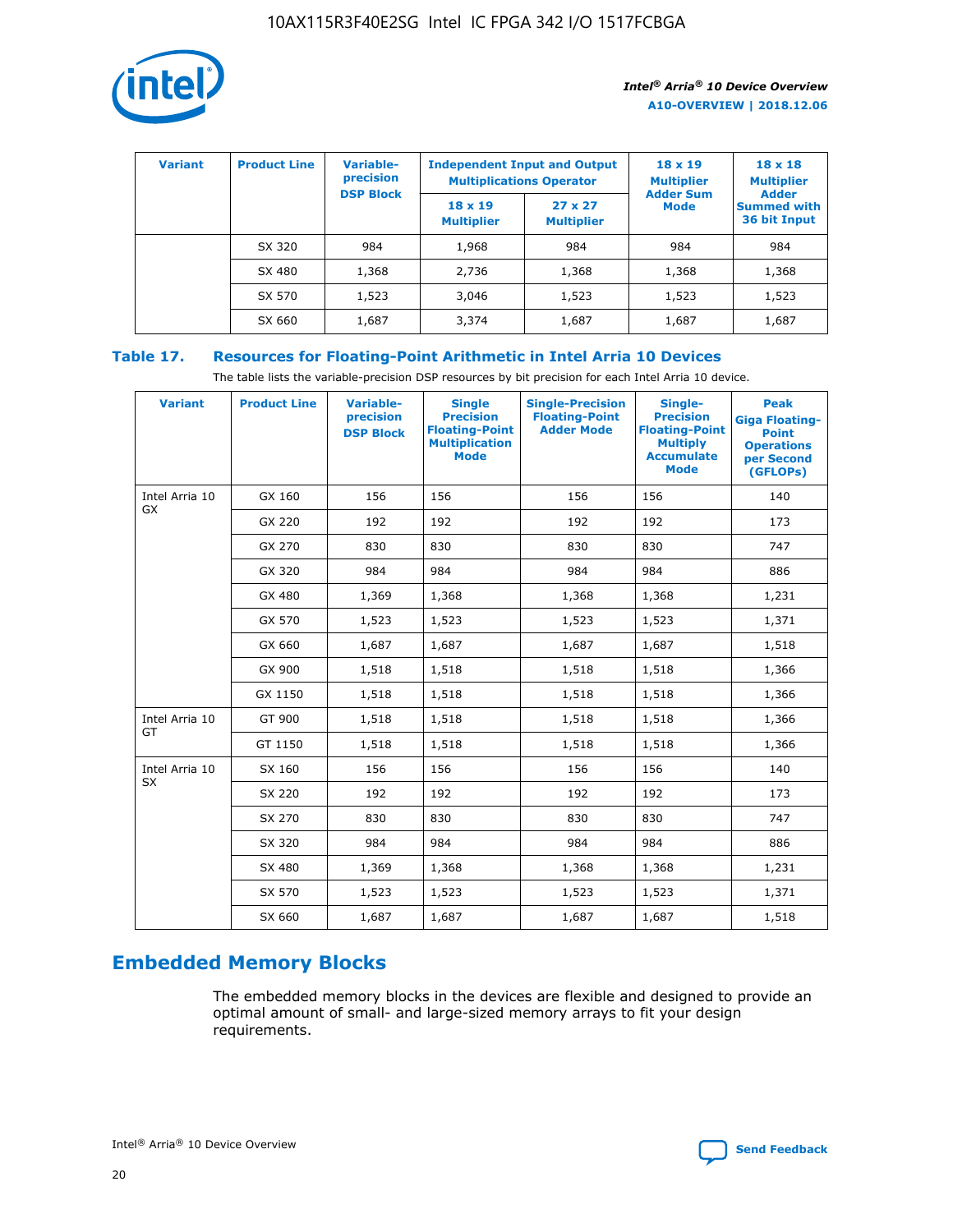

# **Types of Embedded Memory**

The Intel Arria 10 devices contain two types of memory blocks:

- 20 Kb M20K blocks—blocks of dedicated memory resources. The M20K blocks are ideal for larger memory arrays while still providing a large number of independent ports.
- 640 bit memory logic array blocks (MLABs)—enhanced memory blocks that are configured from dual-purpose logic array blocks (LABs). The MLABs are ideal for wide and shallow memory arrays. The MLABs are optimized for implementation of shift registers for digital signal processing (DSP) applications, wide and shallow FIFO buffers, and filter delay lines. Each MLAB is made up of ten adaptive logic modules (ALMs). In the Intel Arria 10 devices, you can configure these ALMs as ten 32 x 2 blocks, giving you one 32 x 20 simple dual-port SRAM block per MLAB.

# **Embedded Memory Capacity in Intel Arria 10 Devices**

|                   | <b>Product</b> |              | <b>M20K</b>         | <b>MLAB</b>  |                     | <b>Total RAM Bit</b> |
|-------------------|----------------|--------------|---------------------|--------------|---------------------|----------------------|
| <b>Variant</b>    | Line           | <b>Block</b> | <b>RAM Bit (Kb)</b> | <b>Block</b> | <b>RAM Bit (Kb)</b> | (Kb)                 |
| Intel Arria 10 GX | GX 160         | 440          | 8,800               | 1,680        | 1,050               | 9,850                |
|                   | GX 220         | 587          | 11,740              | 2,703        | 1,690               | 13,430               |
|                   | GX 270         | 750          | 15,000              | 3,922        | 2,452               | 17,452               |
|                   | GX 320         | 891          | 17,820              | 4,363        | 2,727               | 20,547               |
|                   | GX 480         | 1,431        | 28,620              | 6,662        | 4,164               | 32,784               |
|                   | GX 570         | 1,800        | 36,000              | 8,153        | 5,096               | 41,096               |
|                   | GX 660         | 2,131        | 42,620              | 9,260        | 5,788               | 48,408               |
|                   | GX 900         | 2,423        | 48,460              | 15,017       | 9,386               | 57,846               |
|                   | GX 1150        | 2,713        | 54,260              | 20,774       | 12,984              | 67,244               |
| Intel Arria 10 GT | GT 900         | 2,423        | 48,460              | 15,017       | 9,386               | 57,846               |
|                   | GT 1150        | 2,713        | 54,260              | 20,774       | 12,984              | 67,244               |
| Intel Arria 10 SX | SX 160         | 440          | 8,800               | 1,680        | 1,050               | 9,850                |
|                   | SX 220         | 587          | 11,740              | 2,703        | 1,690               | 13,430               |
|                   | SX 270         | 750          | 15,000              | 3,922        | 2,452               | 17,452               |
|                   | SX 320         | 891          | 17,820              | 4,363        | 2,727               | 20,547               |
|                   | SX 480         | 1,431        | 28,620              | 6,662        | 4,164               | 32,784               |
|                   | SX 570         | 1,800        | 36,000              | 8,153        | 5,096               | 41,096               |
|                   | SX 660         | 2,131        | 42,620              | 9,260        | 5,788               | 48,408               |

#### **Table 18. Embedded Memory Capacity and Distribution in Intel Arria 10 Devices**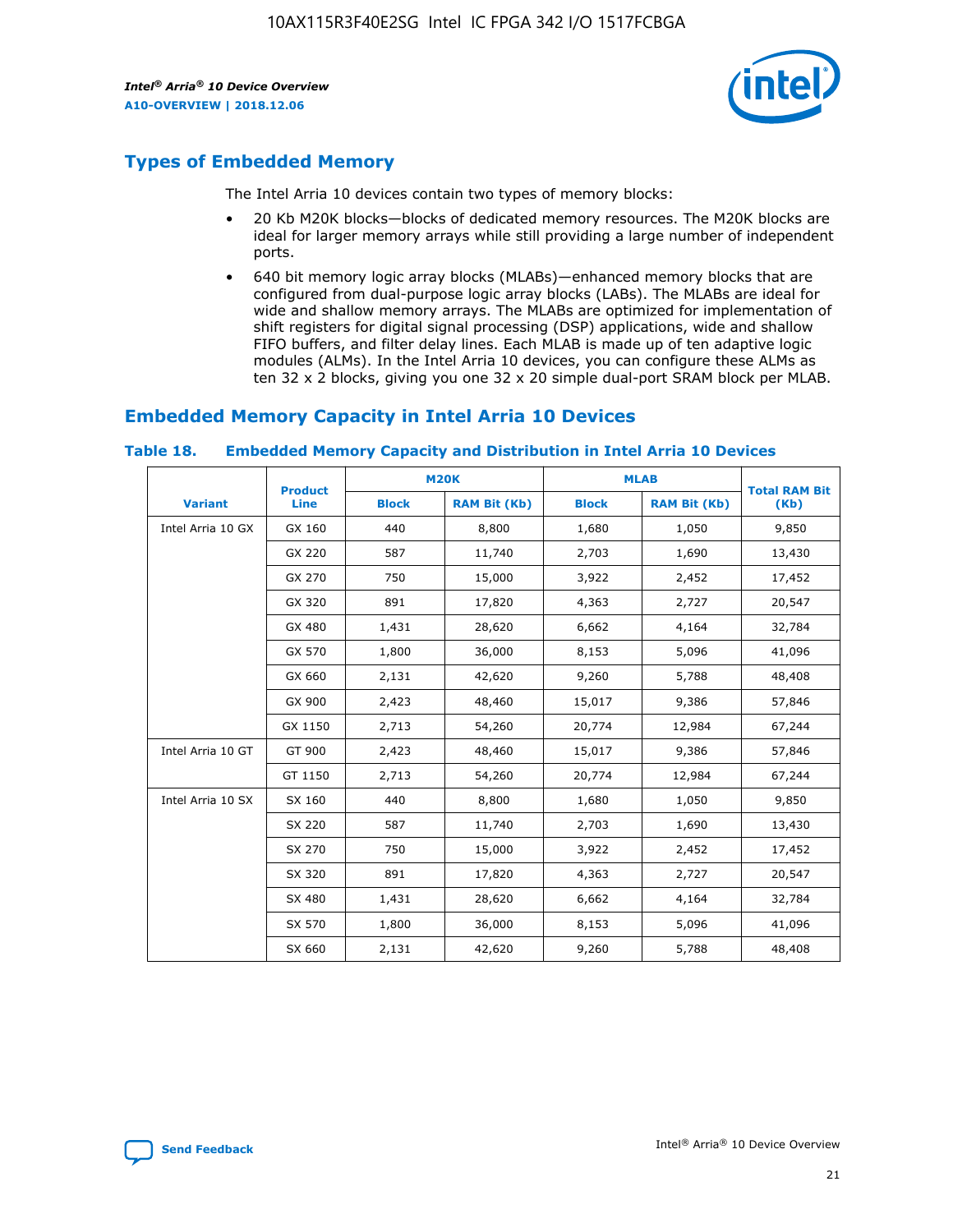

## **Embedded Memory Configurations for Single-port Mode**

#### **Table 19. Single-port Embedded Memory Configurations for Intel Arria 10 Devices**

This table lists the maximum configurations supported for single-port RAM and ROM modes.

| <b>Memory Block</b> | Depth (bits) | <b>Programmable Width</b> |
|---------------------|--------------|---------------------------|
| MLAB                | 32           | x16, x18, or x20          |
|                     | 64(10)       | x8, x9, x10               |
| M20K                | 512          | x40, x32                  |
|                     | 1K           | x20, x16                  |
|                     | 2K           | x10, x8                   |
|                     | 4K           | x5, x4                    |
|                     | 8K           | x2                        |
|                     | 16K          | x1                        |

## **Clock Networks and PLL Clock Sources**

The clock network architecture is based on Intel's global, regional, and peripheral clock structure. This clock structure is supported by dedicated clock input pins, fractional clock synthesis PLLs, and integer I/O PLLs.

## **Clock Networks**

The Intel Arria 10 core clock networks are capable of up to 800 MHz fabric operation across the full industrial temperature range. For the external memory interface, the clock network supports the hard memory controller with speeds up to 2,400 Mbps in a quarter-rate transfer.

To reduce power consumption, the Intel Quartus Prime software identifies all unused sections of the clock network and powers them down.

## **Fractional Synthesis and I/O PLLs**

Intel Arria 10 devices contain up to 32 fractional synthesis PLLs and up to 16 I/O PLLs that are available for both specific and general purpose uses in the core:

- Fractional synthesis PLLs—located in the column adjacent to the transceiver blocks
- I/O PLLs—located in each bank of the 48 I/Os

#### **Fractional Synthesis PLLs**

You can use the fractional synthesis PLLs to:

- Reduce the number of oscillators that are required on your board
- Reduce the number of clock pins that are used in the device by synthesizing multiple clock frequencies from a single reference clock source

<sup>(10)</sup> Supported through software emulation and consumes additional MLAB blocks.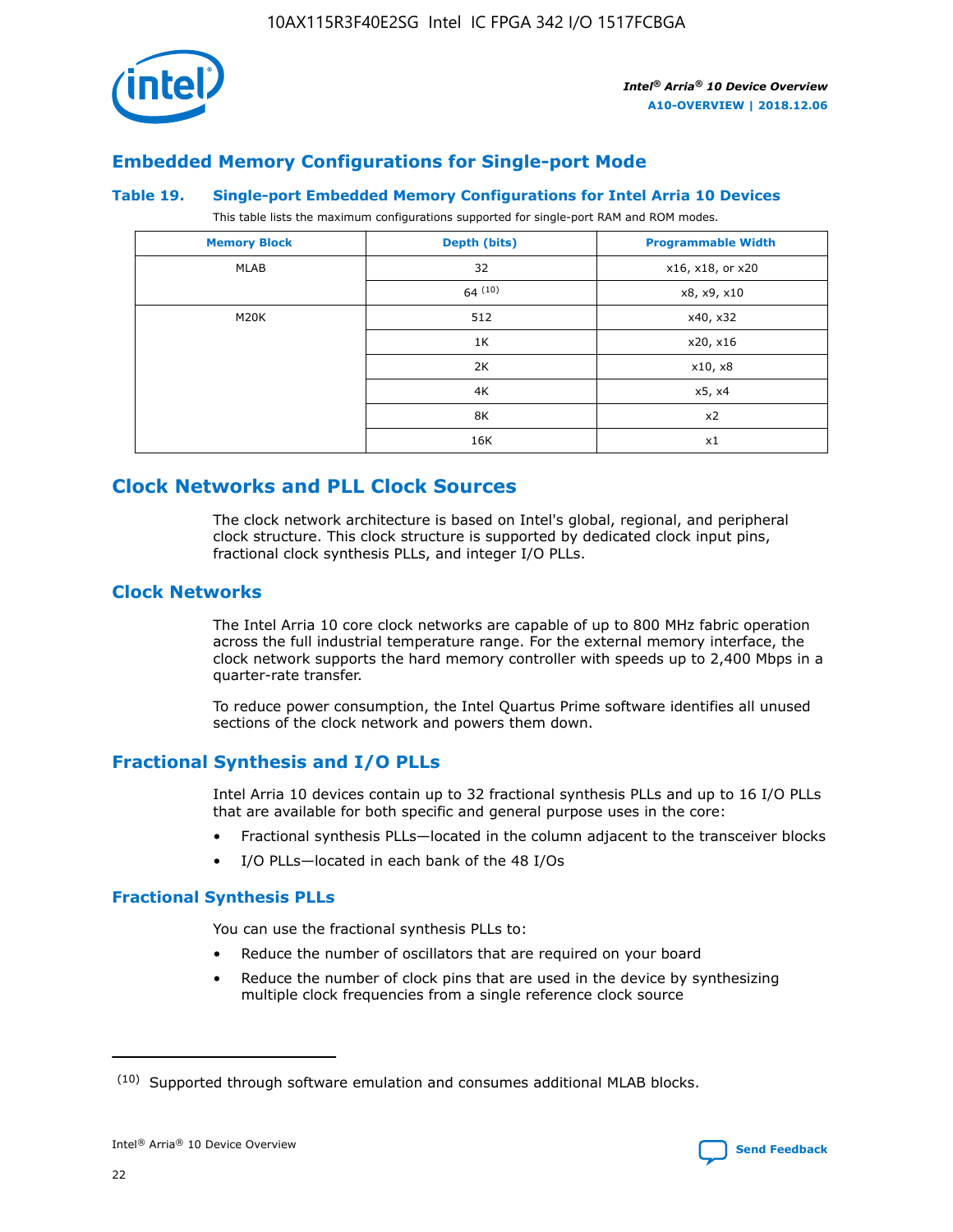10AX115R3F40E2SG Intel IC FPGA 342 I/O 1517FCBGA

*Intel® Arria® 10 Device Overview* **A10-OVERVIEW | 2018.12.06**



The fractional synthesis PLLs support the following features:

- Reference clock frequency synthesis for transceiver CMU and Advanced Transmit (ATX) PLLs
- Clock network delay compensation
- Zero-delay buffering
- Direct transmit clocking for transceivers
- Independently configurable into two modes:
	- Conventional integer mode equivalent to the general purpose PLL
	- Enhanced fractional mode with third order delta-sigma modulation
- PLL cascading

#### **I/O PLLs**

The integer mode I/O PLLs are located in each bank of 48 I/Os. You can use the I/O PLLs to simplify the design of external memory and high-speed LVDS interfaces.

In each I/O bank, the I/O PLLs are adjacent to the hard memory controllers and LVDS SERDES. Because these PLLs are tightly coupled with the I/Os that need to use them, it makes it easier to close timing.

You can use the I/O PLLs for general purpose applications in the core such as clock network delay compensation and zero-delay buffering.

Intel Arria 10 devices support PLL-to-PLL cascading.

## **FPGA General Purpose I/O**

Intel Arria 10 devices offer highly configurable GPIOs. Each I/O bank contains 48 general purpose I/Os and a high-efficiency hard memory controller.

The following list describes the features of the GPIOs:

- Consist of 3 V I/Os for high-voltage application and LVDS I/Os for differential signaling
	- Up to two 3 V I/O banks, available in some devices, that support up to 3 V I/O standards
	- LVDS I/O banks that support up to 1.8 V I/O standards
- Support a wide range of single-ended and differential I/O interfaces
- LVDS speeds up to 1.6 Gbps
- Each LVDS pair of pins has differential input and output buffers, allowing you to configure the LVDS direction for each pair.
- Programmable bus hold and weak pull-up
- Programmable differential output voltage  $(V_{OD})$  and programmable pre-emphasis

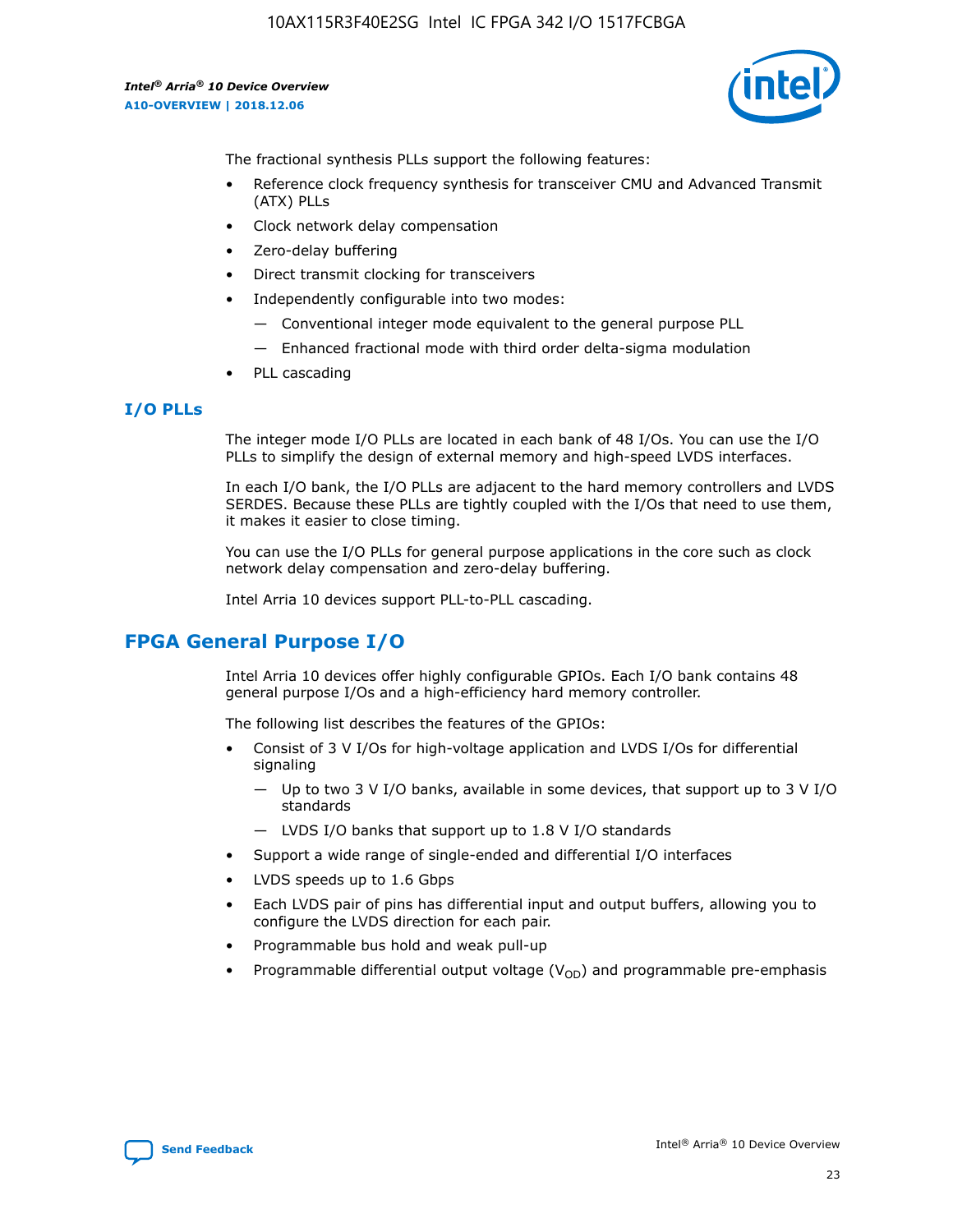

- Series (R<sub>S</sub>) and parallel (R<sub>T</sub>) on-chip termination (OCT) for all I/O banks with OCT calibration to limit the termination impedance variation
- On-chip dynamic termination that has the ability to swap between series and parallel termination, depending on whether there is read or write on a common bus for signal integrity
- Easy timing closure support using the hard read FIFO in the input register path, and delay-locked loop (DLL) delay chain with fine and coarse architecture

# **External Memory Interface**

Intel Arria 10 devices offer massive external memory bandwidth, with up to seven 32 bit DDR4 memory interfaces running at up to 2,400 Mbps. This bandwidth provides additional ease of design, lower power, and resource efficiencies of hardened highperformance memory controllers.

The memory interface within Intel Arria 10 FPGAs and SoCs delivers the highest performance and ease of use. You can configure up to a maximum width of 144 bits when using the hard or soft memory controllers. If required, you can bypass the hard memory controller and use a soft controller implemented in the user logic.

Each I/O contains a hardened DDR read/write path (PHY) capable of performing key memory interface functionality such as read/write leveling, FIFO buffering to lower latency and improve margin, timing calibration, and on-chip termination.

The timing calibration is aided by the inclusion of hard microcontrollers based on Intel's Nios® II technology, specifically tailored to control the calibration of multiple memory interfaces. This calibration allows the Intel Arria 10 device to compensate for any changes in process, voltage, or temperature either within the Intel Arria 10 device itself, or within the external memory device. The advanced calibration algorithms ensure maximum bandwidth and robust timing margin across all operating conditions.

In addition to parallel memory interfaces, Intel Arria 10 devices support serial memory technologies such as the Hybrid Memory Cube (HMC). The HMC is supported by the Intel Arria 10 high-speed serial transceivers which connect up to four HMC links, with each link running at data rates up to 15 Gbps.

#### **Related Information**

#### [External Memory Interface Spec Estimator](http://www.altera.com/technology/memory/estimator/mem-emif-index.html)

Provides a parametric tool that allows you to find and compare the performance of the supported external memory interfaces in IntelFPGAs.

## **Memory Standards Supported by Intel Arria 10 Devices**

The I/Os are designed to provide high performance support for existing and emerging external memory standards.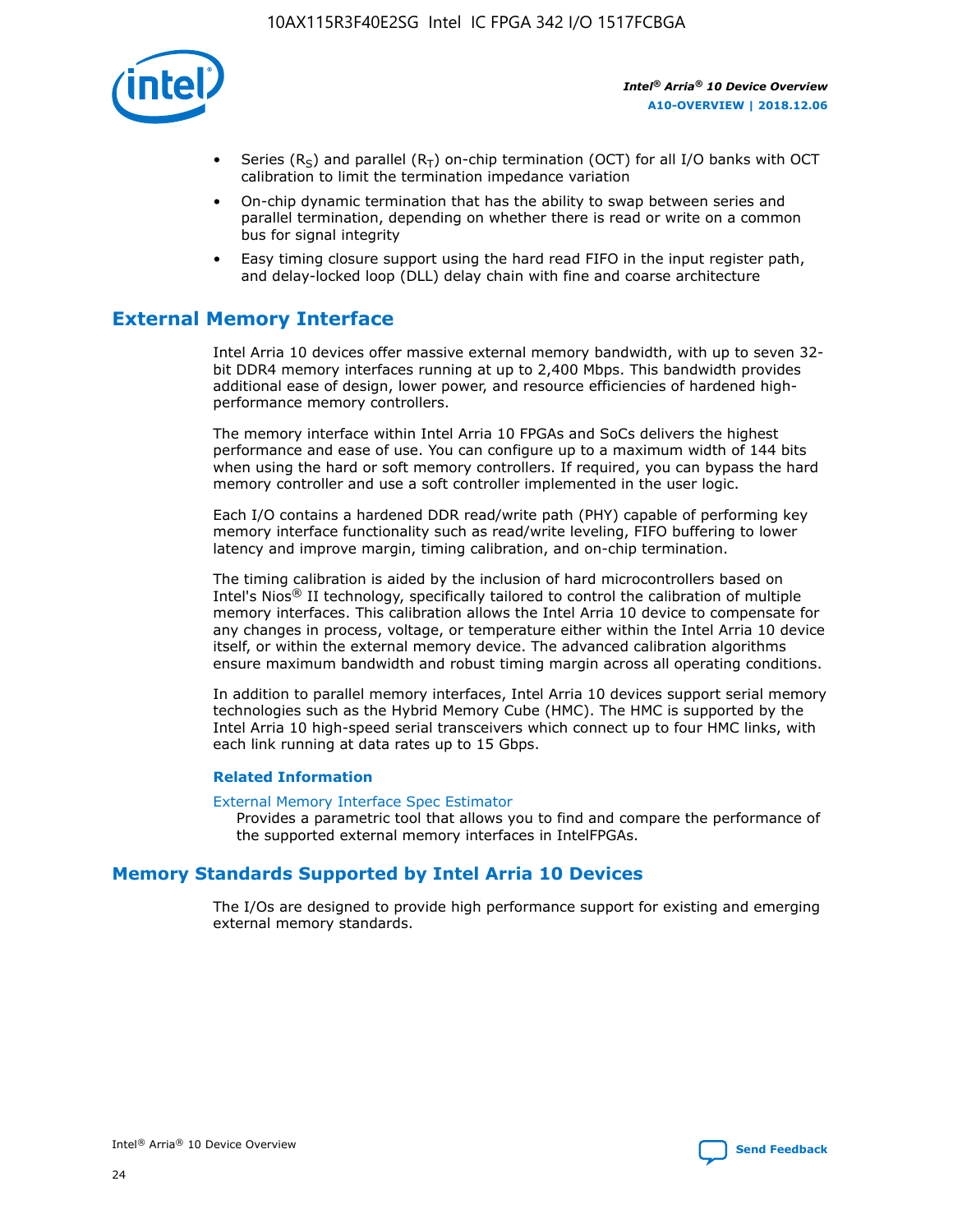

#### **Table 20. Memory Standards Supported by the Hard Memory Controller**

This table lists the overall capability of the hard memory controller. For specific details, refer to the External Memory Interface Spec Estimator and Intel Arria 10 Device Datasheet.

| <b>Memory Standard</b> | <b>Rate Support</b> | <b>Ping Pong PHY Support</b> | <b>Maximum Frequency</b><br>(MHz) |
|------------------------|---------------------|------------------------------|-----------------------------------|
| <b>DDR4 SDRAM</b>      | Quarter rate        | Yes                          | 1,067                             |
|                        |                     |                              | 1,200                             |
| DDR3 SDRAM             | Half rate           | Yes                          | 533                               |
|                        |                     |                              | 667                               |
|                        | Quarter rate        | Yes                          | 1,067                             |
|                        |                     |                              | 1,067                             |
| <b>DDR3L SDRAM</b>     | Half rate           | Yes                          | 533                               |
|                        |                     |                              | 667                               |
|                        | Quarter rate        | Yes                          | 933                               |
|                        |                     |                              | 933                               |
| LPDDR3 SDRAM           | Half rate           |                              | 533                               |
|                        | Quarter rate        |                              | 800                               |

#### **Table 21. Memory Standards Supported by the Soft Memory Controller**

| <b>Memory Standard</b>      | <b>Rate Support</b> | <b>Maximum Frequency</b><br>(MHz) |
|-----------------------------|---------------------|-----------------------------------|
| <b>RLDRAM 3 (11)</b>        | Quarter rate        | 1,200                             |
| ODR IV SRAM <sup>(11)</sup> | Quarter rate        | 1,067                             |
| <b>ODR II SRAM</b>          | Full rate           | 333                               |
|                             | Half rate           | 633                               |
| <b>ODR II+ SRAM</b>         | Full rate           | 333                               |
|                             | Half rate           | 633                               |
| <b>ODR II+ Xtreme SRAM</b>  | Full rate           | 333                               |
|                             | Half rate           | 633                               |

#### **Table 22. Memory Standards Supported by the HPS Hard Memory Controller**

The hard processor system (HPS) is available in Intel Arria 10 SoC devices only.

| <b>Memory Standard</b> | <b>Rate Support</b> | <b>Maximum Frequency</b><br>(MHz) |
|------------------------|---------------------|-----------------------------------|
| <b>DDR4 SDRAM</b>      | Half rate           | 1,200                             |
| <b>DDR3 SDRAM</b>      | Half rate           | 1,067                             |
| <b>DDR3L SDRAM</b>     | Half rate           | 933                               |

<sup>(11)</sup> Intel Arria 10 devices support this external memory interface using hard PHY with soft memory controller.

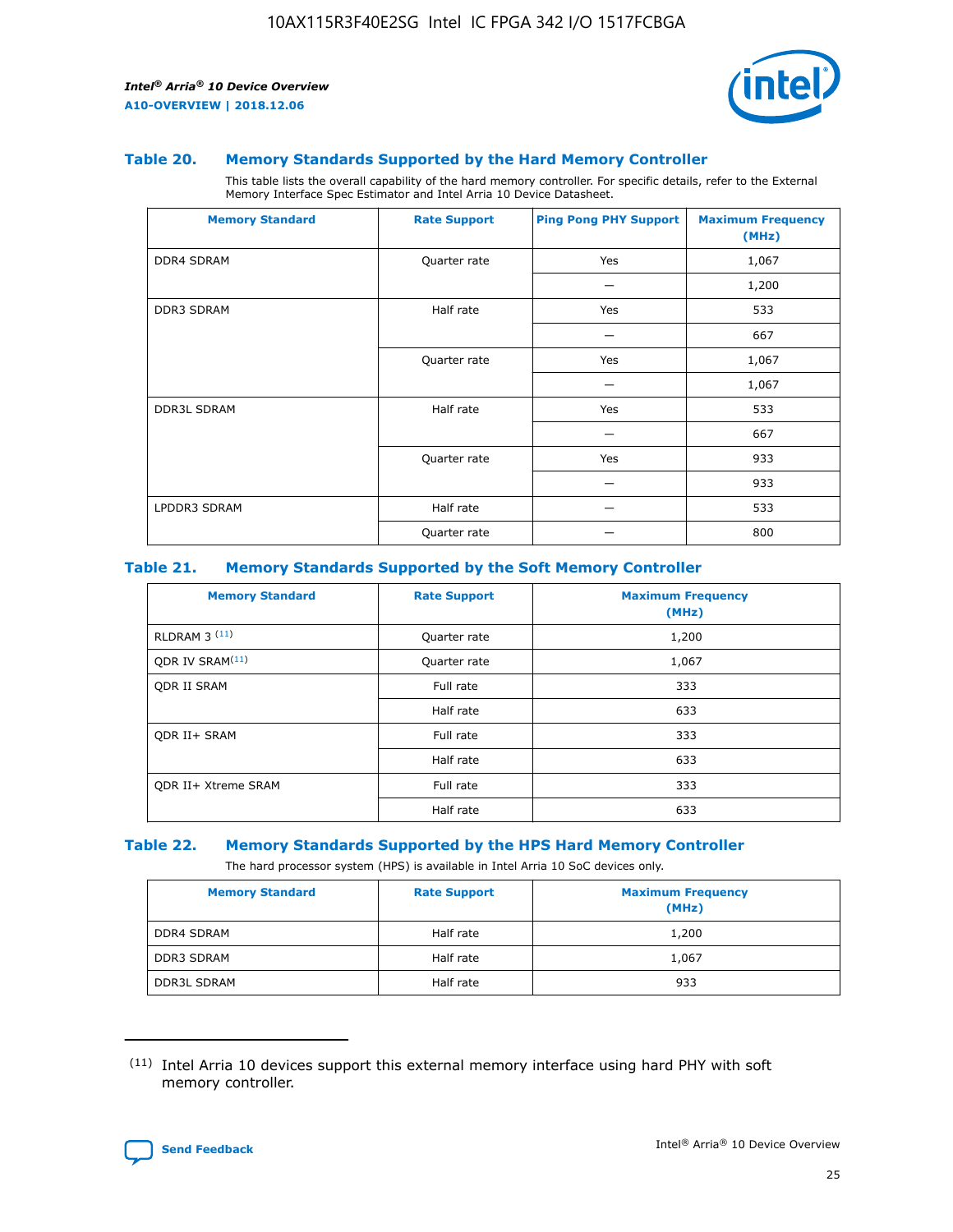

#### **Related Information**

#### [Intel Arria 10 Device Datasheet](https://www.intel.com/content/www/us/en/programmable/documentation/mcn1413182292568.html#mcn1413182153340)

Lists the memory interface performance according to memory interface standards, rank or chip select configurations, and Intel Arria 10 device speed grades.

# **PCIe Gen1, Gen2, and Gen3 Hard IP**

Intel Arria 10 devices contain PCIe hard IP that is designed for performance and ease-of-use:

- Includes all layers of the PCIe stack—transaction, data link and physical layers.
- Supports PCIe Gen3, Gen2, and Gen1 Endpoint and Root Port in x1, x2, x4, or x8 lane configuration.
- Operates independently from the core logic—optional configuration via protocol (CvP) allows the PCIe link to power up and complete link training in less than 100 ms while the Intel Arria 10 device completes loading the programming file for the rest of the FPGA.
- Provides added functionality that makes it easier to support emerging features such as Single Root I/O Virtualization (SR-IOV) and optional protocol extensions.
- Provides improved end-to-end datapath protection using ECC.
- Supports FPGA configuration via protocol (CvP) using PCIe at Gen3, Gen2, or Gen1 speed.

#### **Related Information**

PCS Features on page 30

# **Enhanced PCS Hard IP for Interlaken and 10 Gbps Ethernet**

## **Interlaken Support**

The Intel Arria 10 enhanced PCS hard IP provides integrated Interlaken PCS supporting rates up to 25.8 Gbps per lane.

The Interlaken PCS is based on the proven functionality of the PCS developed for Intel's previous generation FPGAs, which demonstrated interoperability with Interlaken ASSP vendors and third-party IP suppliers. The Interlaken PCS is present in every transceiver channel in Intel Arria 10 devices.

#### **Related Information**

PCS Features on page 30

## **10 Gbps Ethernet Support**

The Intel Arria 10 enhanced PCS hard IP supports 10GBASE-R PCS compliant with IEEE 802.3 10 Gbps Ethernet (10GbE). The integrated hard IP support for 10GbE and the 10 Gbps transceivers save external PHY cost, board space, and system power.

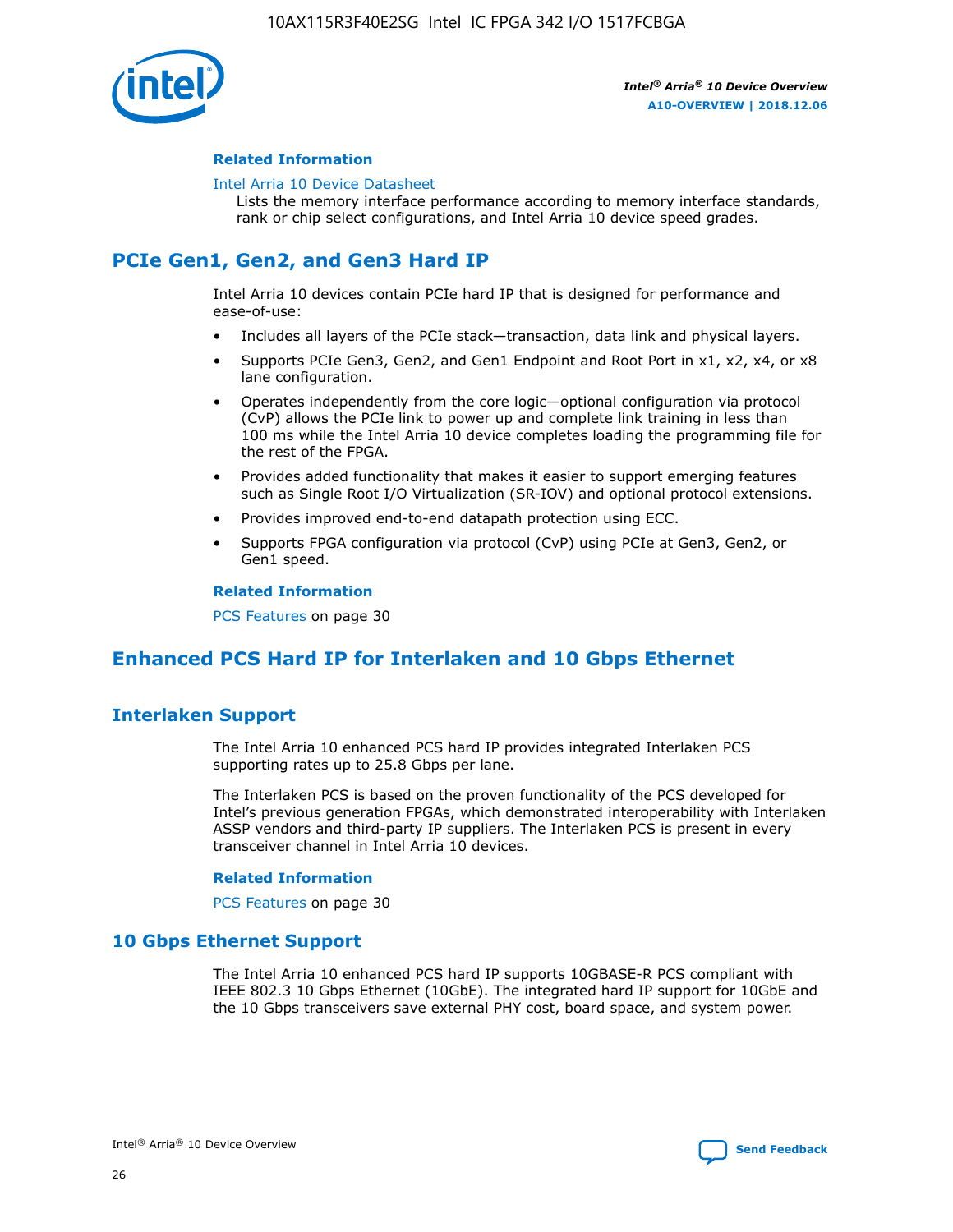

The scalable hard IP supports multiple independent 10GbE ports while using a single PLL for all the 10GBASE-R PCS instantiations, which saves on core logic resources and clock networks:

- Simplifies multiport 10GbE systems compared to XAUI interfaces that require an external XAUI-to-10G PHY.
- Incorporates Electronic Dispersion Compensation (EDC), which enables direct connection to standard 10 Gbps XFP and SFP+ pluggable optical modules.
- Supports backplane Ethernet applications and includes a hard 10GBASE-KR Forward Error Correction (FEC) circuit that you can use for 10 Gbps and 40 Gbps applications.

The 10 Gbps Ethernet PCS hard IP and 10GBASE-KR FEC are present in every transceiver channel.

#### **Related Information**

PCS Features on page 30

# **Low Power Serial Transceivers**

Intel Arria 10 FPGAs and SoCs include lowest power transceivers that deliver high bandwidth, throughput and low latency.

Intel Arria 10 devices deliver the industry's lowest power consumption per transceiver channel:

- 12.5 Gbps transceivers at as low as 242 mW
- 10 Gbps transceivers at as low as 168 mW
- 6 Gbps transceivers at as low as 117 mW

Intel Arria 10 transceivers support various data rates according to application:

- Chip-to-chip and chip-to-module applications—from 1 Gbps up to 25.8 Gbps
- Long reach and backplane applications—from 1 Gbps up to 12.5 with advanced adaptive equalization
- Critical power sensitive applications—from 1 Gbps up to 11.3 Gbps using lower power modes

The combination of 20 nm process technology and architectural advances provide the following benefits:

- Significant reduction in die area and power consumption
- Increase of up to two times in transceiver I/O density compared to previous generation devices while maintaining optimal signal integrity
- Up to 72 total transceiver channels—you can configure up to 6 of these channels to run as fast as 25.8 Gbps
- All channels feature continuous data rate support up to the maximum rated speed

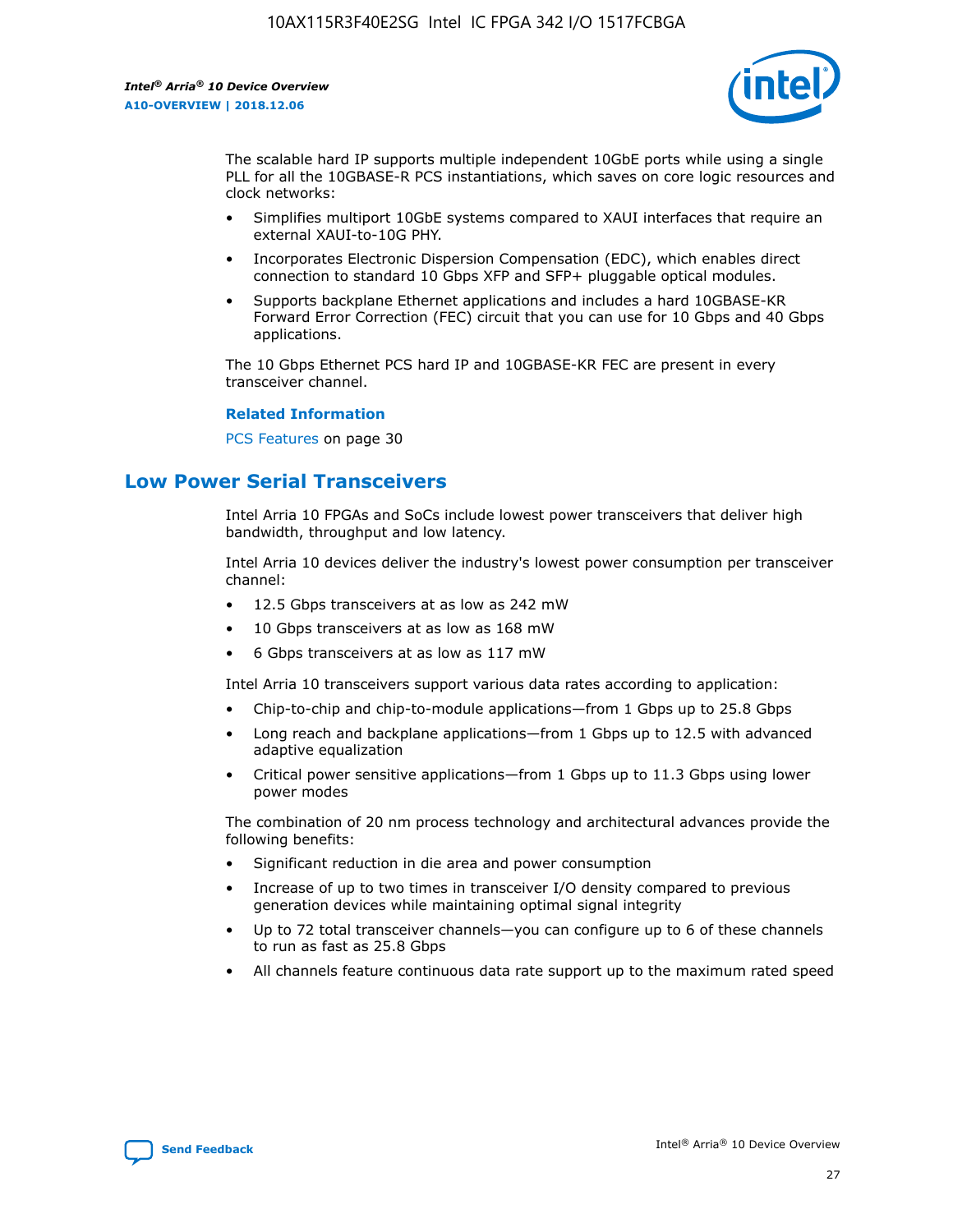

## Transceiver PMA TX/RX PCS ATX PLL Transceiver PMA TX/RX PCS fPLL Network Flexible Clock Distribution Network PCS Transceiver PMA TX/RX FPGA **Clock Distribution** Fabric PCS Transceiver PMA TX/RX ATX Flexible PLL PCS Transceiver PMA TX/RX ▲ fPLL Transceiver PMA TX/RX PCS 4

## **Figure 6. Intel Arria 10 Transceiver Block Architecture**

## **Transceiver Channels**

All transceiver channels feature a dedicated Physical Medium Attachment (PMA) and a hardened Physical Coding Sublayer (PCS).

- The PMA provides primary interfacing capabilities to physical channels.
- The PCS typically handles encoding/decoding, word alignment, and other preprocessing functions before transferring data to the FPGA core fabric.

A transceiver channel consists of a PMA and a PCS block. Most transceiver banks have 6 channels. There are some transceiver banks that contain only 3 channels.

A wide variety of bonded and non-bonded data rate configurations is possible using a highly configurable clock distribution network. Up to 80 independent transceiver data rates can be configured.

The following figures are graphical representations of top views of the silicon die, which correspond to reverse views for flip chip packages. Different Intel Arria 10 devices may have different floorplans than the ones shown in the figures.

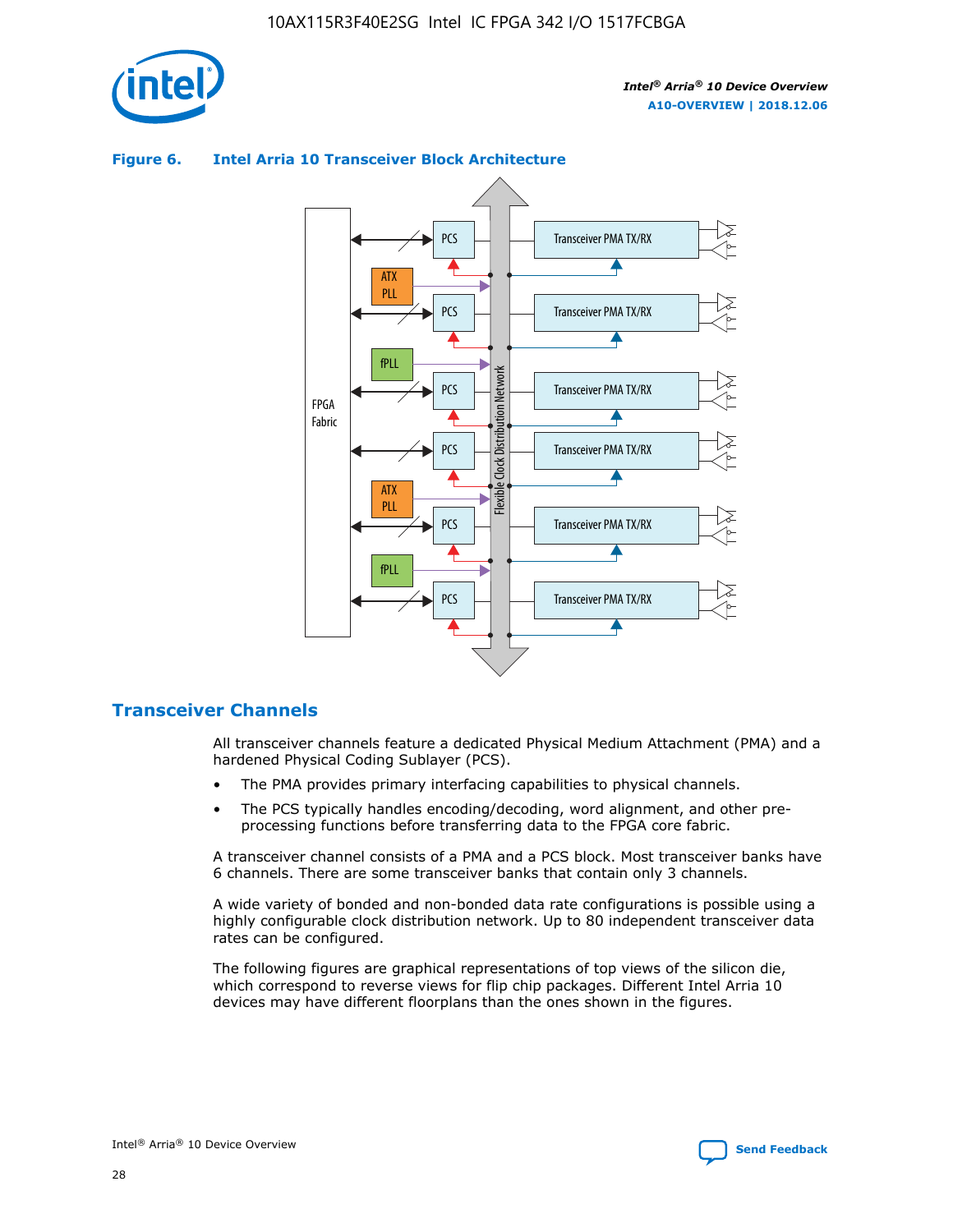

## **Figure 7. Device Chip Overview for Intel Arria 10 GX and GT Devices**





## **PMA Features**

Intel Arria 10 transceivers provide exceptional signal integrity at data rates up to 25.8 Gbps. Clocking options include ultra-low jitter ATX PLLs (LC tank based), clock multiplier unit (CMU) PLLs, and fractional PLLs.

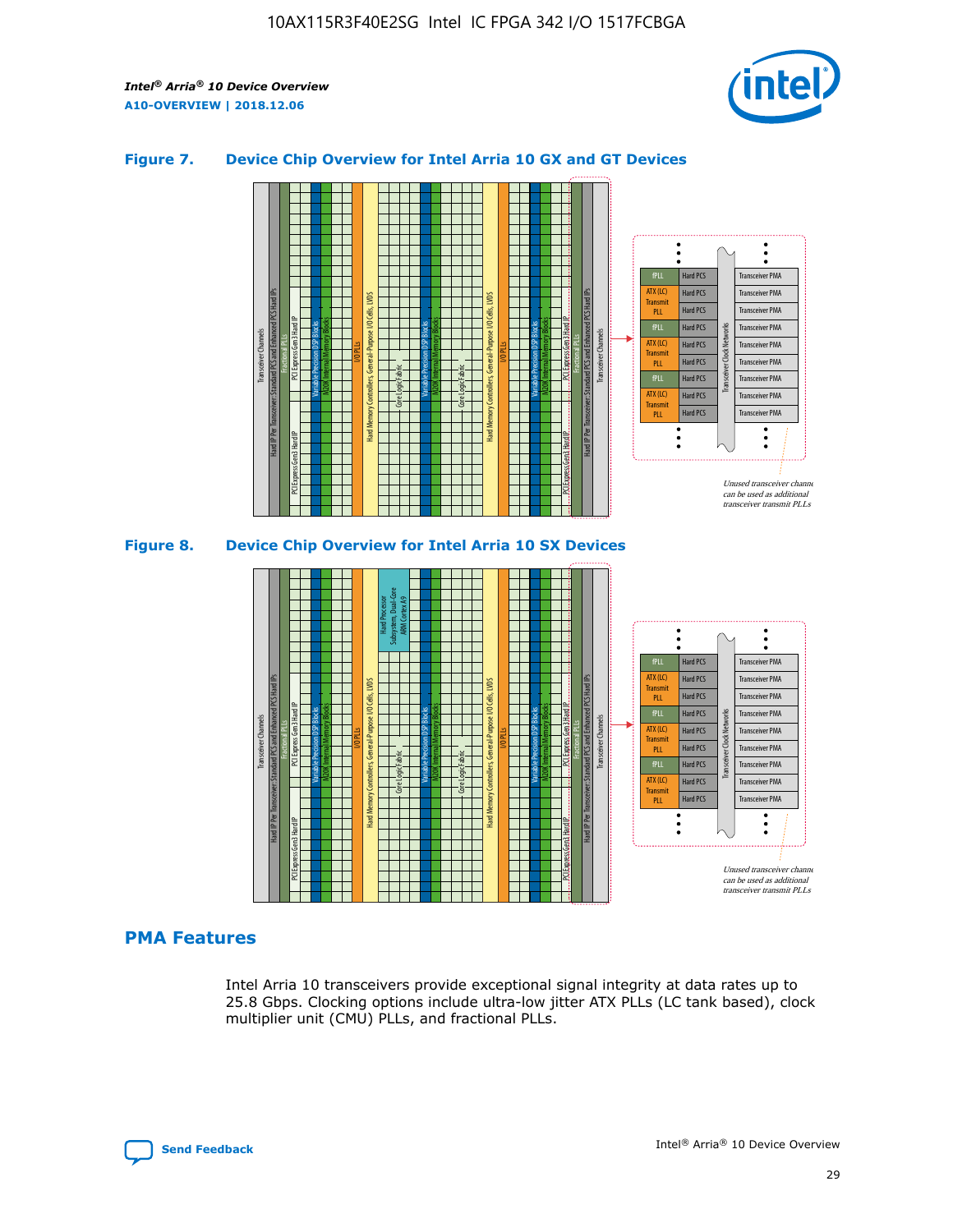

Each transceiver channel contains a channel PLL that can be used as the CMU PLL or clock data recovery (CDR) PLL. In CDR mode, the channel PLL recovers the receiver clock and data in the transceiver channel. Up to 80 independent data rates can be configured on a single Intel Arria 10 device.

## **Table 23. PMA Features of the Transceivers in Intel Arria 10 Devices**

| <b>Feature</b>                                             | <b>Capability</b>                                                                                                                                                                                                             |
|------------------------------------------------------------|-------------------------------------------------------------------------------------------------------------------------------------------------------------------------------------------------------------------------------|
| Chip-to-Chip Data Rates                                    | 1 Gbps to 17.4 Gbps (Intel Arria 10 GX devices)<br>1 Gbps to 25.8 Gbps (Intel Arria 10 GT devices)                                                                                                                            |
| Backplane Support                                          | Drive backplanes at data rates up to 12.5 Gbps                                                                                                                                                                                |
| Optical Module Support                                     | SFP+/SFP, XFP, CXP, QSFP/QSFP28, CFP/CFP2/CFP4                                                                                                                                                                                |
| Cable Driving Support                                      | SFP+ Direct Attach, PCI Express over cable, eSATA                                                                                                                                                                             |
| Transmit Pre-Emphasis                                      | 4-tap transmit pre-emphasis and de-emphasis to compensate for system channel loss                                                                                                                                             |
| Continuous Time Linear<br>Equalizer (CTLE)                 | Dual mode, high-gain, and high-data rate, linear receive equalization to compensate for<br>system channel loss                                                                                                                |
| Decision Feedback Equalizer<br>(DFE)                       | 7-fixed and 4-floating tap DFE to equalize backplane channel loss in the presence of<br>crosstalk and noisy environments                                                                                                      |
| Variable Gain Amplifier                                    | Optimizes the signal amplitude prior to the CDR sampling and operates in fixed and<br>adaptive modes                                                                                                                          |
| Altera Digital Adaptive<br>Parametric Tuning (ADAPT)       | Fully digital adaptation engine to automatically adjust all link equalization parameters-<br>including CTLE, DFE, and variable gain amplifier blocks—that provide optimal link margin<br>without intervention from user logic |
| Precision Signal Integrity<br>Calibration Engine (PreSICE) | Hardened calibration controller to quickly calibrate all transceiver control parameters on<br>power-up, which provides the optimal signal integrity and jitter performance                                                    |
| Advanced Transmit (ATX)<br>PLL                             | Low jitter ATX (LC tank based) PLLs with continuous tuning range to cover a wide range of<br>standard and proprietary protocols                                                                                               |
| <b>Fractional PLLs</b>                                     | On-chip fractional frequency synthesizers to replace on-board crystal oscillators and reduce<br>system cost                                                                                                                   |
| Digitally Assisted Analog<br><b>CDR</b>                    | Superior jitter tolerance with fast lock time                                                                                                                                                                                 |
| Dynamic Partial<br>Reconfiguration                         | Allows independent control of the Avalon memory-mapped interface of each transceiver<br>channel for the highest transceiver flexibility                                                                                       |
| Multiple PCS-PMA and PCS-<br>PLD interface widths          | 8-, 10-, 16-, 20-, 32-, 40-, or 64-bit interface widths for flexibility of deserialization width,<br>encoding, and reduced latency                                                                                            |

## **PCS Features**

This table summarizes the Intel Arria 10 transceiver PCS features. You can use the transceiver PCS to support a wide range of protocols ranging from 1 Gbps to 25.8 Gbps.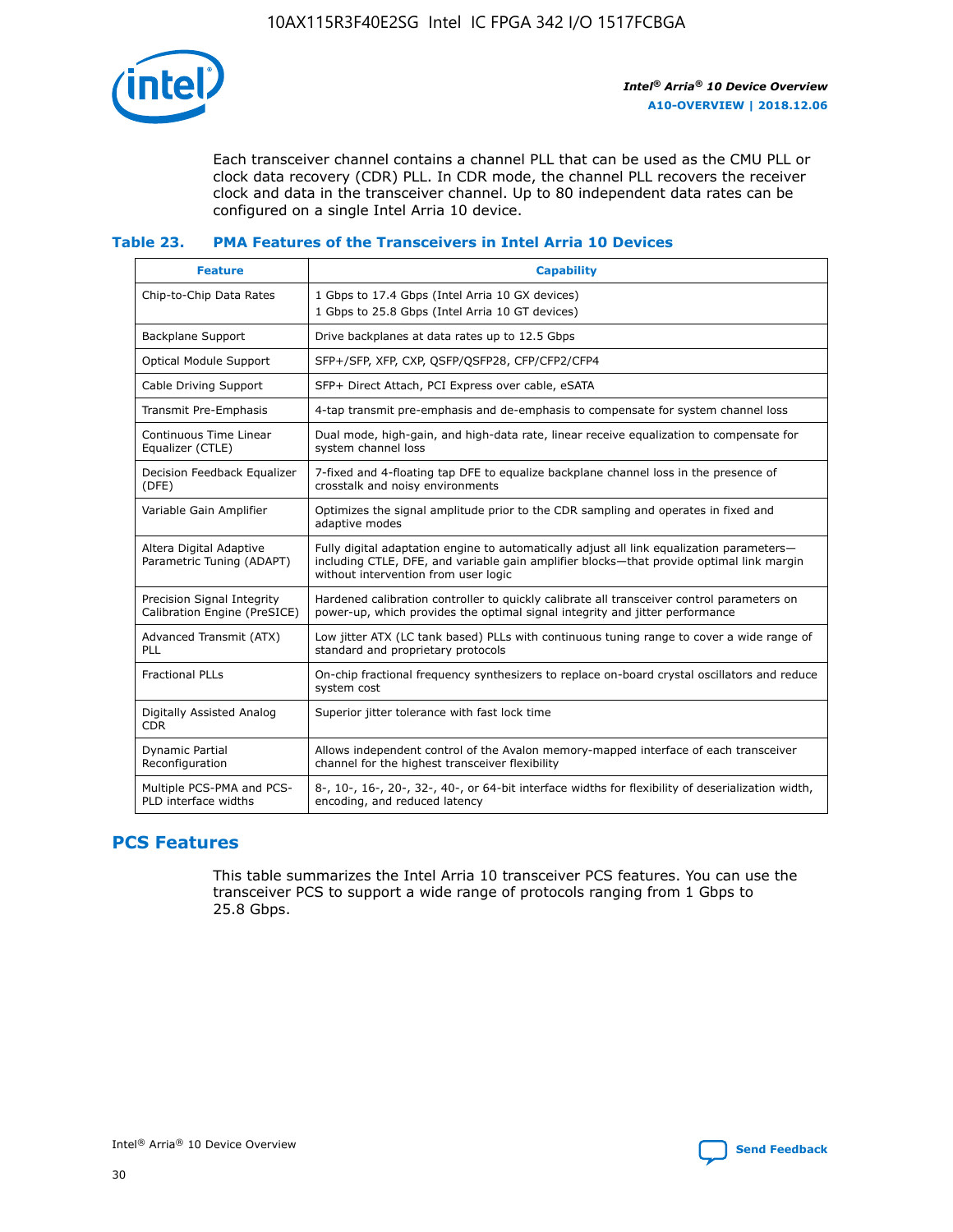

| <b>PCS</b>    | <b>Description</b>                                                                                                                                                                                                                                                                                                                                                                                             |
|---------------|----------------------------------------------------------------------------------------------------------------------------------------------------------------------------------------------------------------------------------------------------------------------------------------------------------------------------------------------------------------------------------------------------------------|
| Standard PCS  | Operates at a data rate up to 12 Gbps<br>Supports protocols such as PCI-Express, CPRI 4.2+, GigE, IEEE 1588 in Hard PCS<br>Implements other protocols using Basic/Custom (Standard PCS) transceiver<br>configuration rules.                                                                                                                                                                                    |
| Enhanced PCS  | Performs functions common to most serial data industry standards, such as word<br>alignment, encoding/decoding, and framing, before data is sent or received off-chip<br>through the PMA<br>• Handles data transfer to and from the FPGA fabric<br>Handles data transfer internally to and from the PMA<br>Provides frequency compensation<br>Performs channel bonding for multi-channel low skew applications |
| PCIe Gen3 PCS | Supports the seamless switching of Data and Clock between the Gen1, Gen2, and Gen3<br>data rates<br>Provides support for PIPE 3.0 features<br>Supports the PIPE interface with the Hard IP enabled, as well as with the Hard IP<br>bypassed                                                                                                                                                                    |

#### **Related Information**

- PCIe Gen1, Gen2, and Gen3 Hard IP on page 26
- Interlaken Support on page 26
- 10 Gbps Ethernet Support on page 26

## **PCS Protocol Support**

This table lists some of the protocols supported by the Intel Arria 10 transceiver PCS. For more information about the blocks in the transmitter and receiver data paths, refer to the related information.

| <b>Protocol</b>                                 | <b>Data Rate</b><br>(Gbps) | <b>Transceiver IP</b>       | <b>PCS Support</b>                      |
|-------------------------------------------------|----------------------------|-----------------------------|-----------------------------------------|
| PCIe Gen3 x1, x2, x4, x8                        | 8.0                        | Native PHY (PIPE)           | Standard PCS and PCIe<br>Gen3 PCS       |
| PCIe Gen2 x1, x2, x4, x8                        | 5.0                        | Native PHY (PIPE)           | <b>Standard PCS</b>                     |
| PCIe Gen1 x1, x2, x4, x8                        | 2.5                        | Native PHY (PIPE)           | Standard PCS                            |
| 1000BASE-X Gigabit Ethernet                     | 1.25                       | Native PHY                  | <b>Standard PCS</b>                     |
| 1000BASE-X Gigabit Ethernet with<br>IEEE 1588v2 | 1.25                       | Native PHY                  | Standard PCS                            |
| 10GBASE-R                                       | 10.3125                    | Native PHY                  | <b>Enhanced PCS</b>                     |
| 10GBASE-R with IEEE 1588v2                      | 10.3125                    | Native PHY                  | <b>Enhanced PCS</b>                     |
| 10GBASE-R with KR FEC                           | 10.3125                    | Native PHY                  | <b>Enhanced PCS</b>                     |
| 10GBASE-KR and 1000BASE-X                       | 10.3125                    | 1G/10GbE and 10GBASE-KR PHY | Standard PCS and<br><b>Enhanced PCS</b> |
| Interlaken (CEI-6G/11G)                         | 3.125 to 17.4              | Native PHY                  | <b>Enhanced PCS</b>                     |
| SFI-S/SFI-5.2                                   | 11.2                       | Native PHY                  | <b>Enhanced PCS</b>                     |
| $10G$ SDI                                       | 10.692                     | Native PHY                  | <b>Enhanced PCS</b>                     |
|                                                 |                            |                             | continued                               |

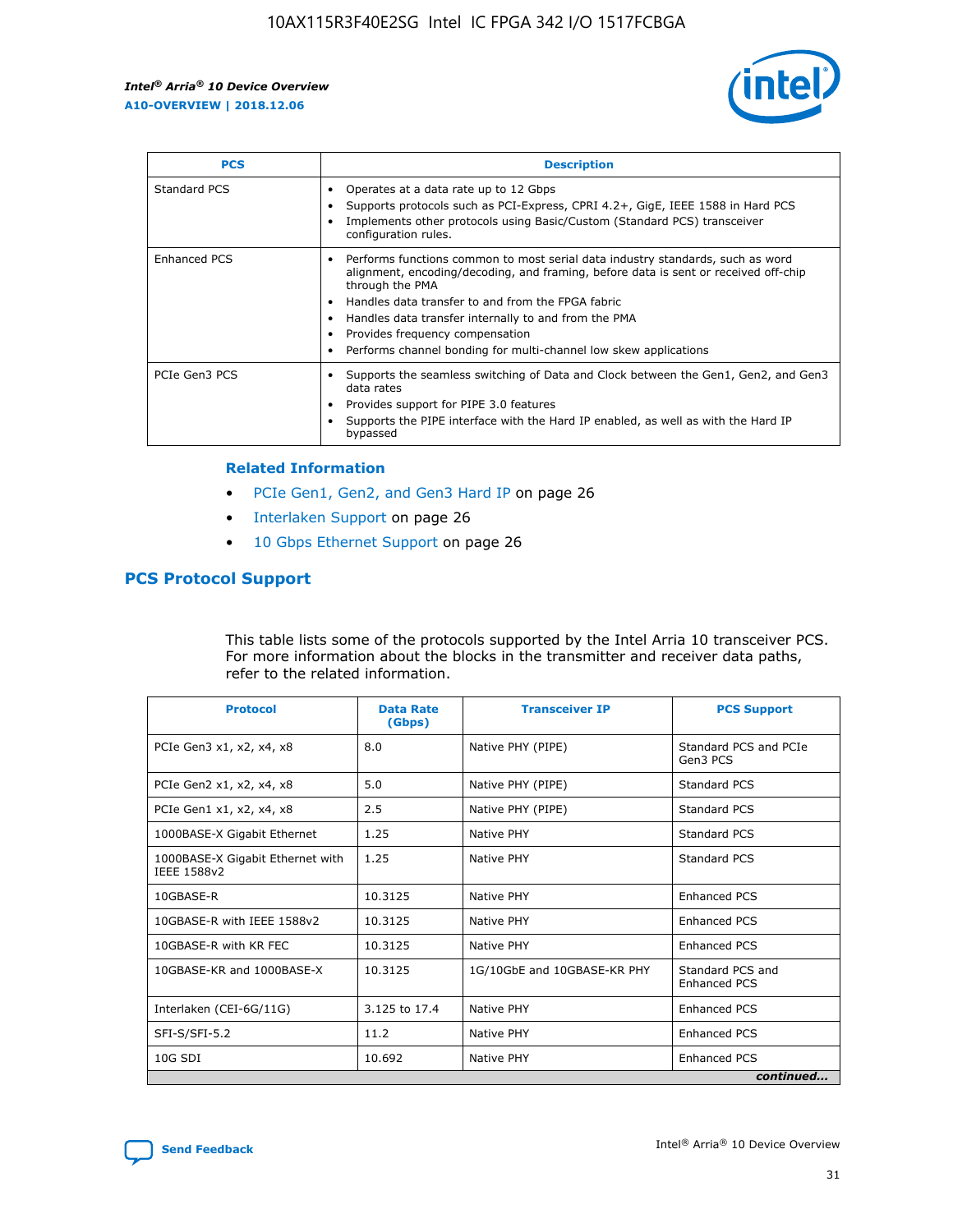

| <b>Protocol</b>      | <b>Data Rate</b><br>(Gbps) | <b>Transceiver IP</b> | <b>PCS Support</b> |
|----------------------|----------------------------|-----------------------|--------------------|
| CPRI 6.0 (64B/66B)   | 0.6144 to<br>10.1376       | Native PHY            | Enhanced PCS       |
| CPRI 4.2 (8B/10B)    | $0.6144$ to<br>9.8304      | Native PHY            | Standard PCS       |
| OBSAI RP3 v4.2       | 0.6144 to 6.144            | Native PHY            | Standard PCS       |
| SD-SDI/HD-SDI/3G-SDI | $0.143(12)$ to<br>2.97     | Native PHY            | Standard PCS       |

## **Related Information**

#### [Intel Arria 10 Transceiver PHY User Guide](https://www.intel.com/content/www/us/en/programmable/documentation/nik1398707230472.html#nik1398707091164)

Provides more information about the supported transceiver protocols and PHY IP, the PMA architecture, and the standard, enhanced, and PCIe Gen3 PCS architecture.

# **SoC with Hard Processor System**

Each SoC device combines an FPGA fabric and a hard processor system (HPS) in a single device. This combination delivers the flexibility of programmable logic with the power and cost savings of hard IP in these ways:

- Reduces board space, system power, and bill of materials cost by eliminating a discrete embedded processor
- Allows you to differentiate the end product in both hardware and software, and to support virtually any interface standard
- Extends the product life and revenue through in-field hardware and software updates

<sup>(12)</sup> The 0.143 Gbps data rate is supported using oversampling of user logic that you must implement in the FPGA fabric.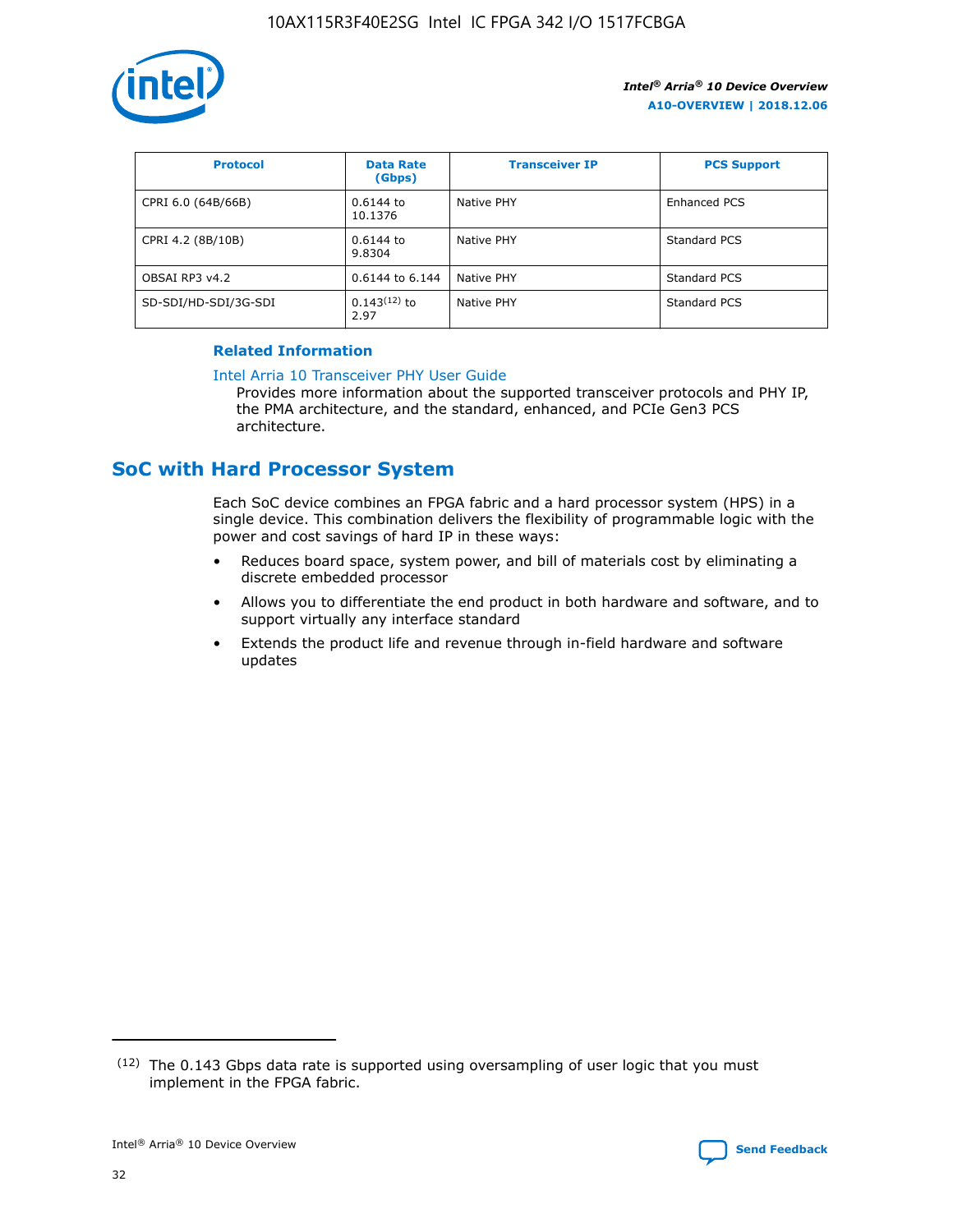

#### **Figure 9. HPS Block Diagram**

This figure shows a block diagram of the HPS with the dual ARM Cortex-A9 MPCore processor.



## **Key Advantages of 20-nm HPS**

The 20-nm HPS strikes a balance between enabling maximum software compatibility with 28-nm SoCs while still improving upon the 28-nm HPS architecture. These improvements address the requirements of the next generation target markets such as wireless and wireline communications, compute and storage equipment, broadcast and military in terms of performance, memory bandwidth, connectivity via backplane and security.

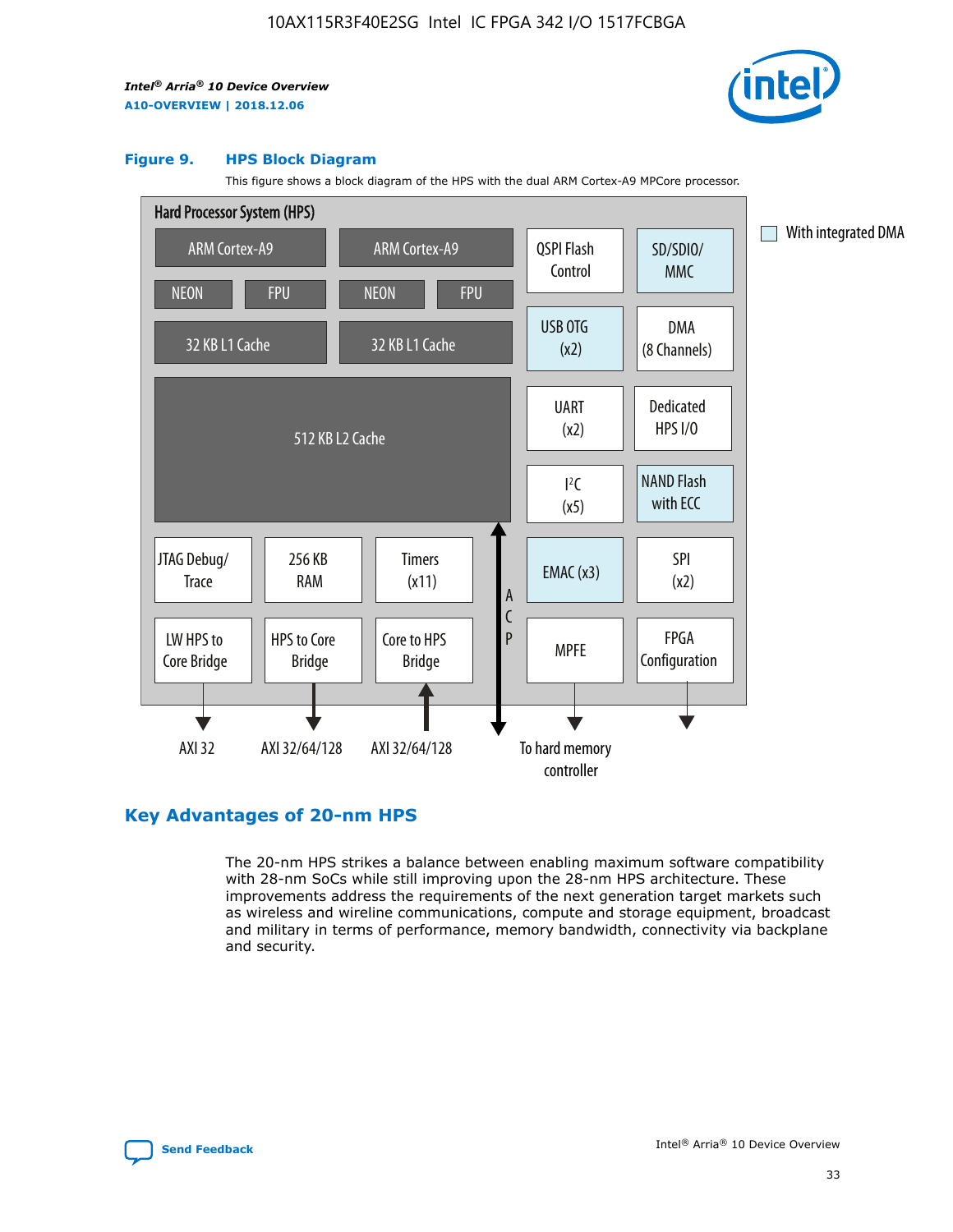

## **Table 24. Improvements in 20 nm HPS**

This table lists the key improvements of the 20 nm HPS compared to the 28 nm HPS.

| Advantages/<br><b>Improvements</b>                          | <b>Description</b>                                                                                                                                                                                                                                                                                                                                                                                                                                                                                                                                                                                                                                                                                                                                                                                                                                                                                                      |
|-------------------------------------------------------------|-------------------------------------------------------------------------------------------------------------------------------------------------------------------------------------------------------------------------------------------------------------------------------------------------------------------------------------------------------------------------------------------------------------------------------------------------------------------------------------------------------------------------------------------------------------------------------------------------------------------------------------------------------------------------------------------------------------------------------------------------------------------------------------------------------------------------------------------------------------------------------------------------------------------------|
| Increased performance and<br>overdrive capability           | While the nominal processor frequency is 1.2 GHz, the 20 nm HPS offers an "overdrive"<br>feature which enables a higher processor operating frequency. This requires a higher supply<br>voltage value that is unique to the HPS and may require a separate regulator.                                                                                                                                                                                                                                                                                                                                                                                                                                                                                                                                                                                                                                                   |
| Increased processor memory<br>bandwidth and DDR4<br>support | Up to 64-bit DDR4 memory at 2,400 Mbps support is available for the processor. The hard<br>memory controller for the HPS comprises a multi-port front end that manages connections<br>to a single port memory controller. The multi-port front end allows logic core and the HPS<br>to share ports and thereby the available bandwidth of the memory controller.                                                                                                                                                                                                                                                                                                                                                                                                                                                                                                                                                        |
| Flexible I/O sharing                                        | An advanced I/O pin muxing scheme allows improved sharing of I/O between the HPS and<br>the core logic. The following types of I/O are available for SoC:<br>17 dedicated I/Os-physically located inside the HPS block and are not accessible to<br>logic within the core. The 17 dedicated I/Os are used for HPS clock, resets, and<br>interfacing with boot devices, QSPI, and SD/MMC.<br>48 direct shared I/O-located closest to the HPS block and are ideal for high speed HPS<br>peripherals such as EMAC, USB, and others. There is one bank of 48 I/Os that supports<br>direct sharing where the 48 I/Os can be shared 12 I/Os at a time.<br>Standard (shared) I/O-all standard I/Os can be shared by the HPS peripherals and any<br>logic within the core. For designs where more than 48 I/Os are reguired to fully use all<br>the peripherals in the HPS, these I/Os can be connected through the core logic. |
| <b>EMAC</b> core                                            | Three EMAC cores are available in the HPS. The EMAC cores enable an application to<br>support two redundant Ethernet connections; for example, backplane, or two EMAC cores<br>for managing IEEE 1588 time stamp information while allowing a third EMAC core for debug<br>and configuration. All three EMACs can potentially share the same time stamps, simplifying<br>the 1588 time stamping implementation. A new serial time stamp interface allows core<br>logic to access and read the time stamp values. The integrated EMAC controllers can be<br>connected to external Ethernet PHY through the provided MDIO or I <sup>2</sup> C interface.                                                                                                                                                                                                                                                                  |
| On-chip memory                                              | The on-chip memory is updated to 256 KB support and can support larger data sets and<br>real time algorithms.                                                                                                                                                                                                                                                                                                                                                                                                                                                                                                                                                                                                                                                                                                                                                                                                           |
| <b>ECC</b> enhancements                                     | Improvements in L2 Cache ECC management allow identification of errors down to the<br>address level. ECC enhancements also enable improved error injection and status reporting<br>via the introduction of new memory mapped access to syndrome and data signals.                                                                                                                                                                                                                                                                                                                                                                                                                                                                                                                                                                                                                                                       |
| HPS to FPGA Interconnect<br>Backbone                        | Although the HPS and the Logic Core can operate independently, they are tightly coupled<br>via a high-bandwidth system interconnect built from high-performance ARM AMBA AXI bus<br>bridges. IP bus masters in the FPGA fabric have access to HPS bus slaves via the FPGA-to-<br>HPS interconnect. Similarly, HPS bus masters have access to bus slaves in the core fabric<br>via the HPS-to-FPGA bridge. Both bridges are AMBA AXI-3 compliant and support<br>simultaneous read and write transactions. Up to three masters within the core fabric can<br>share the HPS SDRAM controller with the processor. Additionally, the processor can be used<br>to configure the core fabric under program control via a dedicated 32-bit configuration port.                                                                                                                                                                  |
| FPGA configuration and HPS<br>booting                       | The FPGA fabric and HPS in the SoCs are powered independently. You can reduce the clock<br>frequencies or gate the clocks to reduce dynamic power.<br>You can configure the FPGA fabric and boot the HPS independently, in any order, providing<br>you with more design flexibility.                                                                                                                                                                                                                                                                                                                                                                                                                                                                                                                                                                                                                                    |
| Security                                                    | New security features have been introduced for anti-tamper management, secure boot,<br>encryption (AES), and authentication (SHA).                                                                                                                                                                                                                                                                                                                                                                                                                                                                                                                                                                                                                                                                                                                                                                                      |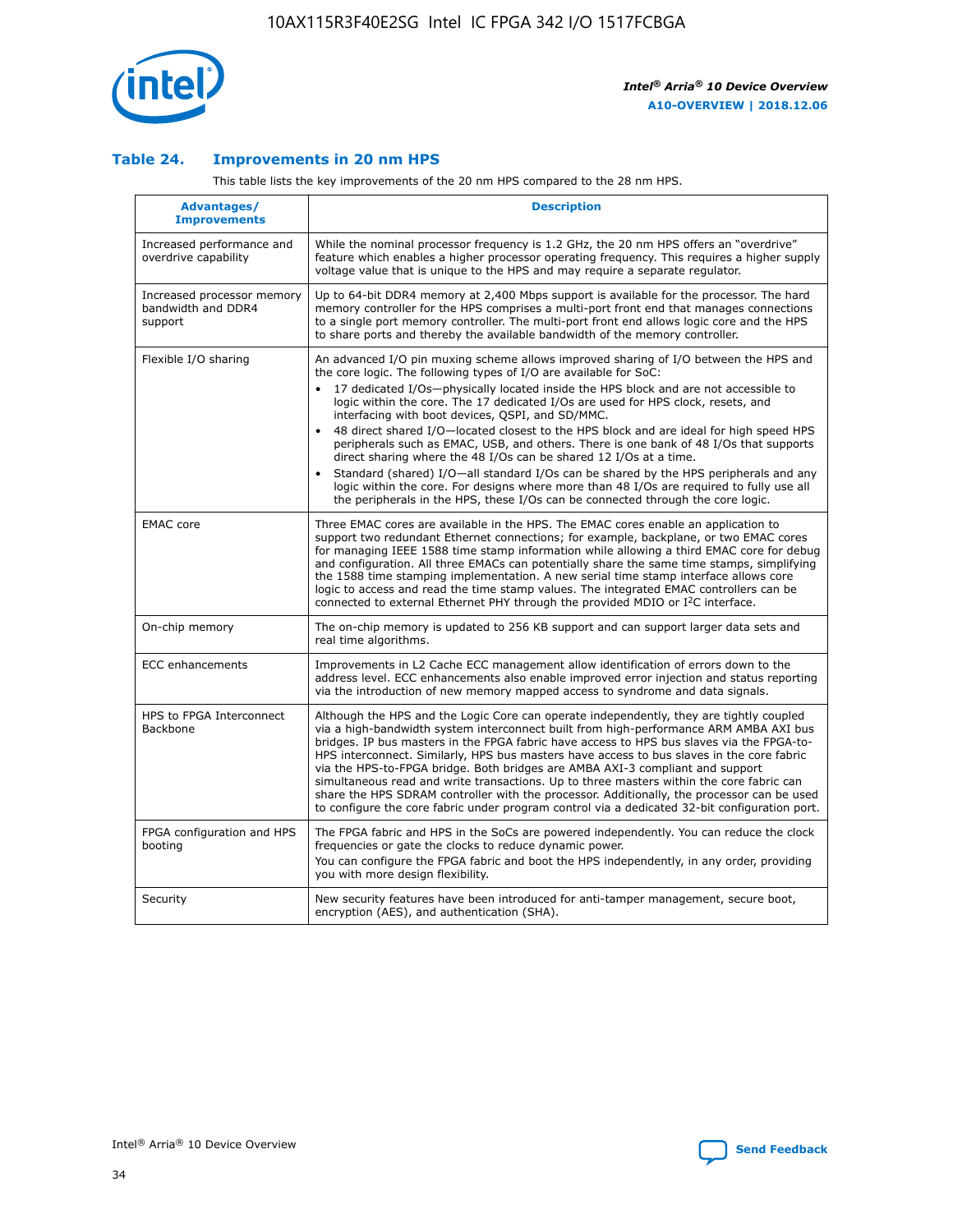

## **Features of the HPS**

The HPS has the following features:

- 1.2-GHz, dual-core ARM Cortex-A9 MPCore processor with up to 1.5-GHz via overdrive
	- ARMv7-A architecture that runs 32-bit ARM instructions, 16-bit and 32-bit Thumb instructions, and 8-bit Java byte codes in Jazelle style
	- Superscalar, variable length, out-of-order pipeline with dynamic branch prediction
	- Instruction Efficiency 2.5 MIPS/MHz, which provides total performance of 7500 MIPS at 1.5 GHz
- Each processor core includes:
	- 32 KB of L1 instruction cache, 32 KB of L1 data cache
	- Single- and double-precision floating-point unit and NEON media engine
	- CoreSight debug and trace technology
	- Snoop Control Unit (SCU) and Acceleration Coherency Port (ACP)
- 512 KB of shared L2 cache
- 256 KB of scratch RAM
- Hard memory controller with support for DDR3, DDR4 and optional error correction code (ECC) support
- Multiport Front End (MPFE) Scheduler interface to the hard memory controller
- 8-channel direct memory access (DMA) controller
- QSPI flash controller with SIO, DIO, QIO SPI Flash support
- NAND flash controller (ONFI 1.0 or later) with DMA and ECC support, updated to support 8 and 16-bit Flash devices and new command DMA to offload CPU for fast power down recovery
- Updated SD/SDIO/MMC controller to eMMC 4.5 with DMA with CE-ATA digital command support
- 3 10/100/1000 Ethernet media access control (MAC) with DMA
- 2 USB On-the-Go (OTG) controllers with DMA
- $\bullet$  5 I<sup>2</sup>C controllers (3 can be used by EMAC for MIO to external PHY)
- 2 UART 16550 Compatible controllers
- 4 serial peripheral interfaces (SPI) (2 Master, 2 Slaves)
- 62 programmable general-purpose I/Os, which includes 48 direct share I/Os that allows the HPS peripherals to connect directly to the FPGA I/Os
- 7 general-purpose timers
- 4 watchdog timers
- Anti-tamper, Secure Boot, Encryption (AES) and Authentication (SHA)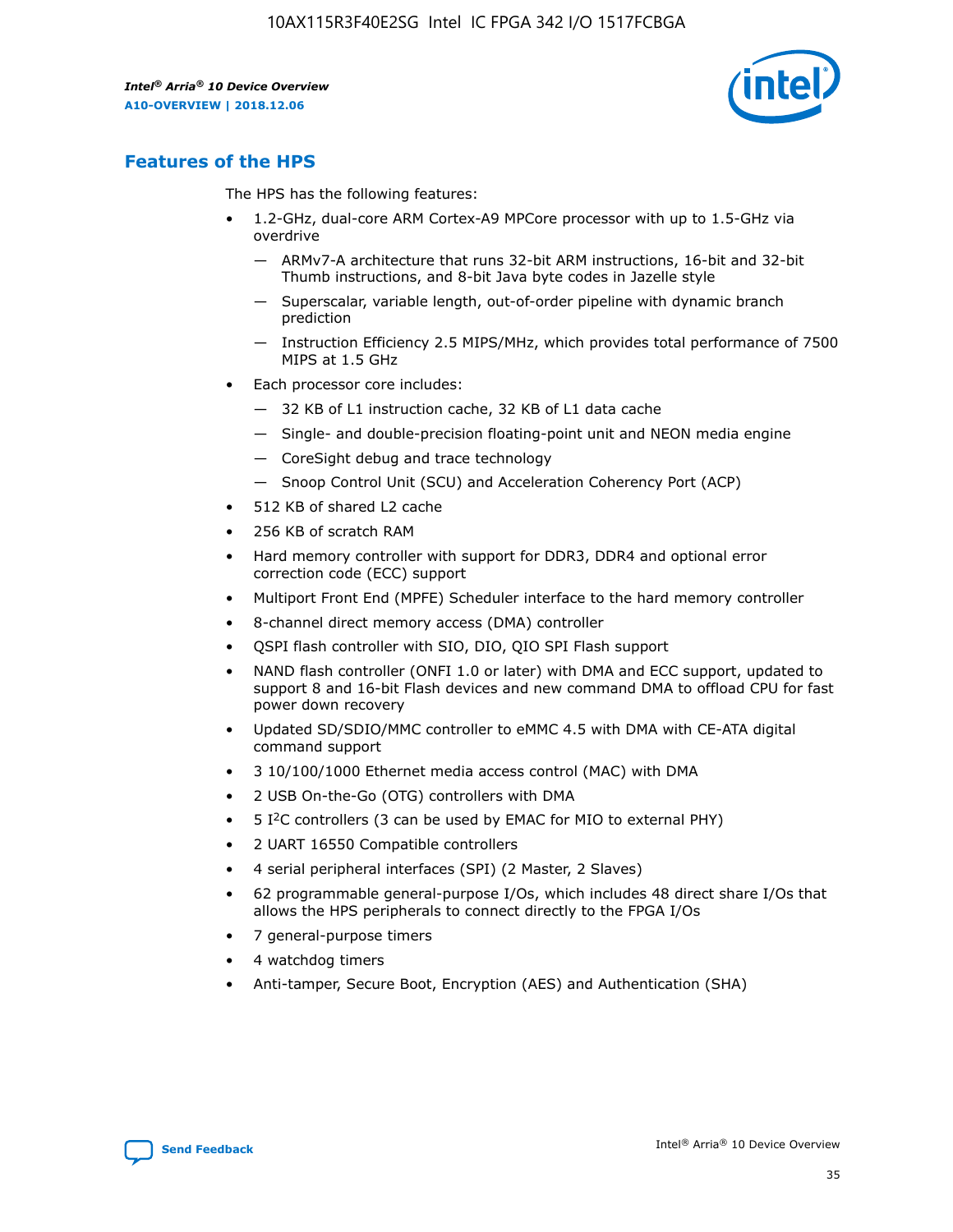

## **System Peripherals and Debug Access Port**

Each Ethernet MAC, USB OTG, NAND flash controller, and SD/MMC controller module has an integrated DMA controller. For modules without an integrated DMA controller, an additional DMA controller module provides up to eight channels of high-bandwidth data transfers. Peripherals that communicate off-chip are multiplexed with other peripherals at the HPS pin level. This allows you to choose which peripherals interface with other devices on your PCB.

The debug access port provides interfaces to industry standard JTAG debug probes and supports ARM CoreSight debug and core traces to facilitate software development.

## **HPS–FPGA AXI Bridges**

The HPS–FPGA bridges, which support the Advanced Microcontroller Bus Architecture (AMBA) Advanced eXtensible Interface (AXI™) specifications, consist of the following bridges:

- FPGA-to-HPS AMBA AXI bridge—a high-performance bus supporting 32, 64, and 128 bit data widths that allows the FPGA fabric to issue transactions to slaves in the HPS.
- HPS-to-FPGA Avalon/AMBA AXI bridge—a high-performance bus supporting 32, 64, and 128 bit data widths that allows the HPS to issue transactions to slaves in the FPGA fabric.
- Lightweight HPS-to-FPGA AXI bridge—a lower latency 32 bit width bus that allows the HPS to issue transactions to soft peripherals in the FPGA fabric. This bridge is primarily used for control and status register (CSR) accesses to peripherals in the FPGA fabric.

The HPS–FPGA AXI bridges allow masters in the FPGA fabric to communicate with slaves in the HPS logic, and vice versa. For example, the HPS-to-FPGA AXI bridge allows you to share memories instantiated in the FPGA fabric with one or both microprocessors in the HPS, while the FPGA-to-HPS AXI bridge allows logic in the FPGA fabric to access the memory and peripherals in the HPS.

Each HPS–FPGA bridge also provides asynchronous clock crossing for data transferred between the FPGA fabric and the HPS.

#### **HPS SDRAM Controller Subsystem**

The HPS SDRAM controller subsystem contains a multiport SDRAM controller and DDR PHY that are shared between the FPGA fabric (through the FPGA-to-HPS SDRAM interface), the level 2 (L2) cache, and the level 3 (L3) system interconnect. The FPGA-to-HPS SDRAM interface supports AMBA AXI and Avalon® Memory-Mapped (Avalon-MM) interface standards, and provides up to six individual ports for access by masters implemented in the FPGA fabric.

The HPS SDRAM controller supports up to 3 masters (command ports), 3x 64-bit read data ports and 3x 64-bit write data ports.

To maximize memory performance, the SDRAM controller subsystem supports command and data reordering, deficit round-robin arbitration with aging, and high-priority bypass features.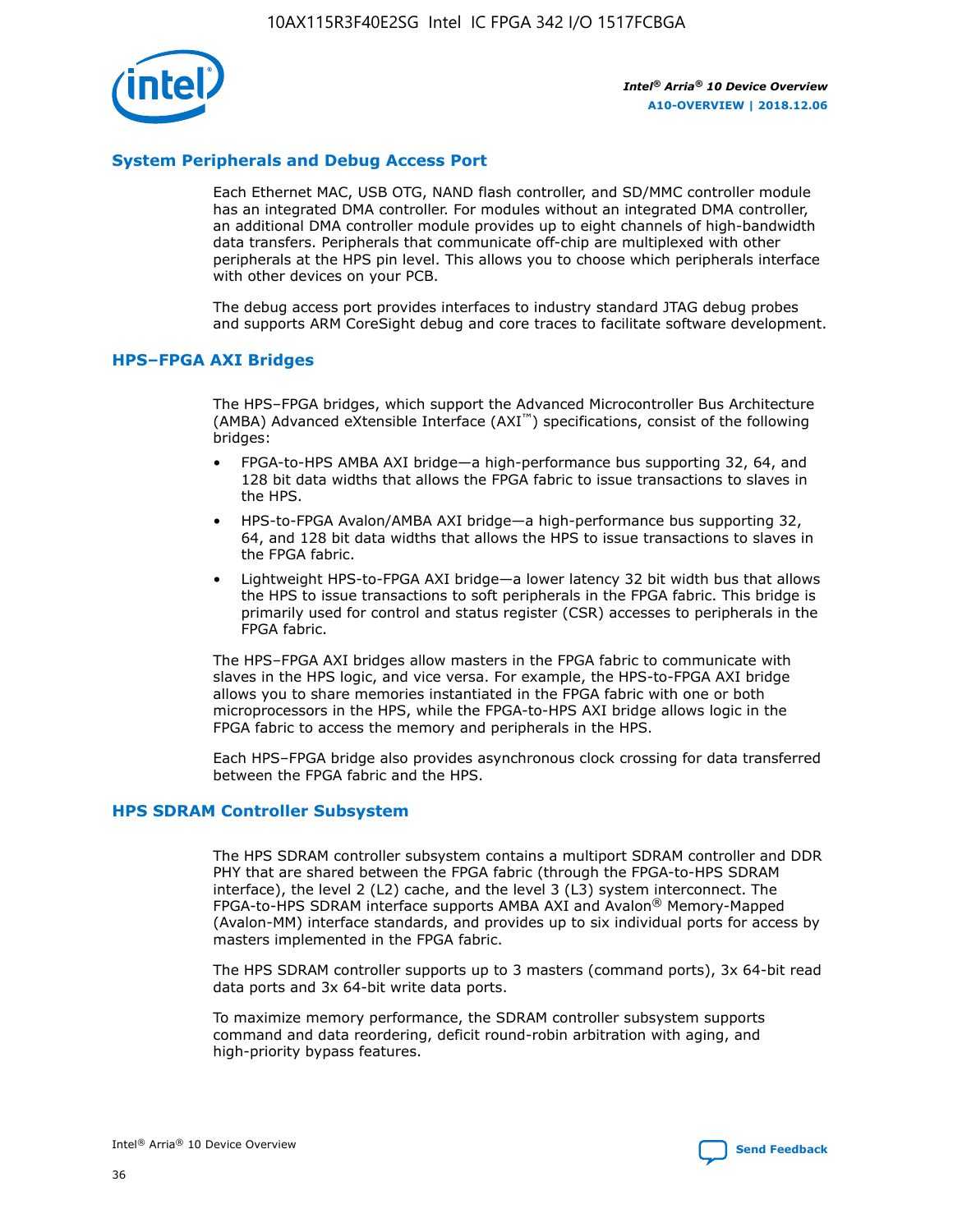

## **FPGA Configuration and HPS Booting**

The FPGA fabric and HPS in the SoC FPGA must be powered at the same time. You can reduce the clock frequencies or gate the clocks to reduce dynamic power.

Once powered, the FPGA fabric and HPS can be configured independently thus providing you with more design flexibility:

- You can boot the HPS independently. After the HPS is running, the HPS can fully or partially reconfigure the FPGA fabric at any time under software control. The HPS can also configure other FPGAs on the board through the FPGA configuration controller.
- Configure the FPGA fabric first, and then boot the HPS from memory accessible to the FPGA fabric.

## **Hardware and Software Development**

For hardware development, you can configure the HPS and connect your soft logic in the FPGA fabric to the HPS interfaces using the Platform Designer system integration tool in the Intel Quartus Prime software.

For software development, the ARM-based SoC FPGA devices inherit the rich software development ecosystem available for the ARM Cortex-A9 MPCore processor. The software development process for Intel SoC FPGAs follows the same steps as those for other SoC devices from other manufacturers. Support for Linux\*, VxWorks\*, and other operating systems are available for the SoC FPGAs. For more information on the operating systems support availability, contact the Intel FPGA sales team.

You can begin device-specific firmware and software development on the Intel SoC FPGA Virtual Target. The Virtual Target is a fast PC-based functional simulation of a target development system—a model of a complete development board. The Virtual Target enables the development of device-specific production software that can run unmodified on actual hardware.

## **Dynamic and Partial Reconfiguration**

The Intel Arria 10 devices support dynamic and partial reconfiguration. You can use dynamic and partial reconfiguration simultaneously to enable seamless reconfiguration of both the device core and transceivers.

## **Dynamic Reconfiguration**

You can reconfigure the PMA and PCS blocks while the device continues to operate. This feature allows you to change the data rates, protocol, and analog settings of a channel in a transceiver bank without affecting on-going data transfer in other transceiver banks. This feature is ideal for applications that require dynamic multiprotocol or multirate support.

## **Partial Reconfiguration**

Using partial reconfiguration, you can reconfigure some parts of the device while keeping the device in operation.

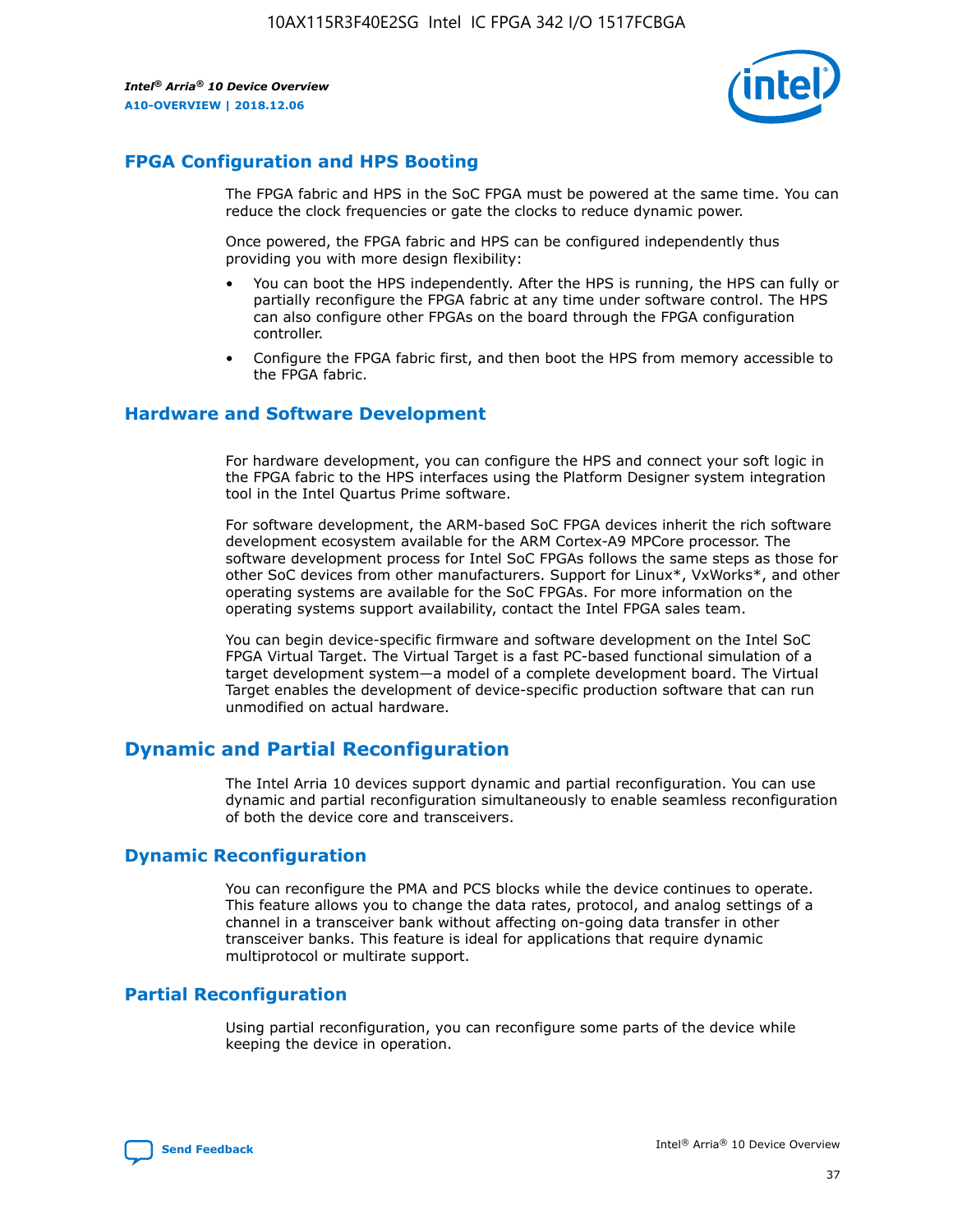

Instead of placing all device functions in the FPGA fabric, you can store some functions that do not run simultaneously in external memory and load them only when required. This capability increases the effective logic density of the device, and lowers cost and power consumption.

In the Intel solution, you do not have to worry about intricate device architecture to perform a partial reconfiguration. The partial reconfiguration capability is built into the Intel Quartus Prime design software, making such time-intensive task simple.

Intel Arria 10 devices support partial reconfiguration in the following configuration options:

- Using an internal host:
	- All supported configuration modes where the FPGA has access to external memory devices such as serial and parallel flash memory.
	- Configuration via Protocol [CvP (PCIe)]
- Using an external host—passive serial (PS), fast passive parallel (FPP) x8, FPP x16, and FPP x32 I/O interface.

# **Enhanced Configuration and Configuration via Protocol**

## **Table 25. Configuration Schemes and Features of Intel Arria 10 Devices**

Intel Arria 10 devices support 1.8 V programming voltage and several configuration schemes.

| <b>Scheme</b>                                                          | <b>Data</b><br><b>Width</b> | <b>Max Clock</b><br>Rate<br>(MHz) | <b>Max Data</b><br>Rate<br>(Mbps)<br>(13) | <b>Decompression</b> | <b>Design</b><br>Security <sup>(1</sup><br>4) | <b>Partial</b><br><b>Reconfiguration</b><br>(15) | <b>Remote</b><br><b>System</b><br><b>Update</b> |
|------------------------------------------------------------------------|-----------------------------|-----------------------------------|-------------------------------------------|----------------------|-----------------------------------------------|--------------------------------------------------|-------------------------------------------------|
| <b>JTAG</b>                                                            | 1 bit                       | 33                                | 33                                        |                      |                                               | Yes(16)                                          |                                                 |
| Active Serial (AS)<br>through the<br>EPCO-L<br>configuration<br>device | 1 bit,<br>4 bits            | 100                               | 400                                       | Yes                  | Yes                                           | $Y_{PS}(16)$                                     | Yes                                             |
| Passive serial (PS)<br>through CPLD or<br>external<br>microcontroller  | 1 bit                       | 100                               | 100                                       | Yes                  | Yes                                           | Yes(16)                                          | Parallel<br>Flash<br>Loader<br>(PFL) IP<br>core |
|                                                                        |                             |                                   |                                           |                      |                                               |                                                  | continued                                       |

<sup>(13)</sup> Enabling either compression or design security features affects the maximum data rate. Refer to the Intel Arria 10 Device Datasheet for more information.

<sup>(14)</sup> Encryption and compression cannot be used simultaneously.

 $(15)$  Partial reconfiguration is an advanced feature of the device family. If you are interested in using partial reconfiguration, contact Intel for support.

 $(16)$  Partial configuration can be performed only when it is configured as internal host.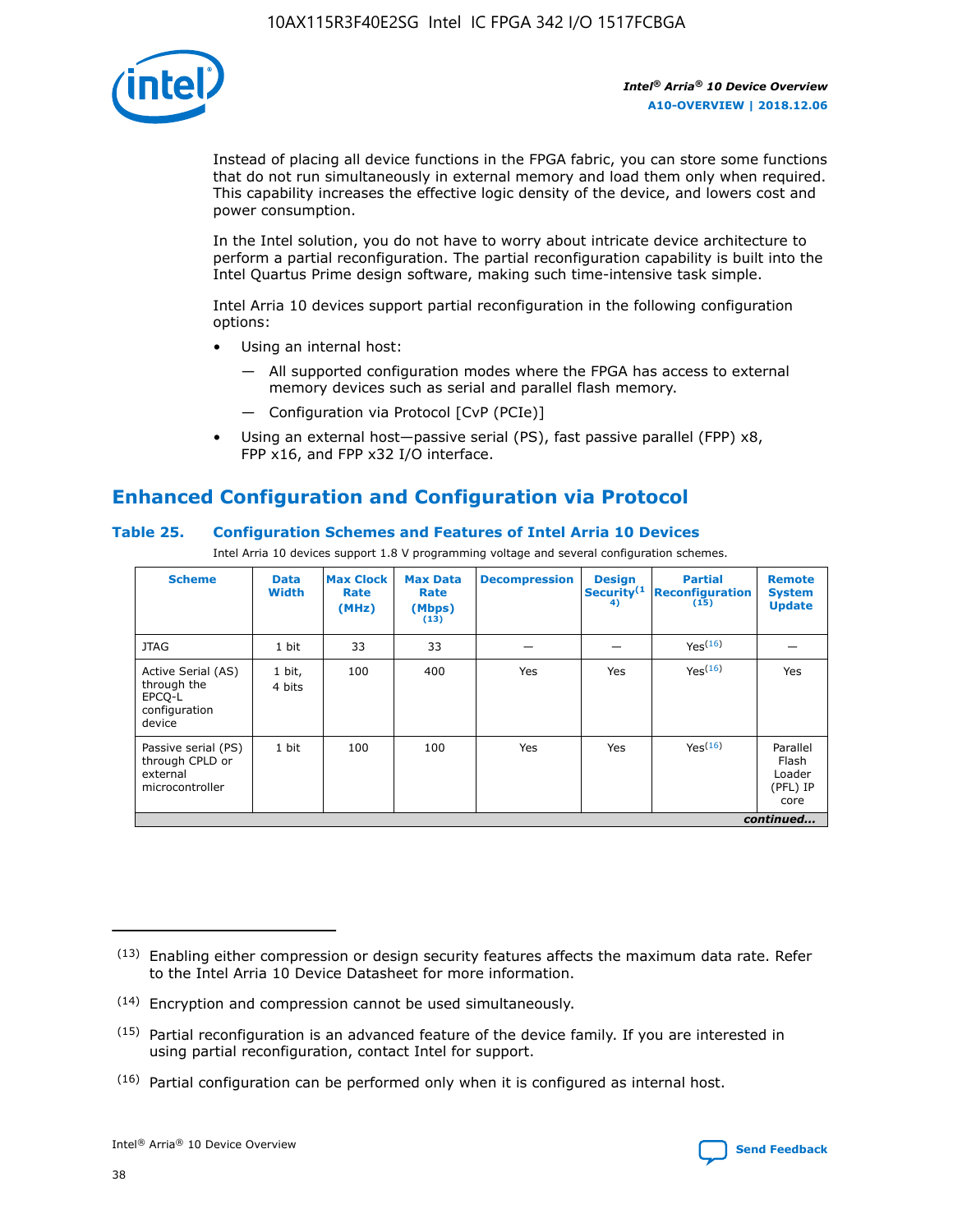

| <b>Scheme</b>                                   | <b>Data</b><br><b>Width</b> | <b>Max Clock</b><br>Rate<br>(MHz) | <b>Max Data</b><br>Rate<br>(Mbps)<br>(13) | <b>Decompression</b> | <b>Design</b><br>Security <sup>(1</sup><br>4) | <b>Partial</b><br><b>Reconfiguration</b><br>(15) | <b>Remote</b><br><b>System</b><br><b>Update</b> |
|-------------------------------------------------|-----------------------------|-----------------------------------|-------------------------------------------|----------------------|-----------------------------------------------|--------------------------------------------------|-------------------------------------------------|
| Fast passive                                    | 8 bits                      | 100                               | 3200                                      | Yes                  | Yes                                           | Yes(17)                                          | PFL IP                                          |
| parallel (FPP)<br>through CPLD or               | 16 bits                     |                                   |                                           | Yes                  | Yes                                           |                                                  | core                                            |
| external<br>microcontroller                     | 32 bits                     |                                   |                                           | Yes                  | Yes                                           |                                                  |                                                 |
| Configuration via                               | 16 bits                     | 100                               | 3200                                      | Yes                  | Yes                                           | Yes <sup>(17)</sup>                              |                                                 |
| <b>HPS</b>                                      | 32 bits                     |                                   |                                           | Yes                  | Yes                                           |                                                  |                                                 |
| Configuration via<br>Protocol [CvP<br>$(PCIe*)$ | x1, x2,<br>x4, x8<br>lanes  |                                   | 8000                                      | Yes                  | Yes                                           | Yes(16)                                          |                                                 |

You can configure Intel Arria 10 devices through PCIe using Configuration via Protocol (CvP). The Intel Arria 10 CvP implementation conforms to the PCIe 100 ms power-up-to-active time requirement.

#### **Related Information**

[Configuration via Protocol \(CvP\) Implementation in Intel FPGAs User Guide](https://www.intel.com/content/www/us/en/programmable/documentation/dsu1441819344145.html#dsu1442269728522) Provides more information about the CvP configuration scheme.

# **SEU Error Detection and Correction**

Intel Arria 10 devices offer robust and easy-to-use single-event upset (SEU) error detection and correction circuitry.

The detection and correction circuitry includes protection for Configuration RAM (CRAM) programming bits and user memories. The CRAM is protected by a continuously running CRC error detection circuit with integrated ECC that automatically corrects one or two errors and detects higher order multi-bit errors. When more than two errors occur, correction is available through reloading of the core programming file, providing a complete design refresh while the FPGA continues to operate.

The physical layout of the Intel Arria 10 CRAM array is optimized to make the majority of multi-bit upsets appear as independent single-bit or double-bit errors which are automatically corrected by the integrated CRAM ECC circuitry. In addition to the CRAM protection, the M20K memory blocks also include integrated ECC circuitry and are layout-optimized for error detection and correction. The MLAB does not have ECC.

(14) Encryption and compression cannot be used simultaneously.

<sup>(17)</sup> Supported at a maximum clock rate of 100 MHz.



 $(13)$  Enabling either compression or design security features affects the maximum data rate. Refer to the Intel Arria 10 Device Datasheet for more information.

 $(15)$  Partial reconfiguration is an advanced feature of the device family. If you are interested in using partial reconfiguration, contact Intel for support.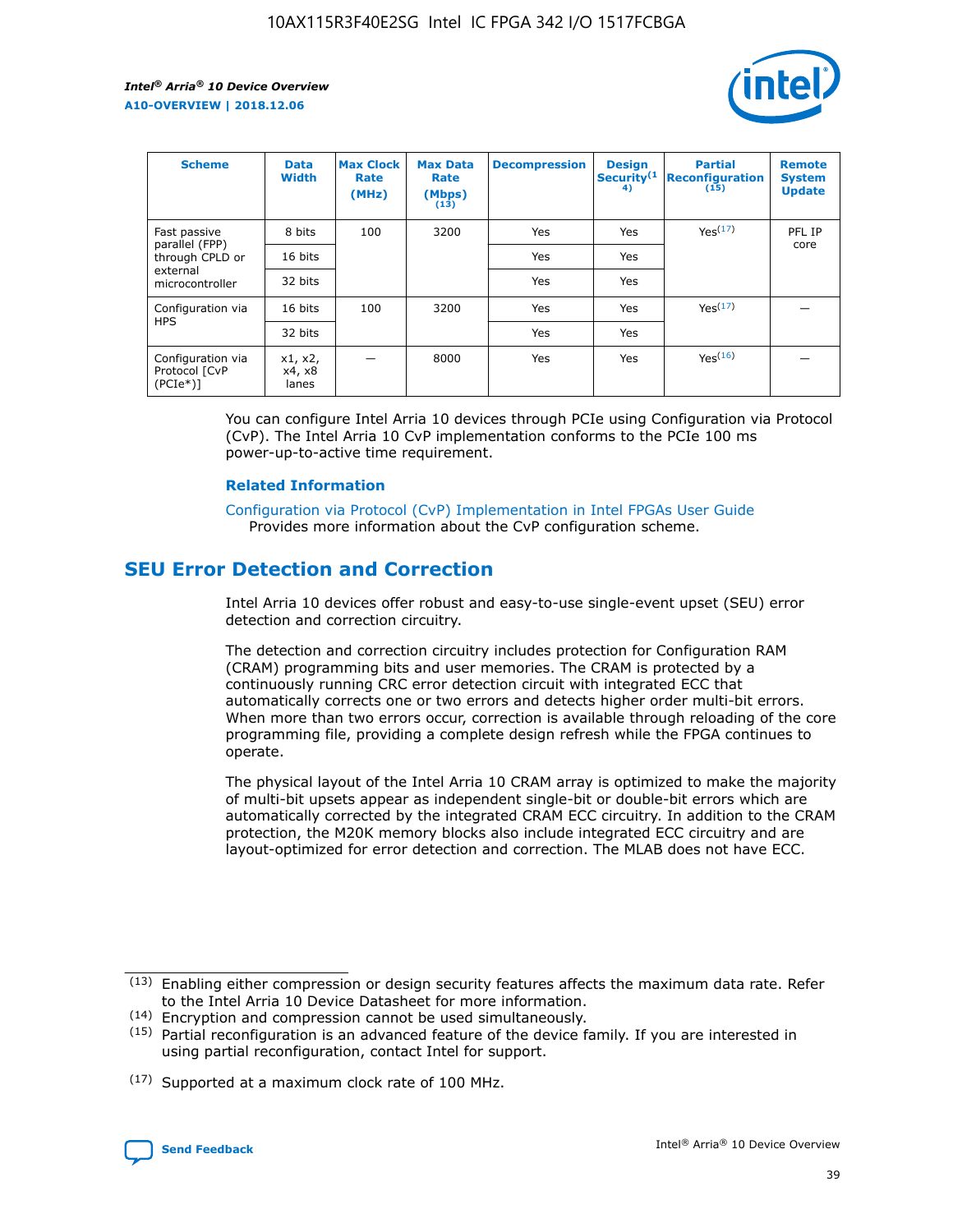

## **Power Management**

Intel Arria 10 devices leverage the advanced 20 nm process technology, a low 0.9 V core power supply, an enhanced core architecture, and several optional power reduction techniques to reduce total power consumption by as much as 40% compared to Arria V devices and as much as 60% compared to Stratix V devices.

The optional power reduction techniques in Intel Arria 10 devices include:

- **SmartVID**—a code is programmed into each device during manufacturing that allows a smart regulator to operate the device at lower core  $V_{CC}$  while maintaining performance
- **Programmable Power Technology**—non-critical timing paths are identified by the Intel Quartus Prime software and the logic in these paths is biased for low power instead of high performance
- **Low Static Power Options**—devices are available with either standard static power or low static power while maintaining performance

Furthermore, Intel Arria 10 devices feature Intel's industry-leading low power transceivers and include a number of hard IP blocks that not only reduce logic resources but also deliver substantial power savings compared to soft implementations. In general, hard IP blocks consume up to 90% less power than the equivalent soft logic implementations.

# **Incremental Compilation**

The Intel Quartus Prime software incremental compilation feature reduces compilation time and helps preserve performance to ease timing closure. The incremental compilation feature enables the partial reconfiguration flow for Intel Arria 10 devices.

Incremental compilation supports top-down, bottom-up, and team-based design flows. This feature facilitates modular, hierarchical, and team-based design flows where different designers compile their respective design sections in parallel. Furthermore, different designers or IP providers can develop and optimize different blocks of the design independently. These blocks can then be imported into the top level project.

# **Document Revision History for Intel Arria 10 Device Overview**

| <b>Document</b><br><b>Version</b> | <b>Changes</b>                                                                                                                                                                                                                                                              |
|-----------------------------------|-----------------------------------------------------------------------------------------------------------------------------------------------------------------------------------------------------------------------------------------------------------------------------|
| 2018.12.06                        | Added links to Intel Arria 10 device errata documents.<br>Removed automotive temperature option from the Intel Arria 10 GX devices.<br>Removed -3 fabric speed grade from the Intel Arria 10 GT devices.<br>Updated power options for the Intel Arria 10 GX and GT devices. |
| 2018.04.09                        | Updated the lowest $V_{CC}$ from 0.83 V to 0.82 V in the topic listing a summary of the device features.                                                                                                                                                                    |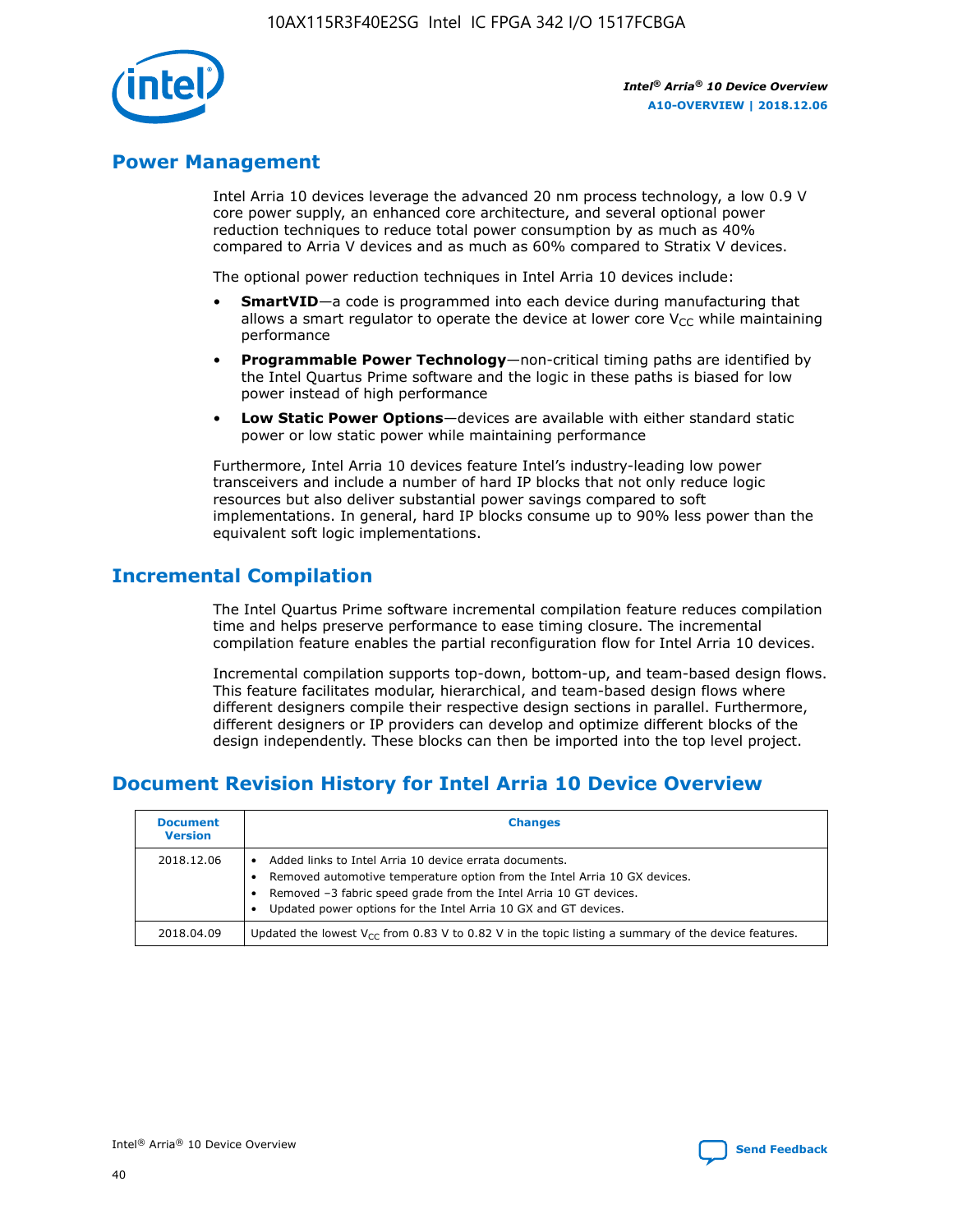$\mathsf{r}$ 



| January 2018<br>Updated the maximum data rate for HPS (Intel Arria 10 SX devices<br>2018.01.17<br>external memory interface DDR3 controller from 2,166 Mbps to 2,133<br>Mbps.<br>$\bullet$<br>+ SRAM to 633 MHz in Memory Standards Supported by the Soft<br>Memory Controller table.<br>Updated transceiver backplane capability to 12.5 Gbps.<br>$\bullet$<br>Removed transceiver speed grade 5 in Sample Ordering Core and<br>Available Options for Intel Arria 10 GX Devices figure.<br>Available Options for Intel Arria 10 GT Devices figure.<br>Updated short reach transceiver rate for Intel Arria 10 GT devices to<br>$\bullet$<br>25.8 Gbps.<br>Removed On-Die Instrumentation - EyeQ and Jitter Margin Tool<br>table.<br>2017.09.20<br>September 2017<br>1,333 MHz/2,666 Mbps to 1,200 MHz/2,400 Mbps.<br>July 2017<br>2017.07.13<br>Corrected the automotive temperature range in the figure showing the<br>available options for the Intel Arria 10 GX devices from "-40°C to 100°C"<br>to "-40°C to 125°C".<br>July 2017<br>2017.07.06<br>Added automotive temperature option to Intel Arria 10 GX device family.<br>2017.05.08<br>Corrected protocol names with "1588" to "IEEE 1588v2".<br>May 2017<br>$\bullet$<br>Updated the vertical migration table to remove vertical migration<br>$\bullet$<br>between Intel Arria 10 GX and Intel Arria 10 SX device variants.<br>Removed all "Preliminary" marks.<br>2017.03.15<br>March 2017<br>Removed the topic about migration from Intel Arria 10 to Intel Stratix<br>10 devices.<br>Rebranded as Intel.<br>$\bullet$<br>October 2016<br>2016.10.31<br>Removed package F36 from Intel Arria 10 GX devices.<br>$\bullet$<br>Updated Intel Arria 10 GT sample ordering code and maximum GX<br>$\bullet$<br>transceiver count. Intel Arria 10 GT devices are available only in the<br>SF45 package option with a maximum of 72 transceivers.<br>May 2016<br>2016.05.02<br>Updated the FPGA Configuration and HPS Booting topic.<br>Remove $V_{CC}$ PowerManager from the Summary of Features, Power<br>Management and Arria 10 Device Variants and packages topics. This<br>feature is no longer supported in Arria 10 devices.<br>Removed LPDDR3 from the Memory Standards Supported by the HPS<br>Hard Memory Controller table in the Memory Standards Supported by<br>Intel Arria 10 Devices topic. This standard is only supported by the<br>FPGA.<br>Removed transceiver speed grade 5 from the Device Variants and<br>Packages topic for Arria 10 GX and SX devices.<br>Changed the maximum Arria 10 GT datarate to 25.8 Gbps and the<br>February 2016<br>2016.02.11<br>minimum datarate to 1 Gbps globally.<br>Revised the state for Core clock networks in the Summary of Features<br>$\bullet$<br>topic.<br>• Changed the transceiver parameters in the "Summary of Features for<br>Arria 10 Devices" table.<br>for Arria 10 GT Devices" table.<br>• Changed the package availability for GT devices in the "Package Plan<br>for Arria 10 GT Devices" table.<br>Changed the package configurations for GT devices in the "Migration"<br>Capability Across Arria 10 Product Lines" figure. | <b>Date</b> | <b>Version</b> | <b>Changes</b>                                                                                                                                                                                                                                                                               |
|----------------------------------------------------------------------------------------------------------------------------------------------------------------------------------------------------------------------------------------------------------------------------------------------------------------------------------------------------------------------------------------------------------------------------------------------------------------------------------------------------------------------------------------------------------------------------------------------------------------------------------------------------------------------------------------------------------------------------------------------------------------------------------------------------------------------------------------------------------------------------------------------------------------------------------------------------------------------------------------------------------------------------------------------------------------------------------------------------------------------------------------------------------------------------------------------------------------------------------------------------------------------------------------------------------------------------------------------------------------------------------------------------------------------------------------------------------------------------------------------------------------------------------------------------------------------------------------------------------------------------------------------------------------------------------------------------------------------------------------------------------------------------------------------------------------------------------------------------------------------------------------------------------------------------------------------------------------------------------------------------------------------------------------------------------------------------------------------------------------------------------------------------------------------------------------------------------------------------------------------------------------------------------------------------------------------------------------------------------------------------------------------------------------------------------------------------------------------------------------------------------------------------------------------------------------------------------------------------------------------------------------------------------------------------------------------------------------------------------------------------------------------------------------------------------------------------------------------------------------------------------------------------------------------------------------------------------------------------------------------------------------------------------------------------------------------------------------------------------------------------------------------------------------|-------------|----------------|----------------------------------------------------------------------------------------------------------------------------------------------------------------------------------------------------------------------------------------------------------------------------------------------|
|                                                                                                                                                                                                                                                                                                                                                                                                                                                                                                                                                                                                                                                                                                                                                                                                                                                                                                                                                                                                                                                                                                                                                                                                                                                                                                                                                                                                                                                                                                                                                                                                                                                                                                                                                                                                                                                                                                                                                                                                                                                                                                                                                                                                                                                                                                                                                                                                                                                                                                                                                                                                                                                                                                                                                                                                                                                                                                                                                                                                                                                                                                                                                                |             |                | Updated maximum frequency supported for half rate QDRII and QDRII<br>Removed package code 40, low static power, SmartVID, industrial, and<br>military operating temperature support from Sample Ordering Core and<br>support from PMA Features of the Transceivers in Intel Arria 10 Devices |
|                                                                                                                                                                                                                                                                                                                                                                                                                                                                                                                                                                                                                                                                                                                                                                                                                                                                                                                                                                                                                                                                                                                                                                                                                                                                                                                                                                                                                                                                                                                                                                                                                                                                                                                                                                                                                                                                                                                                                                                                                                                                                                                                                                                                                                                                                                                                                                                                                                                                                                                                                                                                                                                                                                                                                                                                                                                                                                                                                                                                                                                                                                                                                                |             |                | Updated the maximum speed of the DDR4 external memory interface from                                                                                                                                                                                                                         |
|                                                                                                                                                                                                                                                                                                                                                                                                                                                                                                                                                                                                                                                                                                                                                                                                                                                                                                                                                                                                                                                                                                                                                                                                                                                                                                                                                                                                                                                                                                                                                                                                                                                                                                                                                                                                                                                                                                                                                                                                                                                                                                                                                                                                                                                                                                                                                                                                                                                                                                                                                                                                                                                                                                                                                                                                                                                                                                                                                                                                                                                                                                                                                                |             |                |                                                                                                                                                                                                                                                                                              |
|                                                                                                                                                                                                                                                                                                                                                                                                                                                                                                                                                                                                                                                                                                                                                                                                                                                                                                                                                                                                                                                                                                                                                                                                                                                                                                                                                                                                                                                                                                                                                                                                                                                                                                                                                                                                                                                                                                                                                                                                                                                                                                                                                                                                                                                                                                                                                                                                                                                                                                                                                                                                                                                                                                                                                                                                                                                                                                                                                                                                                                                                                                                                                                |             |                |                                                                                                                                                                                                                                                                                              |
|                                                                                                                                                                                                                                                                                                                                                                                                                                                                                                                                                                                                                                                                                                                                                                                                                                                                                                                                                                                                                                                                                                                                                                                                                                                                                                                                                                                                                                                                                                                                                                                                                                                                                                                                                                                                                                                                                                                                                                                                                                                                                                                                                                                                                                                                                                                                                                                                                                                                                                                                                                                                                                                                                                                                                                                                                                                                                                                                                                                                                                                                                                                                                                |             |                |                                                                                                                                                                                                                                                                                              |
|                                                                                                                                                                                                                                                                                                                                                                                                                                                                                                                                                                                                                                                                                                                                                                                                                                                                                                                                                                                                                                                                                                                                                                                                                                                                                                                                                                                                                                                                                                                                                                                                                                                                                                                                                                                                                                                                                                                                                                                                                                                                                                                                                                                                                                                                                                                                                                                                                                                                                                                                                                                                                                                                                                                                                                                                                                                                                                                                                                                                                                                                                                                                                                |             |                |                                                                                                                                                                                                                                                                                              |
|                                                                                                                                                                                                                                                                                                                                                                                                                                                                                                                                                                                                                                                                                                                                                                                                                                                                                                                                                                                                                                                                                                                                                                                                                                                                                                                                                                                                                                                                                                                                                                                                                                                                                                                                                                                                                                                                                                                                                                                                                                                                                                                                                                                                                                                                                                                                                                                                                                                                                                                                                                                                                                                                                                                                                                                                                                                                                                                                                                                                                                                                                                                                                                |             |                |                                                                                                                                                                                                                                                                                              |
|                                                                                                                                                                                                                                                                                                                                                                                                                                                                                                                                                                                                                                                                                                                                                                                                                                                                                                                                                                                                                                                                                                                                                                                                                                                                                                                                                                                                                                                                                                                                                                                                                                                                                                                                                                                                                                                                                                                                                                                                                                                                                                                                                                                                                                                                                                                                                                                                                                                                                                                                                                                                                                                                                                                                                                                                                                                                                                                                                                                                                                                                                                                                                                |             |                |                                                                                                                                                                                                                                                                                              |
|                                                                                                                                                                                                                                                                                                                                                                                                                                                                                                                                                                                                                                                                                                                                                                                                                                                                                                                                                                                                                                                                                                                                                                                                                                                                                                                                                                                                                                                                                                                                                                                                                                                                                                                                                                                                                                                                                                                                                                                                                                                                                                                                                                                                                                                                                                                                                                                                                                                                                                                                                                                                                                                                                                                                                                                                                                                                                                                                                                                                                                                                                                                                                                |             |                | Changed the transceiver parameters in the "Maximum Resource Counts"<br>continued                                                                                                                                                                                                             |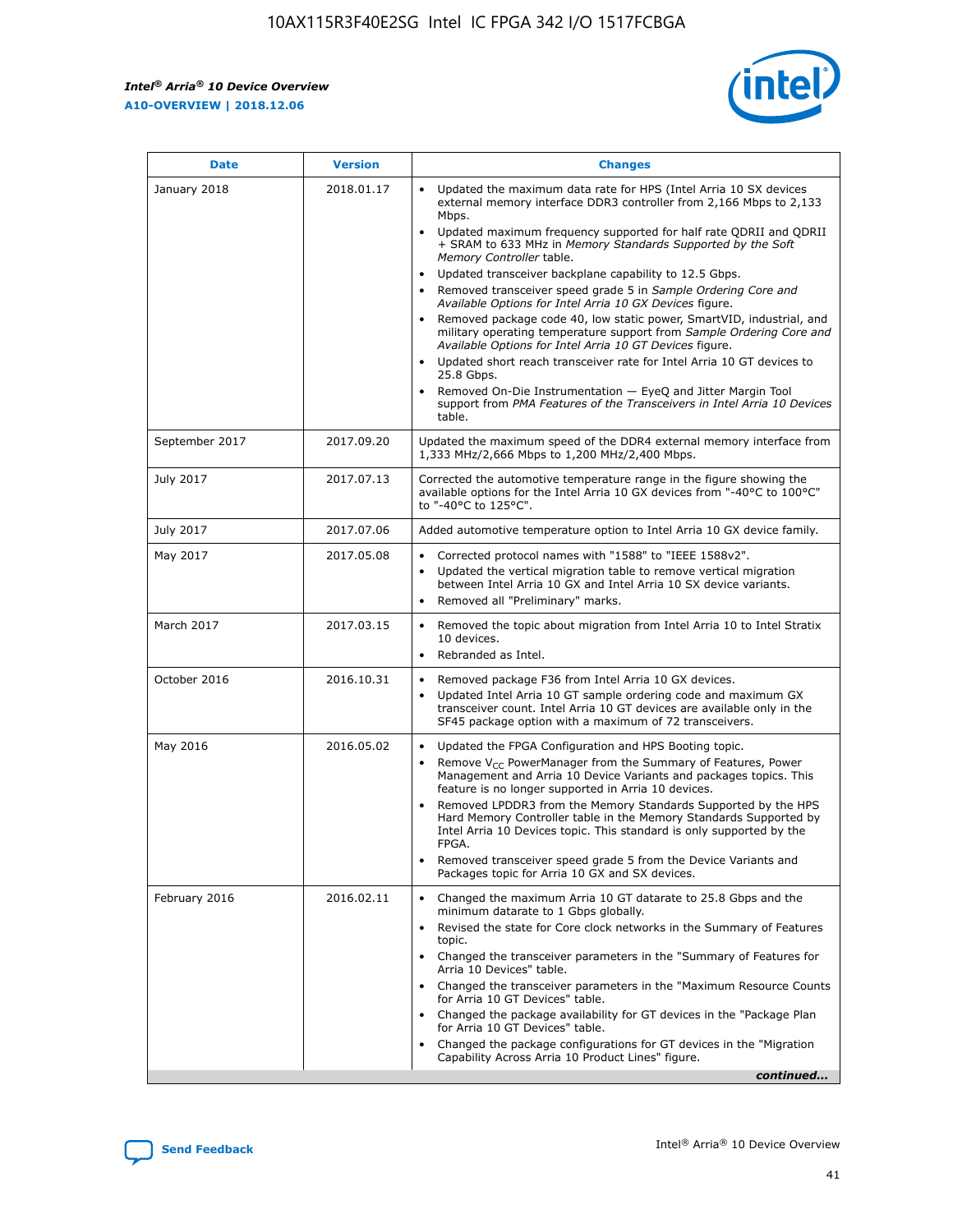

| <b>Date</b>   | <b>Version</b> | <b>Changes</b>                                                                                                                                                                   |
|---------------|----------------|----------------------------------------------------------------------------------------------------------------------------------------------------------------------------------|
|               |                | • Changed transceiver parameters in the "Low Power Serial Transceivers"<br>section.                                                                                              |
|               |                | • Changed the transceiver descriptions in the "Device Variants for the<br>Arria 10 Device Family" table.                                                                         |
|               |                | Changed the "Sample Ordering Code and Available Options for Arria 10<br>GT Devices" figure.                                                                                      |
|               |                | Changed the datarates for GT devices in the "PMA Features" section.                                                                                                              |
|               |                | Changed the datarates for GT devices in the "PCS Features" section.<br>$\bullet$                                                                                                 |
| December 2015 | 2015.12.14     | Updated the number of M20K memory blocks for Arria 10 GX 660 from<br>$\bullet$<br>2133 to 2131 and corrected the total RAM bit from 48,448 Kb to<br>48,408 Kb.                   |
|               |                | Corrected the number of DSP blocks for Arria 10 GX 660 from 1688 to<br>$\bullet$<br>1687 in the table listing floating-point arithmetic resources.                               |
| November 2015 | 2015.11.02     | Updated the maximum resources for Arria 10 GX 220, GX 320, GX 480,<br>$\bullet$<br>GX 660, SX 220, SX 320, SX 480, and SX 660.                                                   |
|               |                | Updated resource count for Arria 10 GX 320, GX 480, GX 660, SX 320,<br>$\bullet$<br>SX 480, a SX 660 devices in Number of Multipliers in Intel Arria 10<br><b>Devices</b> table. |
|               |                | Updated the available options for Arria 10 GX, GT, and SX.<br>$\bullet$                                                                                                          |
|               |                | Changed instances of Quartus II to Quartus Prime.<br>$\bullet$                                                                                                                   |
| June 2015     | 2015.06.15     | Corrected label for Intel Arria 10 GT product lines in the vertical migration<br>figure.                                                                                         |
| May 2015      | 2015.05.15     | Corrected the DDR3 half rate and quarter rate maximum frequencies in the<br>table that lists the memory standards supported by the Intel Arria 10 hard<br>memory controller.     |
| May 2015      | 2015.05.04     | • Added support for 13.5G JESD204b in the Summary of Features table.<br>• Added a link to Arria 10 GT Channel Usage in the Arria 10 GT Package<br>Plan topic.                    |
|               |                | • Added a note to the table, Maximum Resource Counts for Arria 10 GT<br>devices.                                                                                                 |
|               |                | Updated the power requirements of the transceivers in the Low Power<br>Serial Transceivers topic.                                                                                |
| January 2015  | 2015.01.23     | • Added floating point arithmetic features in the Summary of Features<br>table.                                                                                                  |
|               |                | • Updated the total embedded memory from 38.38 megabits (Mb) to<br>65.6 Mb.                                                                                                      |
|               |                | • Updated the table that lists the memory standards supported by Intel<br>Arria 10 devices.                                                                                      |
|               |                | Removed support for DDR3U, LPDDR3 SDRAM, RLDRAM 2, and DDR2.<br>Moved RLDRAM 3 support from hard memory controller to soft memory                                                |
|               |                | controller. RLDRAM 3 support uses hard PHY with soft memory<br>controller.                                                                                                       |
|               |                | Added soft memory controller support for QDR IV.                                                                                                                                 |
|               |                | Updated the maximum resource count table to include the number of<br>hard memory controllers available in each device variant.                                                   |
|               |                | Updated the transceiver PCS data rate from 12.5 Gbps to 12 Gbps.<br>$\bullet$                                                                                                    |
|               |                | Updated the max clock rate of PS, FPP x8, FPP x16, and Configuration<br>via HPS from 125 MHz to 100 MHz.                                                                         |
|               |                | Added a feature for fractional synthesis PLLs: PLL cascading.                                                                                                                    |
|               |                | Updated the HPS programmable general-purpose I/Os from 54 to 62.<br>$\bullet$                                                                                                    |
|               |                | continued                                                                                                                                                                        |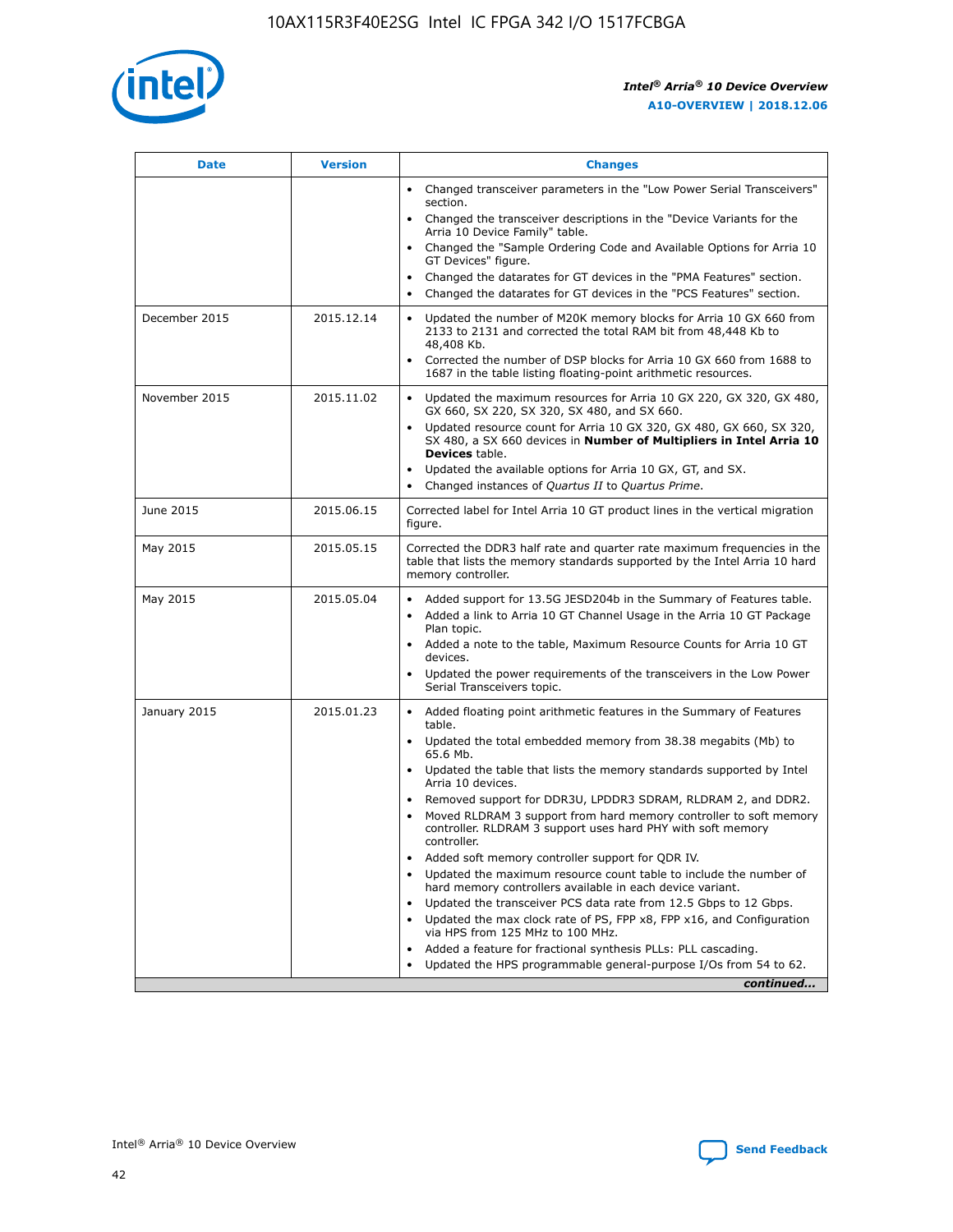r



| <b>Date</b>    | <b>Version</b> | <b>Changes</b>                                                                                                                                                                                                                                                                                                                                                                                                                                                                                                                                      |
|----------------|----------------|-----------------------------------------------------------------------------------------------------------------------------------------------------------------------------------------------------------------------------------------------------------------------------------------------------------------------------------------------------------------------------------------------------------------------------------------------------------------------------------------------------------------------------------------------------|
| September 2014 | 2014.09.30     | Corrected the 3 V I/O and LVDS I/O counts for F35 and F36 packages<br>$\bullet$<br>of Arria 10 GX.<br>Corrected the 3 V I/O, LVDS I/O, and transceiver counts for the NF40<br>$\bullet$<br>package of the Arria GX 570 and 660.<br>Removed 3 V I/O, LVDS I/O, and transceiver counts for the NF40<br>$\bullet$<br>package of the Arria GX 900 and 1150. The NF40 package is not<br>available for Arria 10 GX 900 and 1150.                                                                                                                          |
| August 2014    | 2014.08.18     | Updated Memory (Kb) M20K maximum resources for Arria 10 GX 660<br>devices from 42,660 to 42,620.<br>Added GPIO columns consisting of LVDS I/O Bank and 3V I/O Bank in<br>$\bullet$<br>the Package Plan table.<br>Added how to use memory interface clock frequency higher than 533<br>$\bullet$<br>MHz in the I/O vertical migration.<br>Added information to clarify that RLDRAM3 support uses hard PHY with<br>$\bullet$<br>soft memory controller.<br>Added variable precision DSP blocks support for floating-point<br>$\bullet$<br>arithmetic. |
| June 2014      | 2014.06.19     | Updated number of dedicated I/Os in the HPS block to 17.                                                                                                                                                                                                                                                                                                                                                                                                                                                                                            |
| February 2014  | 2014.02.21     | Updated transceiver speed grade options for GT devices in Figure 2.                                                                                                                                                                                                                                                                                                                                                                                                                                                                                 |
| February 2014  | 2014.02.06     | Updated data rate for Arria 10 GT devices from 28.1 Gbps to 28.3 Gbps.                                                                                                                                                                                                                                                                                                                                                                                                                                                                              |
| December 2013  | 2013.12.10     | Updated the HPS memory standards support from LPDDR2 to LPDDR3.<br>Updated HPS block diagram to include dedicated HPS I/O and FPGA<br>$\bullet$<br>Configuration blocks as well as repositioned SD/SDIO/MMC, DMA, SPI<br>and NAND Flash with ECC blocks.                                                                                                                                                                                                                                                                                            |
| December 2013  | 2013.12.02     | Initial release.                                                                                                                                                                                                                                                                                                                                                                                                                                                                                                                                    |